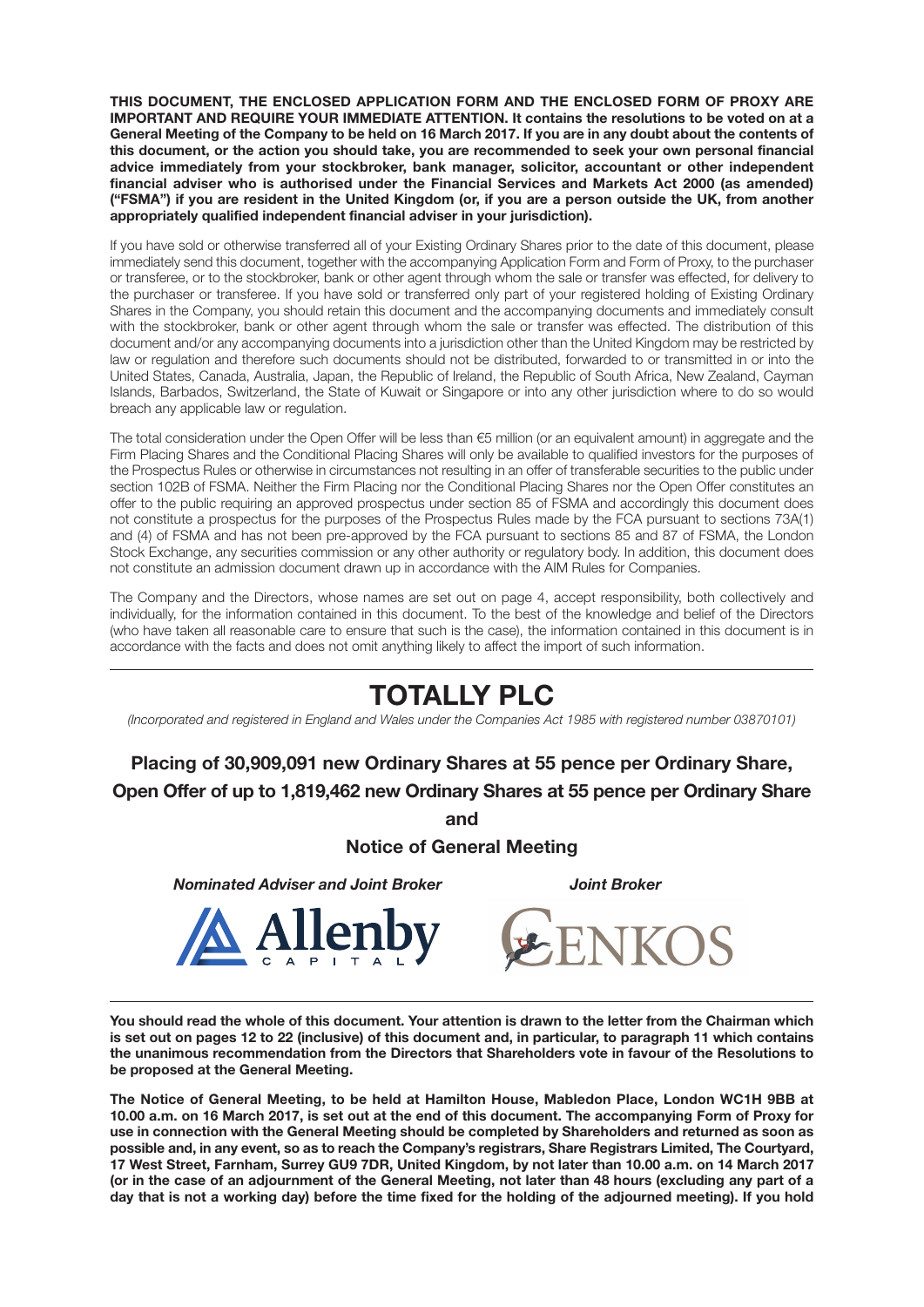#### **Existing Ordinary Shares in CREST, you may appoint a proxy by completing and transmitting a CREST proxy instruction to the Company's registrars, Share Registrars Limited (under Participant ID 7RA36) so that it is received by not later than 10.00 a.m. on 14 March 2017. Completion and return of a Form of Proxy will not preclude Shareholders from attending and voting at the General Meeting should they so wish.**

Allenby Capital Limited ("**Allenby Capital**"), which is authorised and regulated in the United Kingdom by the FCA, is acting as nominated adviser and joint broker to the Company in relation to the Placing and the Open Offer and will not regard any other person (whether or not a recipient of this document) as its client in relation to the contents of this document. The responsibilities of Allenby Capital, as the Company's nominated adviser and joint broker under the AIM Rules for Companies (the "**AIM Rules**"), are owed solely to the London Stock Exchange and are not owed to the Company or to any Director, shareholder or other person, in respect of their decision to acquire shares in the Company in reliance on any part of this document, or otherwise. Allenby Capital is not making any representation or warranty, express or implied, as to the contents of this document. Allenby Capital will not be offering advice and will not otherwise be responsible for providing customer protections to recipients of this document in respect of the Placing, the Open Offer or any acquisition of shares in the Company.

Cenkos Securities plc ("**Cenkos Securities**"), which is authorised and regulated in the United Kingdom by the FCA, is acting as joint broker to the Company in relation to the Placing and the Open Offer. The responsibilities of Cenkos Securities, as the Company's joint broker under the AIM Rules, are owed solely to the London Stock Exchange and are not owed to the Company or to any Director, shareholder or other person, in respect of their decision to acquire shares in the Company in reliance on any part of this document, or otherwise. Cenkos Securities is not making any representation or warranty, express or implied, as to the contents of this document. Cenkos Securities will not be offering advice and will not otherwise be responsible for providing customer protections to recipients of this document in respect of the Placing, the Open Offer or any acquisition of shares in the Company.

This document does not constitute a prospectus for the purposes of section 85 of FSMA and any offer to the public is exempt by virtue of section 86 of FSMA, nor does it constitute an admission document drawn up in accordance with the AIM Rules. This document has not been approved for issue by any person for the purposes of section 21 of FSMA. This document does not constitute or form part of any offer or invitation to buy, subscribe for, or sell Ordinary Shares in any jurisdiction in which such offer or solicitation is unlawful. In particular, the Firm Placing Shares, Conditional Placing Shares and Offer Shares have not been, and will not be, registered under the United States Securities Act of 1933 as amended (the "**Securities Act**") or qualified for sale under the laws of any state of the United States or under the applicable laws of any of Canada, Australia, the Republic of South Africa, Japan, the Republic of Ireland, New Zealand, Cayman Islands, Barbados, Switzerland, the State of Kuwait or Singapore and, subject to certain exceptions, may not be offered or sold in the United States or to, or for the account or benefit of, US persons (as such term is defined in Regulation S under the Securities Act) or to any national, resident or citizen of Canada, Australia, the Republic of South Africa, Japan, the Republic of Ireland, New Zealand, Cayman Islands, Barbados, Switzerland, the State of Kuwait or Singapore. The distribution or transmission of this document in jurisdictions other than the UK may be restricted by law and, therefore, persons into whose possession this document comes should inform themselves about and observe such restrictions. Any failure to comply with these restrictions may constitute a violation of the securities laws of any such jurisdiction. In particular, this document may not be distributed, directly or indirectly, in or into the United States, Canada, the Republic of South Africa, Australia, Japan, the Republic of Ireland, New Zealand, Cayman Islands, Barbados, Switzerland, the State of Kuwait or Singapore. Overseas Shareholders and any person (including, without limitation, nominees and trustees), who have a contractual or other legal obligation to forward this document to a jurisdiction outside the UK should seek appropriate advice before taking any action.

No person has been authorised to give any information or make any representation and, if given or made, such information or representation must not be relied upon as having been so authorised by the Company, the Directors, Allenby Capital or Cenkos Securities.

Copies of this document are available free of charge to the public during normal business hours on any day (Saturdays, Sundays and public holidays excepted) at the offices of Totally plc at Hamilton House, Mabledon Place, London WC1H 9BB for a period of one month from the date of this document as well as on the Company's website: www.totallyplc.com.

#### **FORWARD-LOOKING STATEMENTS**

This document includes "forward-looking statements" which includes all statements other than statements of historical fact, including, without limitation, those regarding the Group's financial position, business strategy, plans and objectives of management for future operations, or any statements preceded by, followed by or that include the words "targets", "believes", "expects", "aims", "intends", "will", "may", "anticipates", "would", "could" or similar expressions or negatives thereof. Such forward-looking statements involve known and unknown risks, uncertainties and other important factors beyond the Group's control that could cause the actual results, performance or achievements of the Group to be materially different from future results, performance or achievements expressed or implied by such forward-looking statements. Such forward-looking statements are based on numerous assumptions regarding the Group's present and future business strategies and the environment in which the Group will operate in the future. These forward-looking statements speak only as at the date of this document. The Company expressly disclaims any obligation or undertaking to disseminate any updates or revisions to any forward-looking statements contained herein to reflect any change in the Group's expectations with regard thereto or any change in events, conditions or circumstances on which any such statements are based unless required to do so by applicable law or the AIM Rules.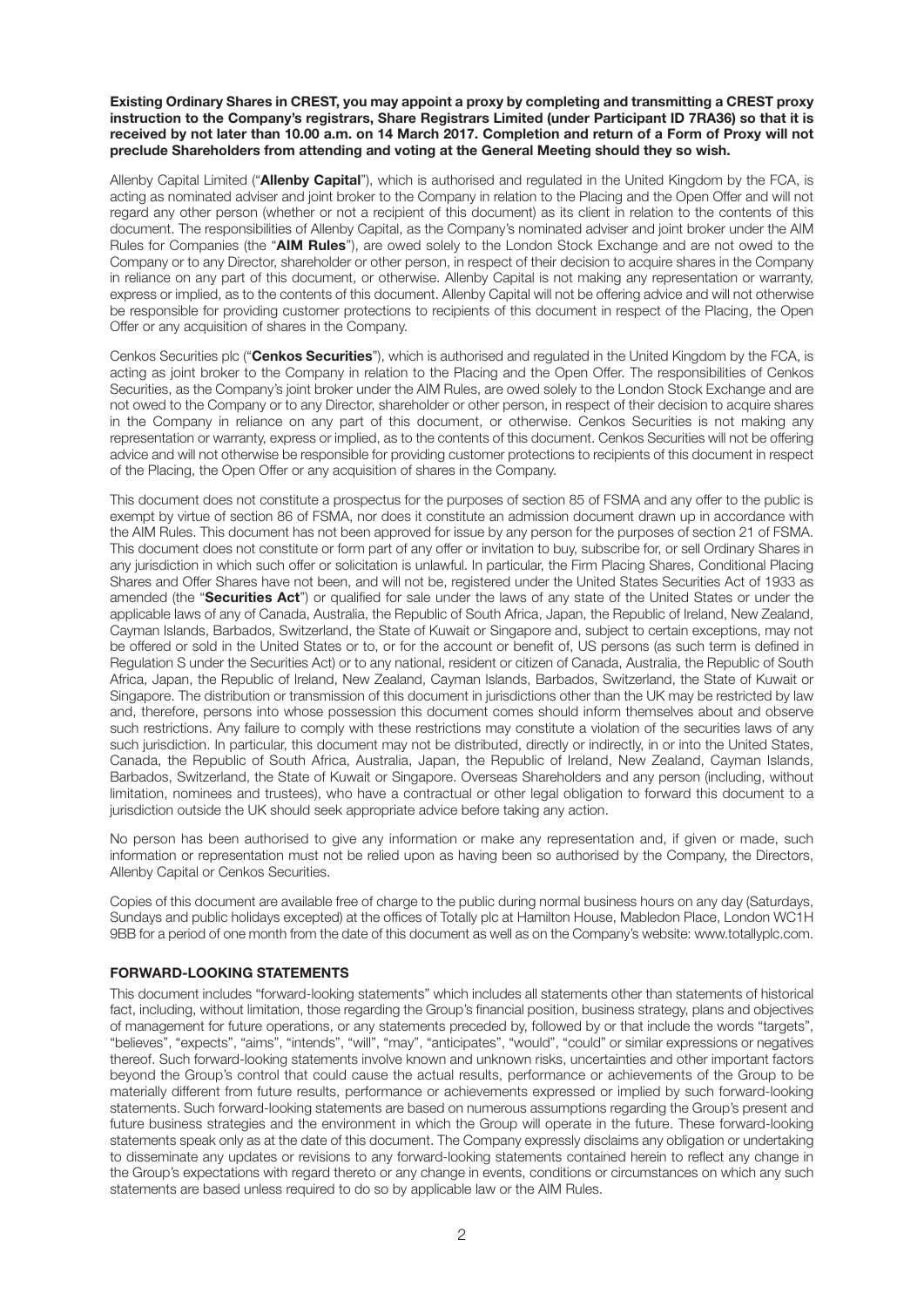# **TABLE OF CONTENTS**

|                                                            | Page             |
|------------------------------------------------------------|------------------|
| <b>DIRECTORS AND ADVISERS</b>                              | $\boldsymbol{4}$ |
| <b>EXPECTED TIMETABLE OF PRINCIPAL EVENTS</b>              | 5                |
| <b>KEY STATISTICS</b>                                      | 6                |
| <b>DEFINITIONS</b>                                         | $\overline{7}$   |
| - LETTER FROM THE CHAIRMAN<br><b>PART 1</b>                | 12               |
| PART 2 - RISK FACTORS                                      | 23               |
| PART 3 - TERMS AND CONDITIONS OF THE OPEN OFFER            | 27               |
| <b>PART 4 - QUESTIONS AND ANSWERS ABOUT THE OPEN OFFER</b> | 49               |
| <b>NOTICE OF GENERAL MEETING</b>                           | 56               |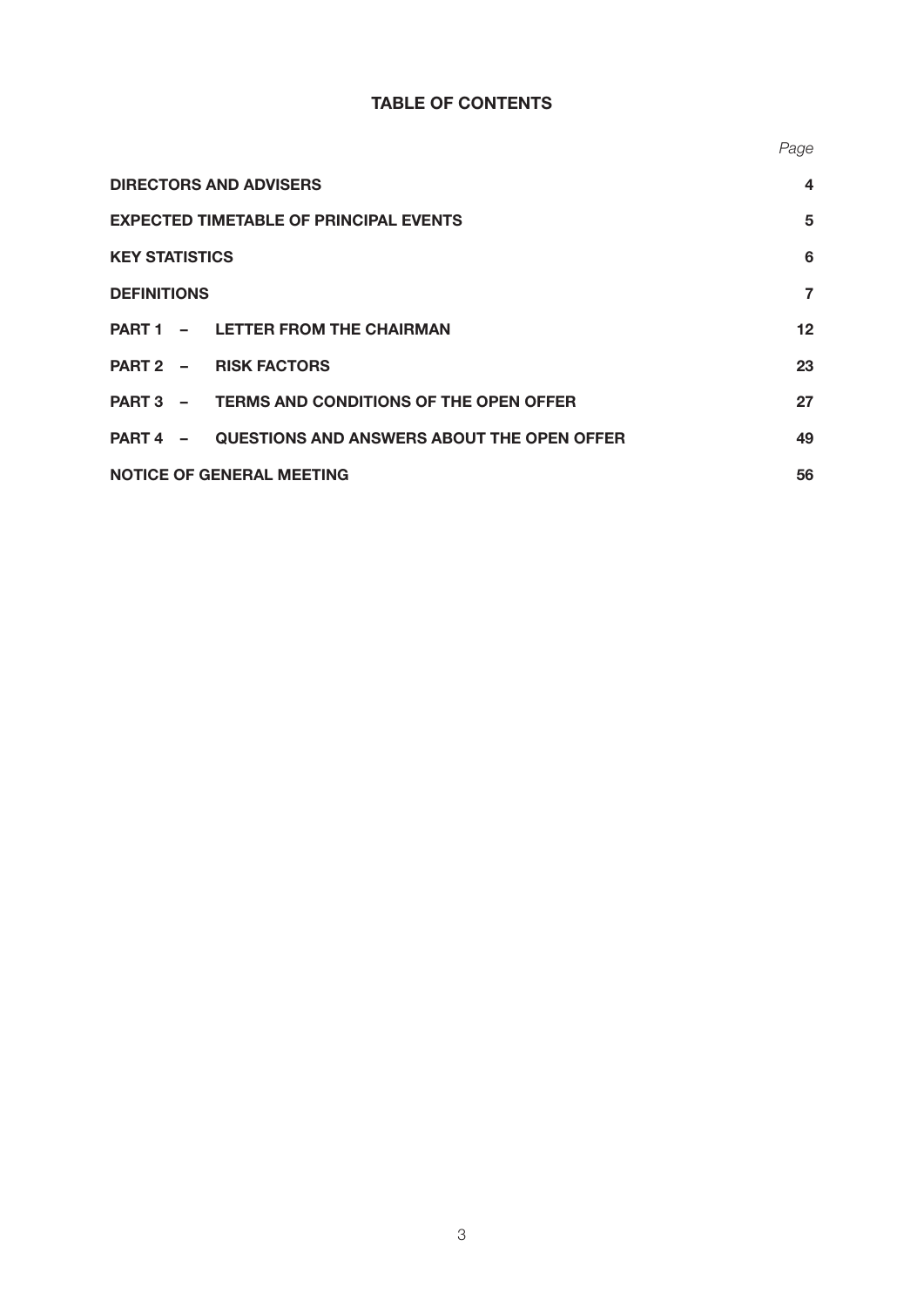# **DIRECTORS AND ADVISERS**

| <b>BPE Secretaries Limited</b><br><b>Company Secretary</b><br>First Floor<br>St James House<br>St James Square<br>Cheltenham<br><b>GL50 3PR</b><br>United Kingdom<br><b>Nominated Adviser and Joint Broker</b><br>Allenby Capital Limited<br>3 St. Helen's Place<br>London<br>EC3A 6AB<br>United Kingdom<br><b>Joint Broker</b><br>Cenkos Securities plc<br>6.7.8 Tokenhouse Yard<br>London<br>EC2R 7AS<br>United Kingdom<br><b>BPE Solicitors LLP</b><br><b>Legal advisers to the Company</b><br>St James House<br>St James Square<br>Cheltenham<br><b>GL50 3PR</b><br>United Kingdom<br>Holman Fenwick Willan LLP<br><b>Legal advisers to the Nominated</b><br><b>Adviser and Joint Brokers</b><br>Friary Court<br>65 Crutched Friars<br>London<br>EC3N 2AE<br>United Kingdom<br><b>Registrar &amp; Receiving Agent</b><br><b>Share Registrars Limited</b><br>The Courtyard<br>17 West Street<br>Farnham<br>Surrey<br>GU9 7DR<br>United Kingdom | <b>Directors</b> | Robert (Bob) Holt OBE (Chairman)<br>Wendy Jayne Lawrence (Chief Executive Officer)<br>Donald (Don) Ahelan Baladasan (Finance Director)<br>Anthony (Tony) Rhys Bourne (Non-Executive Director)<br>Michael (Mike) Greig Rogers (Non-Executive Director) |
|---------------------------------------------------------------------------------------------------------------------------------------------------------------------------------------------------------------------------------------------------------------------------------------------------------------------------------------------------------------------------------------------------------------------------------------------------------------------------------------------------------------------------------------------------------------------------------------------------------------------------------------------------------------------------------------------------------------------------------------------------------------------------------------------------------------------------------------------------------------------------------------------------------------------------------------------------|------------------|-------------------------------------------------------------------------------------------------------------------------------------------------------------------------------------------------------------------------------------------------------|
|                                                                                                                                                                                                                                                                                                                                                                                                                                                                                                                                                                                                                                                                                                                                                                                                                                                                                                                                                   |                  |                                                                                                                                                                                                                                                       |
|                                                                                                                                                                                                                                                                                                                                                                                                                                                                                                                                                                                                                                                                                                                                                                                                                                                                                                                                                   |                  |                                                                                                                                                                                                                                                       |
|                                                                                                                                                                                                                                                                                                                                                                                                                                                                                                                                                                                                                                                                                                                                                                                                                                                                                                                                                   |                  |                                                                                                                                                                                                                                                       |
|                                                                                                                                                                                                                                                                                                                                                                                                                                                                                                                                                                                                                                                                                                                                                                                                                                                                                                                                                   |                  |                                                                                                                                                                                                                                                       |
|                                                                                                                                                                                                                                                                                                                                                                                                                                                                                                                                                                                                                                                                                                                                                                                                                                                                                                                                                   |                  |                                                                                                                                                                                                                                                       |
|                                                                                                                                                                                                                                                                                                                                                                                                                                                                                                                                                                                                                                                                                                                                                                                                                                                                                                                                                   |                  |                                                                                                                                                                                                                                                       |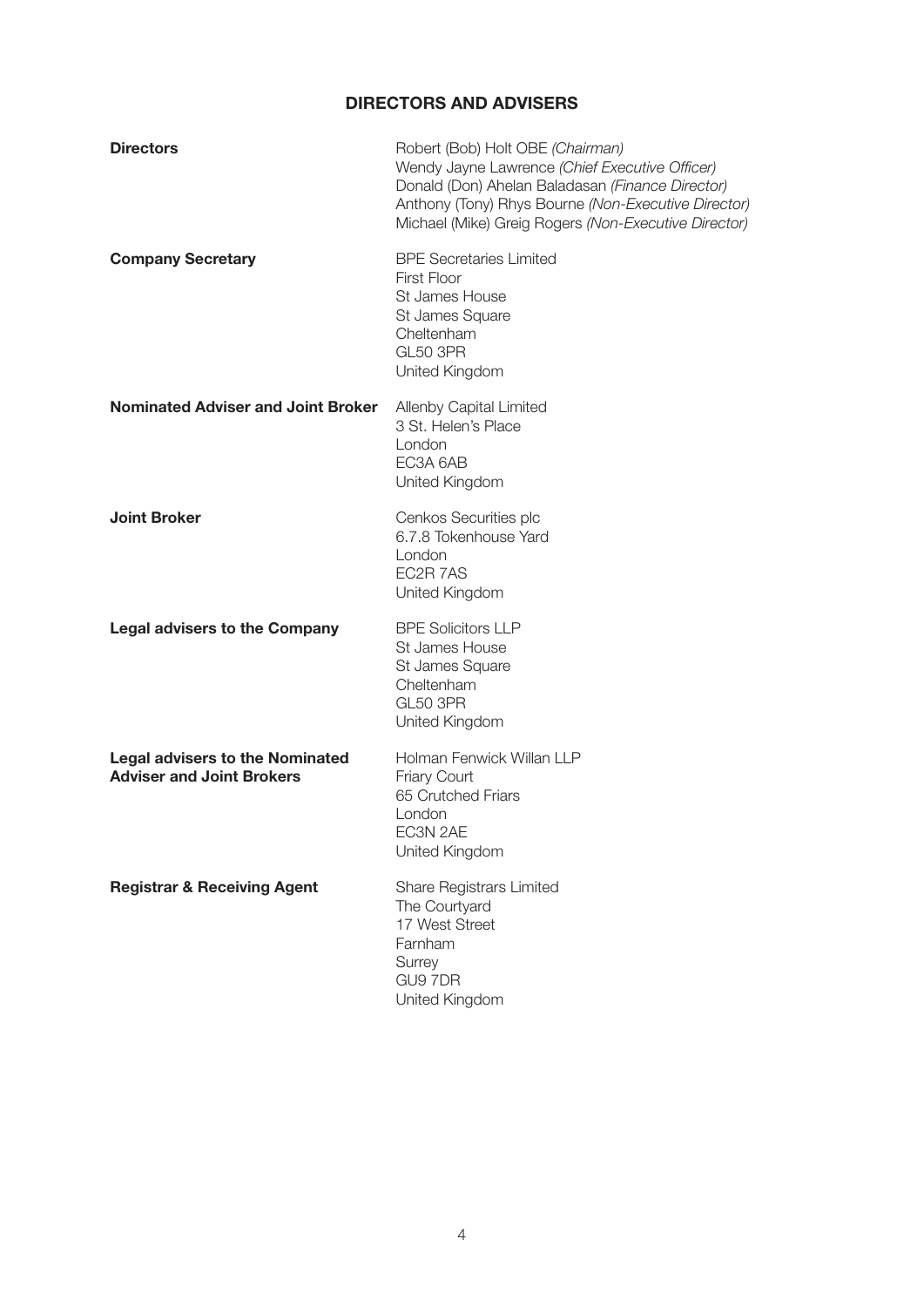### **EXPECTED TIMETABLE OF PRINCIPAL EVENTS**

| Record Date for entitlements under the Open Offer                                                                                                                                        | 6.00 p.m. on 23 February 2017                               |
|------------------------------------------------------------------------------------------------------------------------------------------------------------------------------------------|-------------------------------------------------------------|
| Announcement of the Placing and Open Offer                                                                                                                                               | 7.00 a.m. on 27 February 2017                               |
| Publication and posting of the Circular, the Application Form<br>and Form of Proxy                                                                                                       | 27 February 2017                                            |
| Ex-entitlement Date for the Open Offer                                                                                                                                                   | 8.00 a.m. on 27 February 2017                               |
| Open Offer Entitlements and Excess CREST Open Offer Entitlements<br>credited to stock accounts of Qualifying CREST Shareholders in<br><b>CREST</b>                                       | As soon as practical after<br>8.00 a.m. on 28 February 2017 |
| Admission and commencement of dealings in the Firm Placing Shares                                                                                                                        | 8.00 a.m. on 2 March 2017                                   |
| CREST members' accounts credited in respect of the Firm<br>Placing Shares in uncertificated form                                                                                         | by 8.00 a.m. on 2 March 2017                                |
| Recommended latest time and date for requesting withdrawal of Open<br>Offer Entitlements and Excess CREST Open Offer Entitlements from<br><b>CREST</b>                                   | 4.30 p.m. on 9 March 2017                                   |
| Recommended latest time for depositing Open Offer Entitlements<br>and Excess CREST Open Offer Entitlements into CREST                                                                    | 3.00 p.m. on 10 March 2017                                  |
| Latest time and date for splitting Application Forms<br>(to satisfy bona fide market claims only)                                                                                        | 3.00 p.m. on 13 March 2017                                  |
| Latest time and date for receipt of completed Forms of Proxy and<br>receipt of electronic proxy appointments via the CREST system                                                        | 10.00 a.m. on 14 March 2017                                 |
| Latest time and date for receipt of the completed Application Form and<br>appropriate payment in respect of Offer Shares or Excess Shares or<br>settlement of relevant CREST instruction | 11.00 a.m. on 15 March 2017                                 |
| Despatch of definitive share certificates for the Firm Placing<br>Shares in certificated form                                                                                            | by no later than 16 March 2017                              |
| General Meeting                                                                                                                                                                          | 10.00 a.m. on 16 March 2017                                 |
| Announcement of result of General Meeting and Open Offer                                                                                                                                 | 16 March 2017                                               |
| Admission and commencement of dealings in the Conditional<br>Placing Shares and Offer Shares on AIM                                                                                      | 8.00 a.m. on 17 March 2017                                  |
| CREST members' accounts credited in respect of the Conditional<br>Placing Shares and Offer Shares in uncertificated form                                                                 | by 8.00 a.m. on 17 March 2017                               |
| Despatch of definitive share certificates for the Conditional<br>Placing Shares and Offer Shares in certificated form                                                                    | by no later than 31 March 2017                              |

**If any of the details contained in the timetable above should change, the revised times and dates will be notified to Shareholders by means of an announcement through a Regulatory Information Service.**

**Certain of the events in the above timetable are conditional upon,** *inter alia***, the approval of the Resolutions to be proposed at the General Meeting.**

**All references to time and dates in this document are to time and dates in London.**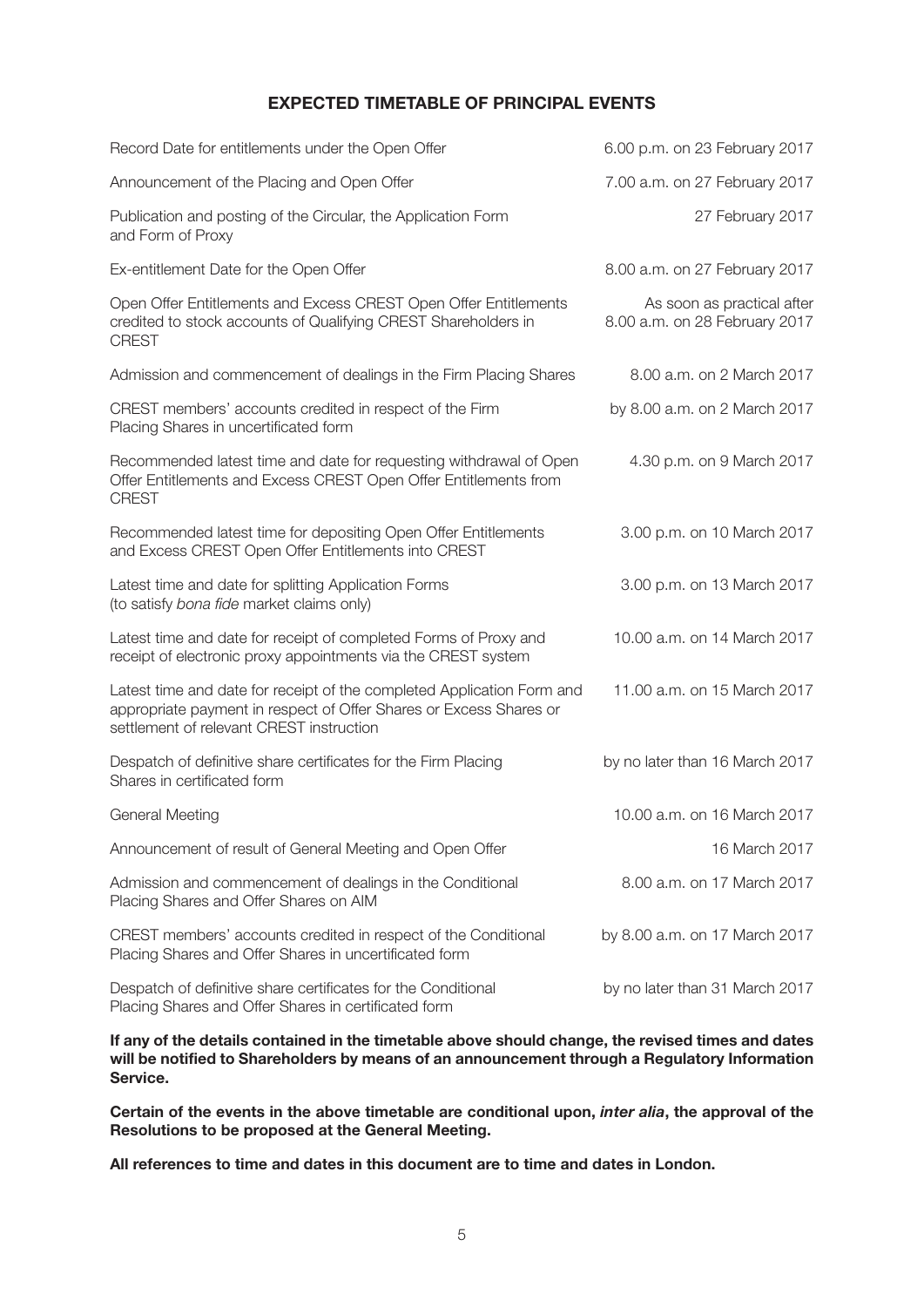# **KEY STATISTICS**

| Number of Existing Ordinary Shares                                                                           | 20,014,079                                                    |
|--------------------------------------------------------------------------------------------------------------|---------------------------------------------------------------|
| Number of Firm Placing Shares                                                                                | 1,363,636                                                     |
| Number of Conditional Placing Shares                                                                         | 29,545,455                                                    |
| Number of Offer Shares                                                                                       | 1,819,462                                                     |
| Aggregate number of New Ordinary Shares expected to be issued pursuant<br>to the Placing and Open Offer      | up to 32,728,553                                              |
| <b>Issue Price</b>                                                                                           | 55 pence                                                      |
| Open Offer Entitlements under the Open Offer                                                                 | 1 New Ordinary Share for every<br>11 Existing Ordinary Shares |
| Percentage of the Enlarged Share Capital represented by the Placing<br>Shares and the Offer Shares*          | 62 per cent.                                                  |
| Estimated gross proceeds of the Placing and Open Offer*                                                      | £18.0 million                                                 |
| Estimated expenses of the Placing and Open Offer                                                             | £0.95 million                                                 |
| Estimated net proceeds of the Placing and Open Offer*                                                        | £17.05 million                                                |
| Enlarged Share Capital immediately following the Placing and Open Offer*                                     | 52,742,632                                                    |
| Market capitalisation of the Company immediately following the Placing and<br>Open Offer at the Issue Price* | £29.0 million                                                 |

\* On the assumption that the Open Offer is fully subscribed.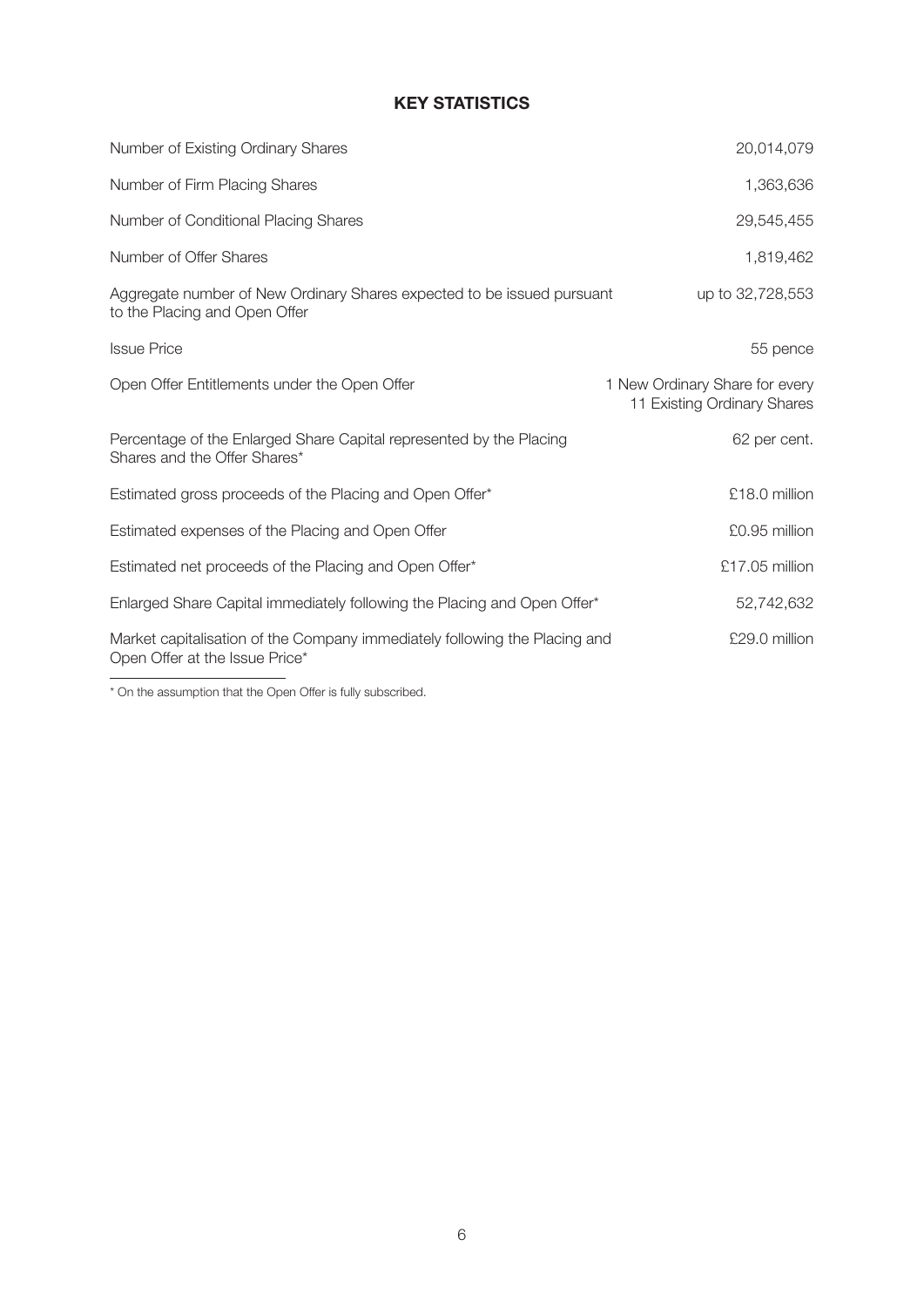# **DEFINITIONS**

The following definitions apply throughout this document, unless the context requires otherwise:

| "About Health"                           | About Health Limited, a private limited company incorporated in<br>England & Wales under registered number 6607168 and having<br>its registered office at Stafford House, Blackbrook Park Avenue,<br>Taunton TA1 2PX, a wholly owned subsidiary of the Company;                                                      |
|------------------------------------------|----------------------------------------------------------------------------------------------------------------------------------------------------------------------------------------------------------------------------------------------------------------------------------------------------------------------|
| "Act"                                    | the Companies Act 2006 (as amended);                                                                                                                                                                                                                                                                                 |
| "Admission"                              | admission to trading on AIM of the New Ordinary Shares<br>becoming effective in accordance with Rule 6 of the AIM Rules<br>and where the context requires: (i) in relation to the Firm Placing<br>Shares; and (ii) in relation to the Conditional Placing Shares and<br>Offer Shares;                                |
| "AIM"                                    | the market of that name operated by the London Stock<br>Exchange;                                                                                                                                                                                                                                                    |
| "AIM Rules"                              | the AIM Rules for Companies and guidance notes, as published<br>from time to time by the London Stock Exchange (as amended<br>from time to time);                                                                                                                                                                    |
| "Allenby Capital"                        | Allenby Capital Limited, a private limited company incorporated<br>in England & Wales under registered number 6706681 and<br>having its registered office at 3 St. Helen's Place, London<br>EC3A 6AB, the Company's nominated adviser and joint broker<br>for the purposes of the Open Offer, Placing and Admission; |
| "Application Form"                       | the application form enclosed with this document on which<br>Qualifying Non-CREST Shareholders may apply for Ordinary<br>Shares under the Open Offer (including under the Excess<br>Application Facility);                                                                                                           |
| "Board" or "Directors"                   | the directors of the Company as at the date of this document,<br>whose names are set out on page 4 of this document;                                                                                                                                                                                                 |
| "Business Day"                           | any day (other than a Saturday or Sunday) upon which<br>commercial banks are open for business in London, UK;                                                                                                                                                                                                        |
| " $CG(s)$ "                              | Clinical Commissioning Groups, created following the Health and<br>Social Care Act 2012, which are clinically-led statutory NHS<br>bodies responsible for the planning and commissioning of health<br>care services for their local area;                                                                            |
| "Cenkos Securities"                      | Cenkos Securities plc, a public limited company incorporated in<br>England & Wales under registered number 5210733 and having<br>its registered office at 6.7.8 Tokenhouse Yard, London<br>EC2R 7AS, the Company's joint broker for the purposes of the<br>Open Offer, Placing and Admission;                        |
| "certificated" or "in certificated form" | where an Ordinary Share is not in uncertificated form (i.e. not in<br>CREST);                                                                                                                                                                                                                                        |
| "Company" or "Totally"                   | Totally plc, a public limited company incorporated in England &<br>Wales under registered number 03870101 and having its<br>registered office at Hamilton House, Mabledon Place, London<br>WC1H 9BB;                                                                                                                 |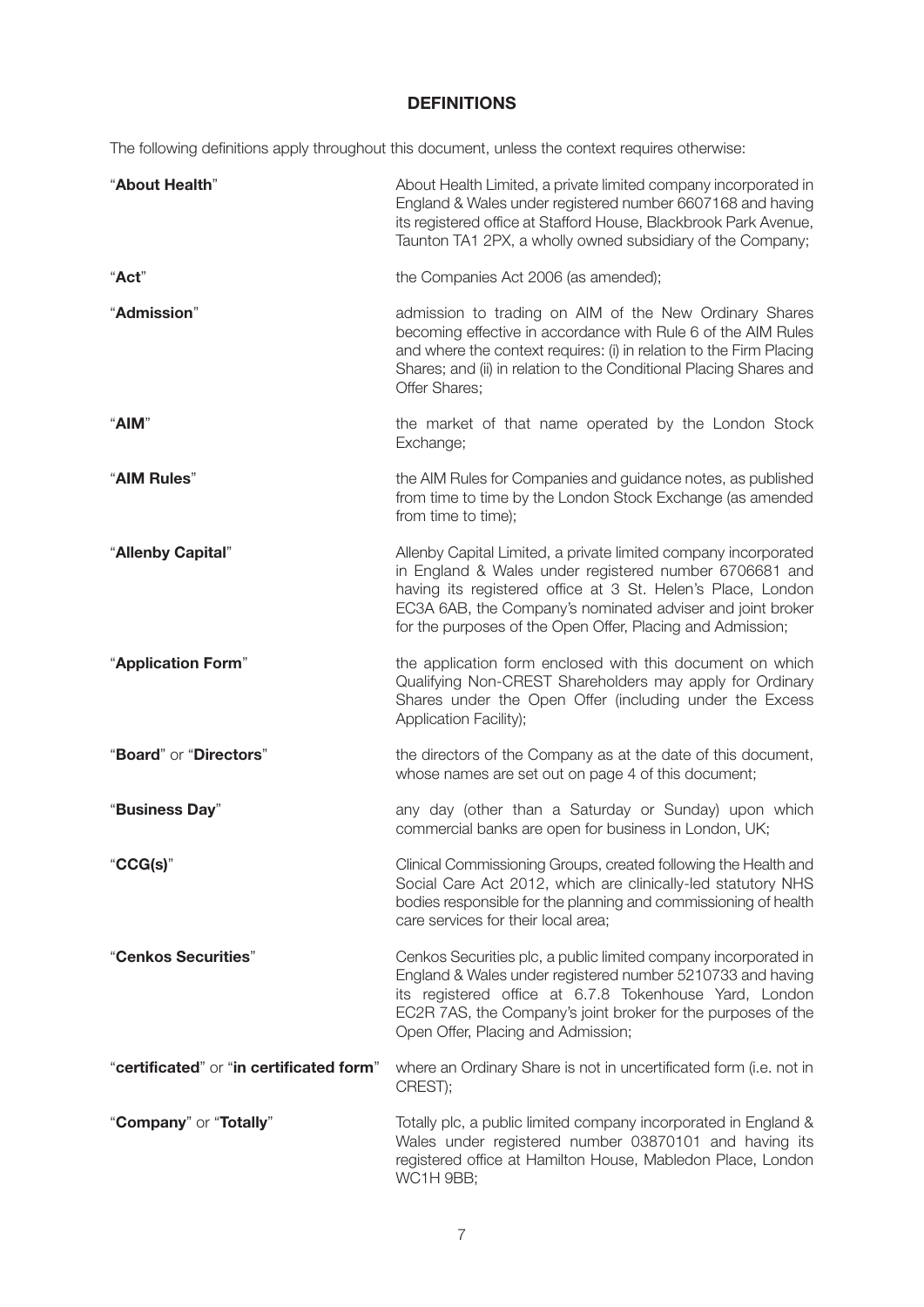| "Conditional Placees"                            | subscribers for Conditional Placing Shares;                                                                                                                                                                                                                                                                   |
|--------------------------------------------------|---------------------------------------------------------------------------------------------------------------------------------------------------------------------------------------------------------------------------------------------------------------------------------------------------------------|
| "Conditional Placing"                            | the placing of the Conditional Placing Shares by Allenby Capital<br>and Cenkos Securities on behalf of the Company;                                                                                                                                                                                           |
| "Conditional Placing Shares"                     | the 29,545,455 New Ordinary Shares, the subject of the<br><b>Conditional Placing;</b>                                                                                                                                                                                                                         |
| "CREST"                                          | the relevant system (as defined in the CREST Regulations)<br>operated by Euroclear which facilitates the transfer of title to<br>shares in uncertificated form;                                                                                                                                               |
| "CREST Manual"                                   | the CREST Manual referred to in agreements entered into by<br>Euroclear and available at www.euroclear.com;                                                                                                                                                                                                   |
| "CREST member"                                   | a person who has been admitted to CREST as a<br>system-member (as defined in the CREST Regulations);                                                                                                                                                                                                          |
| "CREST member account ID"                        | the identification code or number attached to a member account<br>in CREST;                                                                                                                                                                                                                                   |
| "CREST participant"                              | a person who is, in relation to CREST, a system-participant (as<br>defined in the CREST Regulations);                                                                                                                                                                                                         |
| "CREST participant ID"                           | shall have the meaning given in the CREST Manual;                                                                                                                                                                                                                                                             |
| "CREST payment"                                  | shall have the meaning given in the CREST Manual;                                                                                                                                                                                                                                                             |
| "CREST Regulations"                              | the Uncertificated Securities Regulations 2001 (SI 2001/3755)<br>including any enactment or subordinate legislation which<br>amends or supersedes those regulations and any applicable<br>rules made under those regulations or any such enactment or<br>subordinate legislation for the time being in force; |
| "CREST sponsor"                                  | a CREST participant admitted to CREST as a CREST sponsor;                                                                                                                                                                                                                                                     |
| "CREST sponsored member"                         | a CREST member admitted to CREST as a CREST sponsored<br>member:                                                                                                                                                                                                                                              |
| "EIS"                                            | the Enterprise Investment Scheme and related reliefs as detailed<br>in Part 5 of the Income Tax Act 2007 and in sections 150A to<br>150D and Schedule 5B and 5BA of the Taxation of Chargeable<br>Gains Act 1992 (as amended);                                                                                |
| "Enlarged Share Capital"                         | the entire issued share capital of the Company on Admission<br>following completion of the Placing and Open Offer;                                                                                                                                                                                            |
| "Euroclear"                                      | Euroclear UK & Ireland Limited;                                                                                                                                                                                                                                                                               |
| "Excess Application Facility"                    | the arrangement pursuant to which Qualifying Shareholders may<br>apply for additional Ordinary Shares in excess of their Open Offer<br>Entitlement in accordance with the terms and conditions of the<br>Open Offer;                                                                                          |
| "Excess CREST Open Offer<br><b>Entitlement</b> " | in respect of each Qualifying CREST Shareholder, their<br>entitlement (in addition to their Open Offer Entitlement) to apply<br>for Ordinary Shares pursuant to the Excess Application Facility,<br>which is conditional on them taking up their Open Offer<br>Entitlement in full;                           |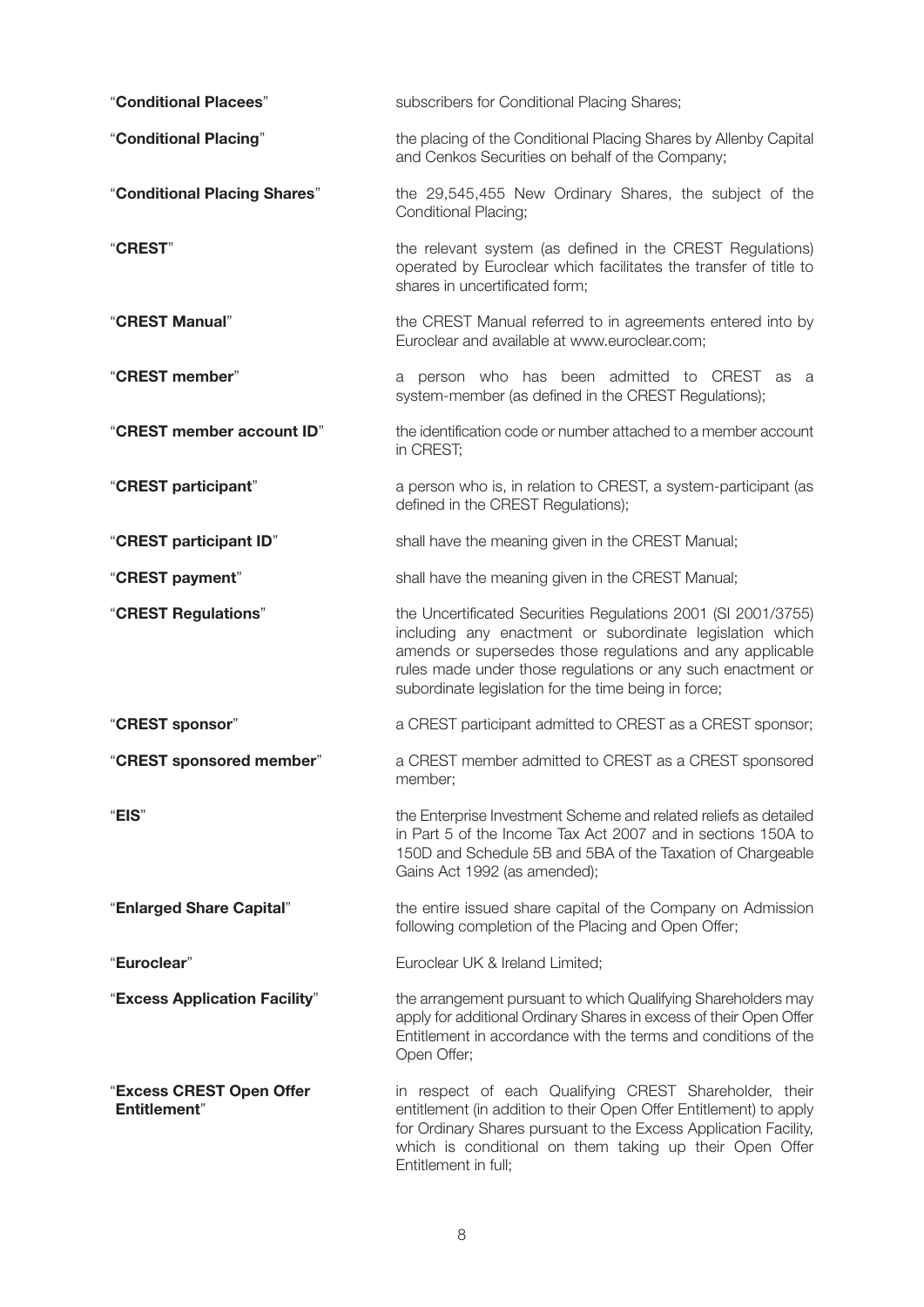| "Excess Shares"                | Ordinary Shares applied for by Qualifying Shareholders under<br>the Excess Application Facility;                                                                                                                                                               |  |  |
|--------------------------------|----------------------------------------------------------------------------------------------------------------------------------------------------------------------------------------------------------------------------------------------------------------|--|--|
| "Ex-entitlement Date"          | the date on which the Existing Ordinary Shares are marked "ex"<br>for entitlement under the Open Offer, being 27 February 2017;                                                                                                                                |  |  |
| "Existing Ordinary Shares"     | the Ordinary Shares in issue at the date of this document;                                                                                                                                                                                                     |  |  |
| "FCA"                          | the Financial Conduct Authority of the United Kingdom;                                                                                                                                                                                                         |  |  |
| "Firm Placees"                 | subscribers for Firm Placing Shares;                                                                                                                                                                                                                           |  |  |
| "Firm Placing"                 | the placing of the Firm Placing Shares by Allenby Capital and<br>Cenkos Securities on behalf of the Company;                                                                                                                                                   |  |  |
| "Firm Placing Shares"          | the 1,363,636 new Ordinary Shares the subject of the Firm<br>Placing;                                                                                                                                                                                          |  |  |
| "Form of Proxy"                | the form of proxy for use by Shareholders in relation to the<br>General Meeting enclosed with this document;                                                                                                                                                   |  |  |
| "FSMA"                         | the Financial Services and Markets Act 2000 (as amended);                                                                                                                                                                                                      |  |  |
| "General Meeting" or "GM"      | the General Meeting of the Company convened for 10.00 a.m.<br>on 16 March 2017 or any adjournment thereof, notice of which<br>is set out on page 56 of this document;                                                                                          |  |  |
| "Group"                        | the Company and its subsidiaries (as defined in the Act);                                                                                                                                                                                                      |  |  |
| "Issue Price"                  | 55 pence per New Ordinary Share;                                                                                                                                                                                                                               |  |  |
| "London Stock Exchange"        | the London Stock Exchange plc;                                                                                                                                                                                                                                 |  |  |
| "Money Laundering Regulations" | Money Laundering Regulations 2007, the money laundering<br>provisions of the Criminal Justice Act 1993 and the Proceeds of<br>Crime Act 2002;                                                                                                                  |  |  |
| "MyClinicalCoach"              | MyClinicalCoach Limited, a private limited company<br>incorporated in England & Wales under registered number<br>10066573 and having its registered office at Hamilton House,<br>Mabledon Place, London WC1H 9BB, a wholly owned<br>subsidiary of the Company; |  |  |
| <b>"NHS"</b>                   | the National Health Service, the publicly funded national<br>healthcare system in the United Kingdom;                                                                                                                                                          |  |  |
| "New Ordinary Shares"          | the Placing Shares and the Offer Shares;                                                                                                                                                                                                                       |  |  |
| "Notice of General Meeting"    | the notice convening the General Meeting as set out on page 56<br>of this document;                                                                                                                                                                            |  |  |
| "Offer Shares"                 | the 1,819,462 new Ordinary Shares being made available to<br>Qualifying Shareholders pursuant to the Open Offer;                                                                                                                                               |  |  |
| "Open Offer"                   | the conditional invitation made to Qualifying Shareholders to<br>apply to subscribe for the Offer Shares at the Issue Price on the<br>terms and subject to the conditions set out in Part 3 of this<br>document and, where relevant, in the Application Form;  |  |  |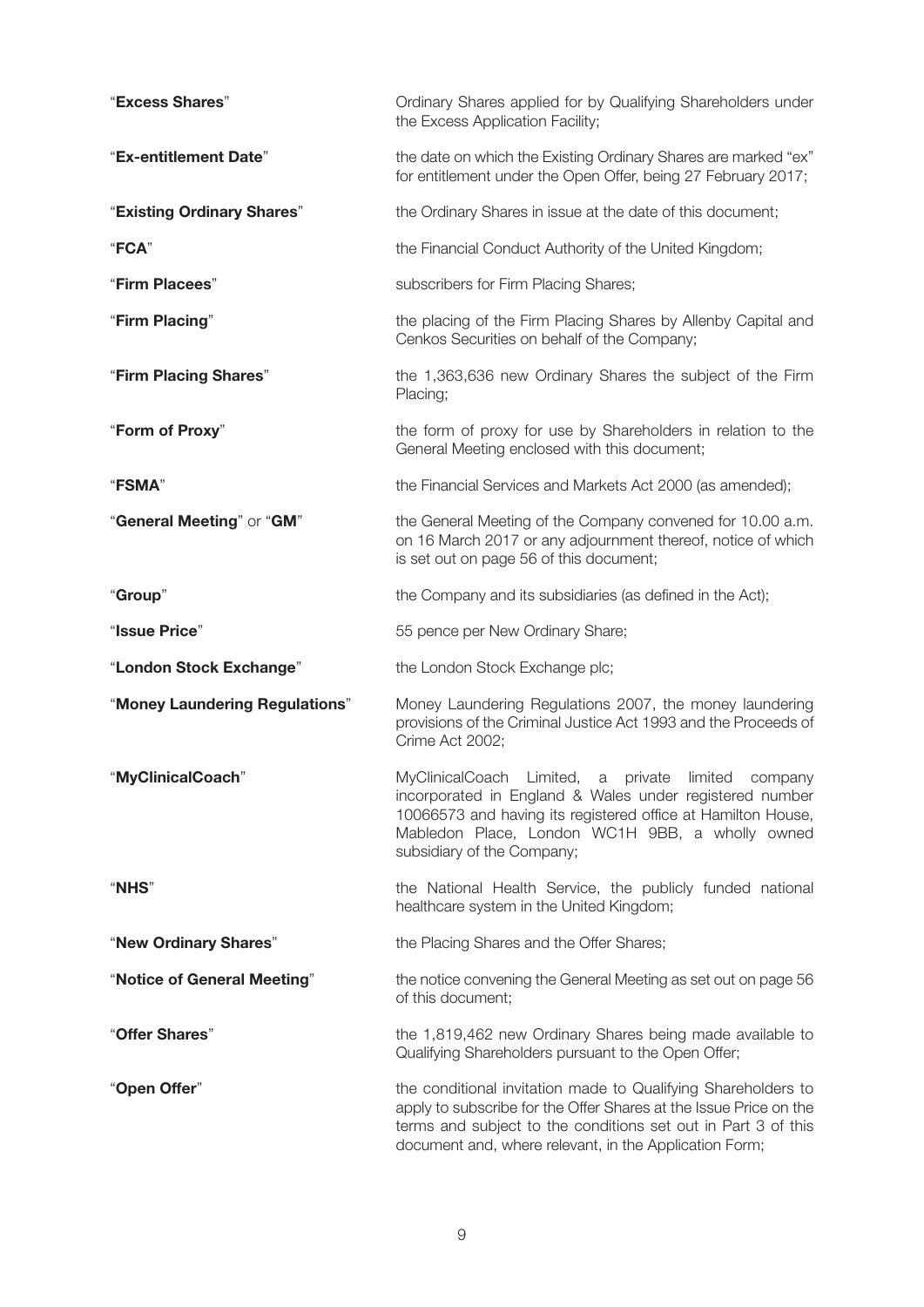| "Open Offer Entitlement"              | the entitlement of Qualifying Shareholders to subscribe for<br>Ordinary Shares allocated to Qualifying Shareholders on the<br>Record Date pursuant to the Open Offer;                                                                                                                                                    |
|---------------------------------------|--------------------------------------------------------------------------------------------------------------------------------------------------------------------------------------------------------------------------------------------------------------------------------------------------------------------------|
| "Optimum Sports Performance"          | Optimum Sports Performance Centre Limited, a private limited<br>company incorporated in England & Wales under registered<br>number 4908206 and having its registered office at Hamilton<br>House, Mabledon Place, London WC1H 9BB, a wholly owned<br>subsidiary of the Company;                                          |
| "Ordinary Shares"                     | the ordinary shares of 10 pence each in the capital of the<br>Company in issue from time to time;                                                                                                                                                                                                                        |
| "Overseas Shareholders"               | a Shareholder with a registered address outside the United<br>Kingdom;                                                                                                                                                                                                                                                   |
| "Placees"                             | the Firm Placees and the Conditional Placees;                                                                                                                                                                                                                                                                            |
| "Placing"                             | the placing by Allenby Capital and Cenkos Securities on behalf<br>of the Company of the Firm Placing Shares and Conditional<br>Placing Shares with certain institutional investors and existing<br>Shareholders (or their associated investment vehicles), otherwise<br>than on a pre-emptive basis, at the Issue Price; |
| "Placing and Open Offer<br>Agreement" | the agreement entered into between the Company, Allenby<br>Capital and Cenkos Securities in respect of the Placing and<br>Open Offer dated 24 February 2017, as described in this<br>document;                                                                                                                           |
| "Placing Shares"                      | the 30,909,091 new Ordinary Shares subject to the Placing<br>comprising the Firm Placing Shares and Conditional Placing<br>Shares;                                                                                                                                                                                       |
| "Premier Physical Healthcare"         | Premier Physical Healthcare Ltd, a private limited company<br>incorporated in England & Wales under registered number<br>3376266 and having its registered office at Stonebridge House,<br>Chelmsford Road, Hatfield Heath, Essex CM22 7BD, a wholly<br>owned subsidiary of the Company;                                 |
| "Prospectus Rules"                    | the Prospectus Rules made by the FCA in accordance with the<br>EU Prospectus Directive 2003/71/EC in relation to offers of<br>securities to the public or an admission of securities to trading<br>on a regulated market;                                                                                                |
| "Qualifying CREST Shareholders"       | Qualifying Shareholders holding Existing Ordinary Shares in a<br>CREST account;                                                                                                                                                                                                                                          |
|                                       | "Qualifying Non-CREST Shareholders" Qualifying Shareholders holding Existing Ordinary Shares in<br>certificated form;                                                                                                                                                                                                    |
| "Qualifying Shareholders"             | holders of Existing Ordinary Shares on the register of members<br>of the Company at the Record Date (but excluding any Overseas<br>Shareholder who has a registered address in the United States<br>or any other Restricted Jurisdiction);                                                                               |
| "Receiving Agents"                    | Registrars Limited, a private limited<br>Share<br>company<br>incorporated in England & Wales under registered number<br>4715037 and having its registered office at 27-28 Eastcastle<br>Street, London W1W 8DH, the Company's registrar and<br>receiving agent;                                                          |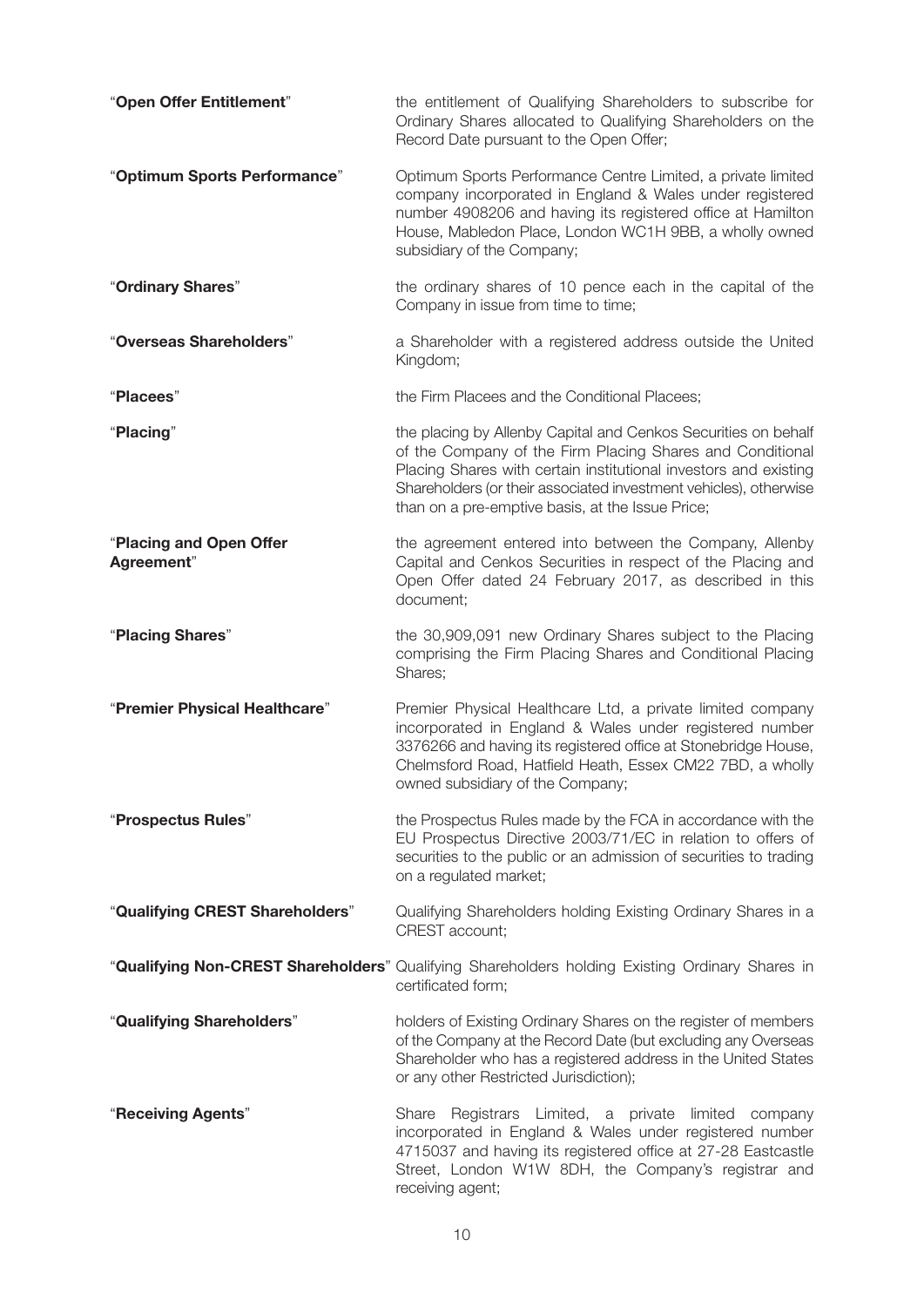| "Record Date"                                   | 6.00 p.m. on 23 February 2017 being the latest time by which<br>transfers of Existing Ordinary Shares must be received for<br>registration by the Company in order to allow transferees to be<br>recognised as Qualifying Shareholders;                                                                                        |
|-------------------------------------------------|--------------------------------------------------------------------------------------------------------------------------------------------------------------------------------------------------------------------------------------------------------------------------------------------------------------------------------|
| "Regulatory Information Service"                | has the meaning given to it in the AIM Rules;                                                                                                                                                                                                                                                                                  |
| "Resolutions"                                   | the resolutions to be proposed at the General Meeting, the full<br>text of which are set out in the Notice of General Meeting;                                                                                                                                                                                                 |
| "Restricted Jurisdiction"                       | United States, Canada, Australia, Japan, New Zealand, the<br>Republic of South Africa, the Republic of Ireland, Cayman<br>Islands, Singapore, Barbados, Switzerland or the State of Kuwait<br>and any other jurisdiction where the extension or availability of<br>the Placing and Open Offer would breach any applicable law; |
| "Securities Act"                                | US Securities Act of 1933 (as amended);                                                                                                                                                                                                                                                                                        |
| "Shareholders"                                  | the holders of Existing Ordinary Shares, and the term<br>"Shareholder" shall be construed accordingly;                                                                                                                                                                                                                         |
| "Totally Health"                                | Totally Health Limited, a private limited company incorporated in<br>England & Wales under registered number 7852893 and having<br>its registered office at Hamilton House, Mabledon Place, London<br>WC1H 9BB, a wholly owned subsidiary of the Company;                                                                      |
| "Transaction"                                   | together, the Placing and Open Offer;                                                                                                                                                                                                                                                                                          |
| "United Kingdom" or "UK"                        | the United Kingdom of Great Britain and Northern Ireland;                                                                                                                                                                                                                                                                      |
| "uncertificated" or in<br>"uncertificated Form" | recorded on the relevant register or other record of the shares<br>or other security concerned as being held in uncertificated form<br>in CREST, and title to which, by virtue of the CREST Regulations,<br>may be transferred by means of CREST;                                                                              |
| "United States" or "US"                         | the United States of America, its territories and possessions, any<br>state of the United States of America, the District of Columbia<br>and all other areas subject to its jurisdiction;                                                                                                                                      |
| "VCT" or "Venture Capital Trust"                | a Venture Capital Trust for the purposes of Part 6 of the Income<br>Tax Act 2007; and                                                                                                                                                                                                                                          |
| "£", "pound" and "pence"                        | pounds and pence sterling respectively, being the lawful<br>currency of the United Kingdom.                                                                                                                                                                                                                                    |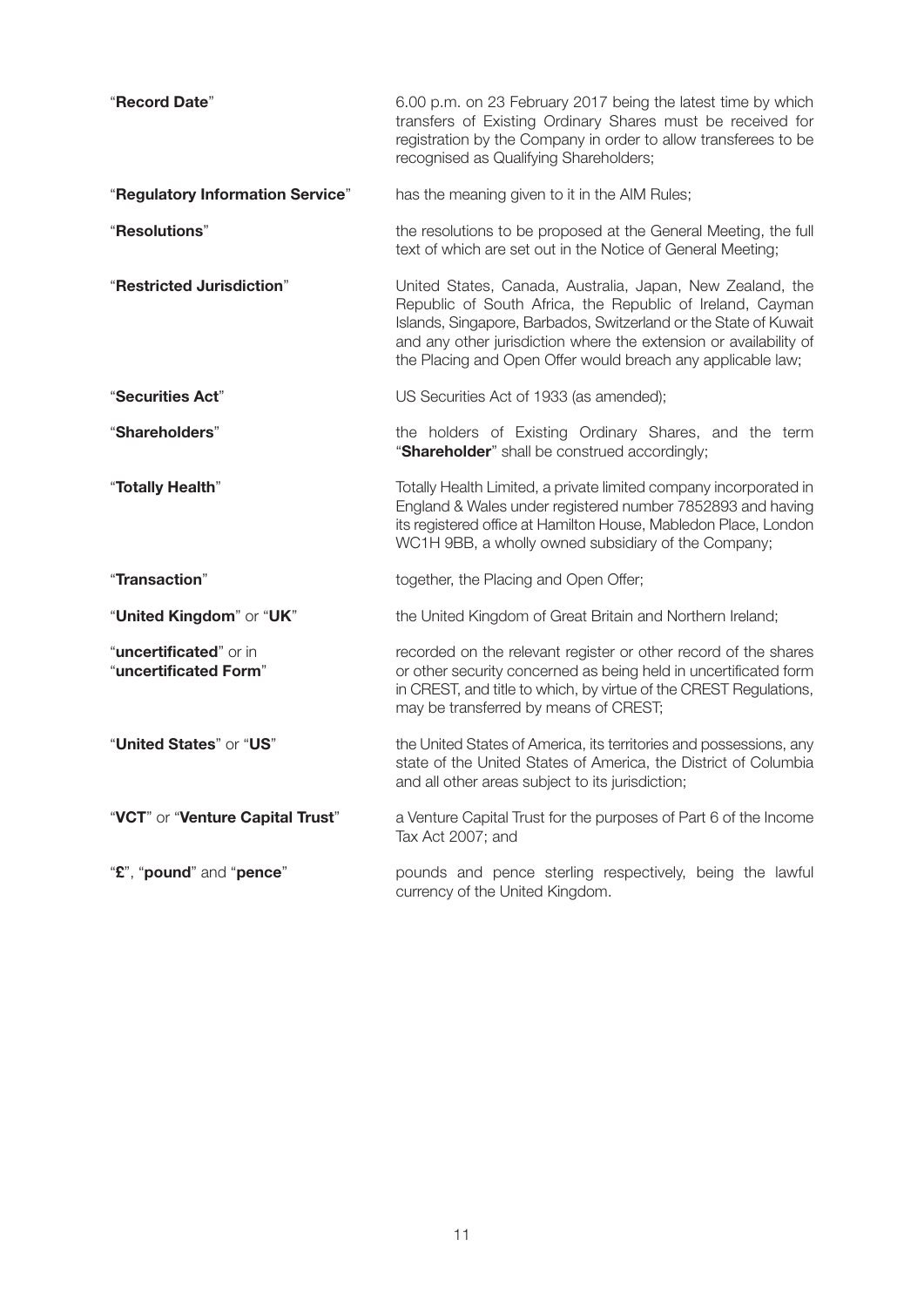#### **PART 1**

#### **LETTER FROM THE CHAIRMAN**

# **TOTALLY PLC**

*(Incorporated and registered in England and Wales under the Companies Act 1985 with registered number 03870101)*

Robert (Bob) Holt *(Chairman)* Wendy Lawrence *(Chief Executive Officer)* Donald (Don) Baladasan *(Finance Director)* Anthony (Tony) Bourne *(Non-Executive Director)* Michael (Mike) Rogers *(Non-Executive Director)*

*Directors: Registered Office:*

Totally plc Hamilton House Mabledon Place London WC1H 9BB United Kingdom

*For the attention of Shareholders and, for information only, option holders and warrant holders*

27 February 2017

Dear Shareholder

# **Placing of 30,909,091 new Ordinary Shares at 55 pence per share Open Offer of up to 1,819,462 new Ordinary Shares at 55 pence per share and**

#### **Notice of General Meeting**

#### **1. Introduction**

The Company has today announced a Placing to raise £17.0 million (before expenses) through the issue and allotment of 30,909,091 New Ordinary Shares at the Issue Price of 55 pence per Ordinary Share.

A total of approximately £0.75 million, representing the issue of 1,363,636 New Ordinary Shares, has been raised by way of the Firm Placing, utilising the Company's existing share authorities put in place at the Company's annual general meeting held on 11 July 2016. The balance of the Placing, being approximately £16.25 million, representing the issue of 29,545,455 New Ordinary Shares, will be raised by way of the Conditional Placing.

The Firm Placing is conditional, *inter alia*, upon compliance by the Company with its obligations under the Placing and Open Offer Agreement and admission of the Firm Placing Shares to trading on AIM. The Conditional Placing is conditional, *inter alia*, upon Shareholders approving the Resolutions at the General Meeting, compliance by the Company with its obligations under the Placing and Open Offer Agreement and admission of the Conditional Placing Shares to trading on AIM. The Resolutions are contained in the Notice of General Meeting at the end of this document.

In addition, in order to provide Shareholders who have not taken part in the Placing with an opportunity to participate in the proposed issue of New Ordinary Shares, the Company is providing all Qualifying Shareholders with the opportunity to subscribe at the Issue Price, for an aggregate of 1,819,462 New Ordinary Shares, to raise up to approximately £1.0 million (before expenses), on the basis of one New Ordinary Share for every 11 Existing Ordinary Shares held on the Record Date, at 55 pence per Ordinary Share, payable in full on acceptance.

The Open Offer provides Qualifying Shareholders with an opportunity to participate in the proposed issue of the New Ordinary Shares whilst providing the Company with additional capital to invest in the business of the Group.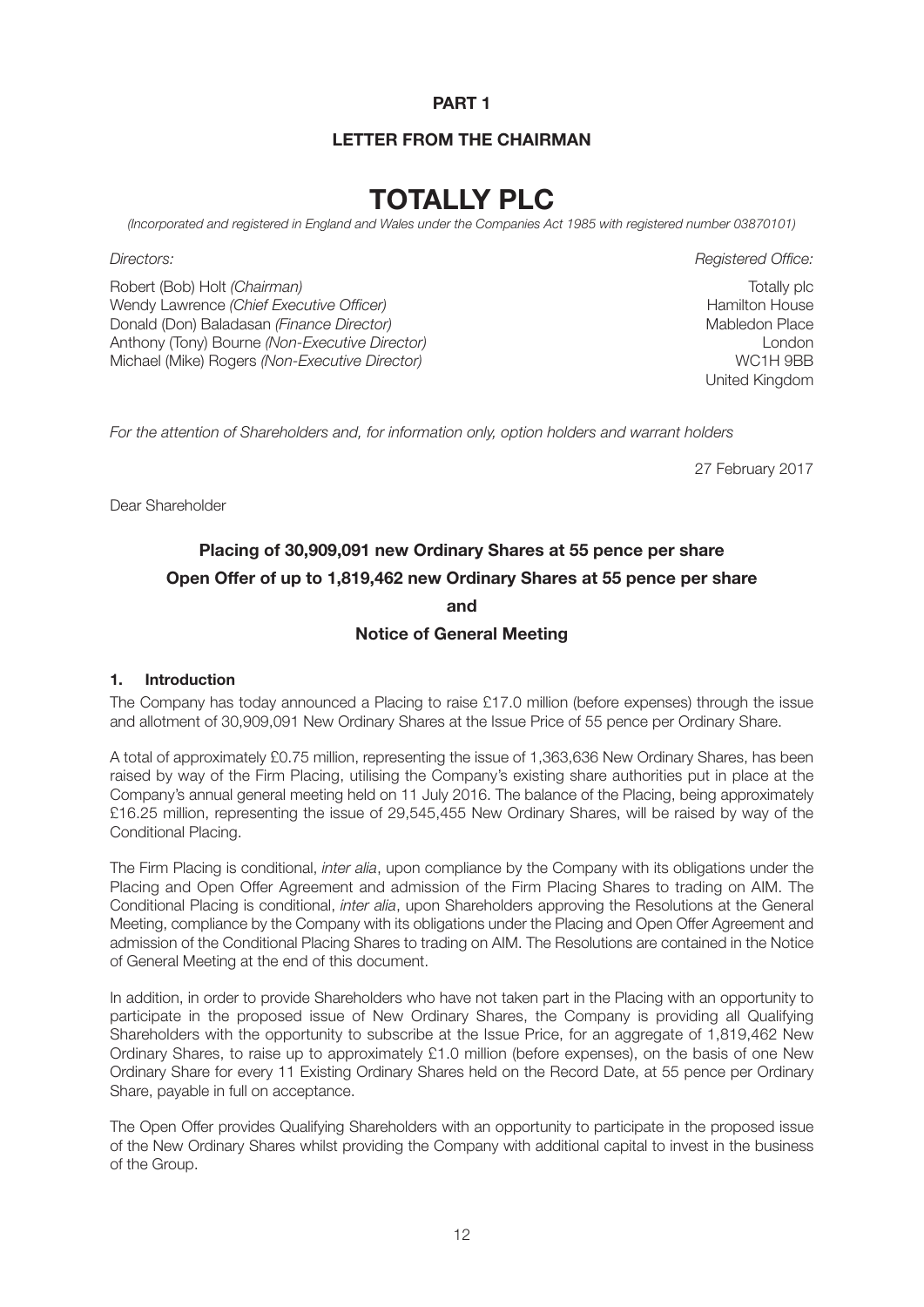The Issue Price represents a discount of five per cent. to the closing mid-market price of 58 pence per Existing Ordinary Share on 24 February 2017 (being the last practicable Business Day before publication of this document).

The Conditional Placing and Open Offer are conditional, *inter alia*, upon Shareholders approving the Resolutions at the General Meeting. The Resolutions, if passed, will grant the Directors the authority to allot the Conditional Placing Shares and the Open Offer Shares pursuant to the Conditional Placing and the Open Offer, and the power to disapply statutory pre-emption rights which would otherwise apply in respect of the Conditional Placing Shares and the Open Offer Shares. It is expected that Admission of the Conditional Placing Shares and Offer Shares will occur no later than 8.00 a.m. on 17 March 2017 or such later time and/or date (being no later than 8.00 a.m. on 30 March 2017) as Allenby Capital, Cenkos Securities and the Company may agree. The Placing and Open Offer are not underwritten.

#### **The purpose of this document is, amongst other things, to explain the background to and reasons for the Placing and Open Offer, the use of proceeds, the details of the Placing and Open Offer and to explain why the Board considers that the Placing will promote the growth and success of the Company for the benefit of Shareholders as a whole, and to seek Shareholder approval to the passing of the Resolutions at the General Meeting of the Company.**

This document also contains the Directors' recommendation that Shareholders vote in favour of the Resolutions. Notice of the General Meeting, at which the Resolutions will be proposed, is set out at the end of this document. A Form of Proxy is also enclosed with this document for use at the General Meeting.

#### **2. Summary of Totally plc**

The Group is a provider of a range of out-of-hospital services to the healthcare sector in the UK, both to the NHS and private sector companies, to help patients better understand healthcare options, promote self-care and aid long term behavioural change which in turn impact on lifestyle and reliance on healthcare solutions. By working to deliver sustainable self-care management and education, Totally's goal is to reduce healthcare reliance, re-admissions and emergency admissions.

The Group provides a disruptive, outcome-based, outsourced service model across its five business divisions to deliver a wide range of healthcare services across the UK, including contracts with NHS England, several CCGs and other public and private sector organisations. Out-of-hospital healthcare includes primary care, provided in GP surgeries and community care, provided in prisons and other public organisations, as well as to private sector organisations and office locations. The Group aims to provide care which allows for hospital admissions to be avoided, at lower cost and with better outcomes for patients. The Group aims to provide a diverse range of healthcare services tailored to the needs of individual patients, to provide interventions that keep people healthy longer, to prevent ill health, to reduce healthcare inequalities and to ensure the efficient provision of primary healthcare and community care.

The Group has a stated 'buy and build' strategy in the UK out-of-hospital healthcare sector. The Group has made three value accretive acquisitions in 2016 with further acquisitions targeted in 2017.

#### *MyClinicalCoach*

Launched in June 2016, MyClinicalCoach is the Company's new direct-to-consumer health coaching service which provides a telephone-based clinical health-coaching programme which is individually tailored, delivered by NHS-trained nurses, to customers who subscribe for the service. The target customers are those with, or at risk of, long-term health conditions such as diabetes, chronic lung or heart conditions, or a combination of conditions.

#### *Totally Health*

The Directors believe that Totally Health (which was established in 2011) provides an innovative model of medically-driven and personalised clinical health coaching to provide a range of services to patients with long-term health problems, enabling them to manage their conditions and reduce their healthcare reliance. Totally Health launched its services to the NHS in December 2012 and has since delivered over 35,000 coaching sessions resulting in a 59 per cent. reduction in GP appointments, a 72 per cent. average reduction in out of hours appointments and a 72 per cent. average reduction in unplanned admissions to hospitals.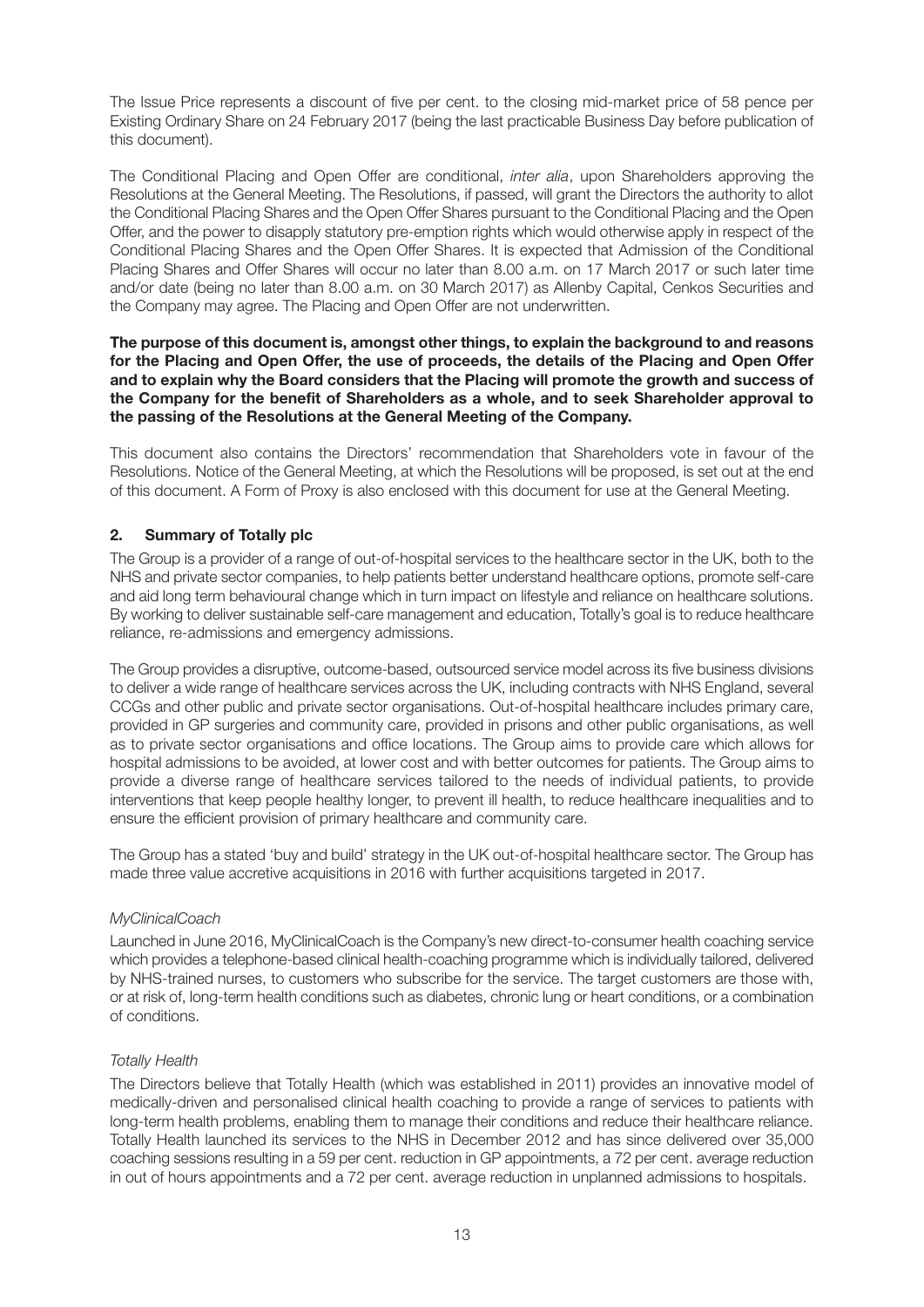#### *Premier Physical Healthcare*

Totally acquired Premier Physical Healthcare in April 2016 for a consideration of £6.75 million (subject to downwards adjustment). Premier Physical Healthcare is a provider of treatment and advice for musculoskeletal injuries and conditions, including delivering physiotherapy and podiatry treatment to NHS patients and police forces and at prison sites. Additionally, Premier Physical Healthcare has an expanding network of clinics located in health and fitness centres and also provides occupational health and ergonomic services to corporate clients, such as display screen equipment assessments, post-injury return to work suitability assessments and podiatry treatment. Since acquisition, Premier Physical Healthcare has secured 13 contracts worth approximately £482,500 annually.

Premier Physical Healthcare was awarded 'Best Physiotherapy Chain 2016 – UK' in the 2016 International Life Sciences Awards.

#### *About Health*

Totally acquired About Health in June 2016 for a consideration of up to £7.7 million. About Health is a provider of dermatology and referral management services to the NHS in the UK and has a track record of service delivery covering a population of almost three million people from Lancaster to Poole to Bournemouth. Since acquisition, About Health has secured new contracts, pilot schemes and contract extensions worth in excess of £1.2 million per annum, including a three-year contract with NHS East Lancashire CCG for approximately £760,000 per annum.

About Health's reputation for quality has been recognised and it has been shortlisted for three consecutive years as "primary care provider of the year" at the Health Investor Awards.

#### *Optimum Sports Performance*

Totally acquired Optimum Sports Performance in November 2016 for a consideration of up to £650,000. Optimum Sports Performance is a provider of physiotherapy services at 24 clinics across 10 counties. It was one of the first physiotherapy providers in the UK to obtain ISO9001:2008 certification (an international standard related to quality management system) in 2013. Optimum Sports Performance offers physiotherapy treatment, shockwave therapy, acupuncture, pilates, Wattbike testing and ultrasonography.

The Directors believe that the Group is operating in a £20 billion per annum sector with spending on community healthcare increasing rapidly (*Source: Centre for Health and the Public Interest: The contracting NHS – can the NHS handle the outsourcing of clinical services?* (2015)). The Board has extensive, proven, multi-decade experience in building growth companies, with the NHS and in the outsourced services sector. The Board's buy and build strategy has been successful to date with three value accretive acquisitions made in 2016. The Board believes that the out-of-hospital healthcare marketplace is fragmented and Totally is well positioned to be a consolidator as further acquisition opportunities arise. By expanding organically through increasing the services provided by Totally's current businesses, and inorganically through further acquisitions, the Group aims to become a leading provider of out-of-hospital care across the UK.

#### **3. Background to and reasons for the Placing and Open Offer**

As announced in the Company's interim results, which were released on 28 September 2016, Totally has made significant progress in delivering a progressive buy and build strategy, including completing three value accretive acquisitions in 2016.

The Directors believe that in order to grow to become a leading provider of out-of-hospital care in the UK, the Group will need to build a diversified group through organic and acquisition-based growth. The organic growth strategy of the Group's existing business will be focused on: expanding the number of clinical conditions treated and services provided by Totally Health, including with NHS and private healthcare providers, direct-to-consumer services and further development of business-to-business services; expanding the services provided by the Group's acquired businesses across the UK; and reducing overhead costs whilst expanding all businesses. In addition the Group will target further acquisitions of appropriate health related companies, adding to the Group's portfolio of services.

The Directors continue to believe that targeting acquisitions in the UK outsourced healthcare services market, whilst developing existing businesses within the Group, will create sustainable growth and establish Totally as a leading provider of out-of-hospital care in the UK.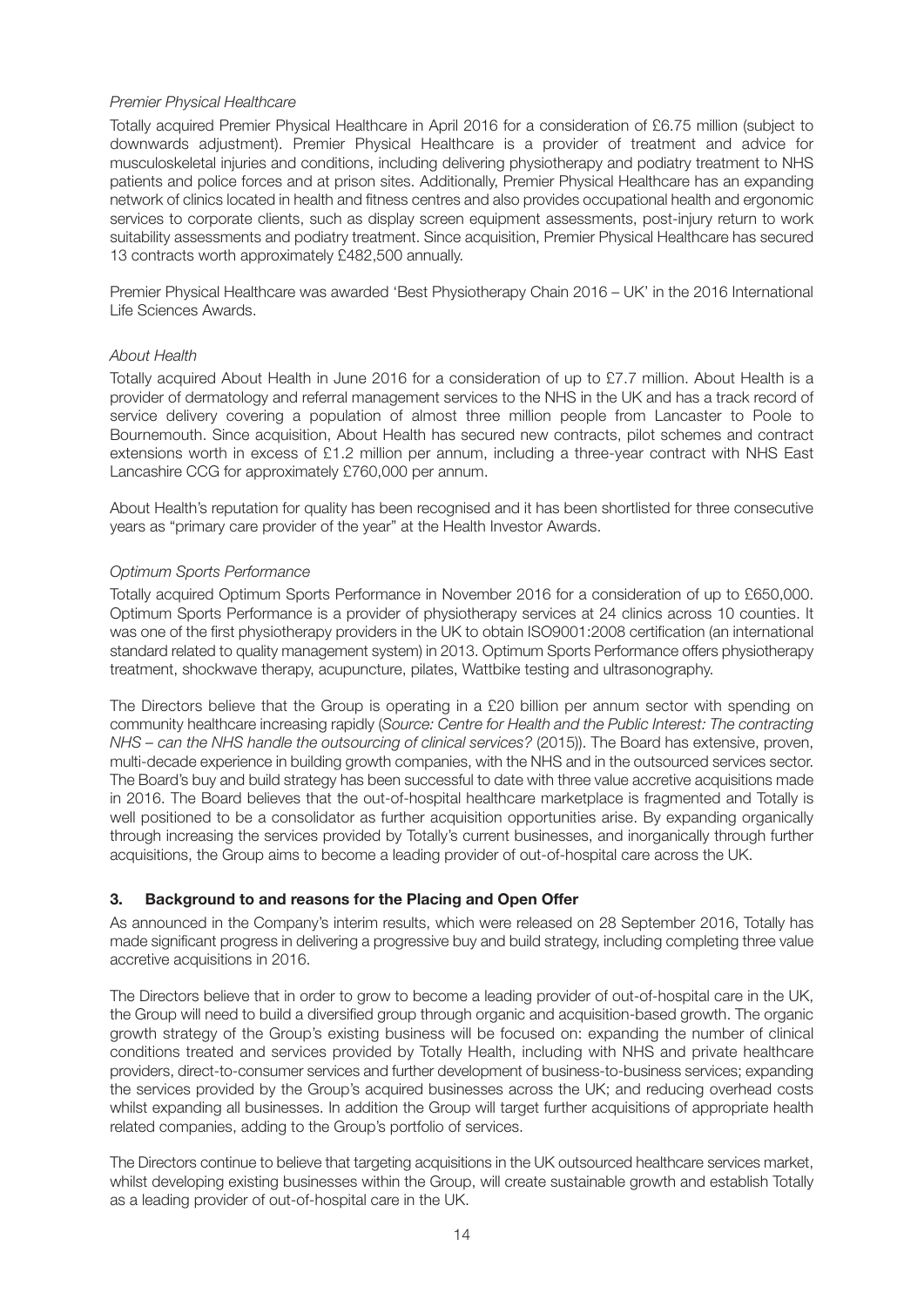The Group has identified a strong pipeline of potential acquisitions in the UK outsourced healthcare sector. Of the identified pipeline, the Directors have a preferred list of four target companies although no formal approaches or negotiations have yet begun. The anticipated consideration for the pipeline of acquisitions identified by the Group ranges from £3.0 million to £15.0 million with the pipeline of acquisitions having revenue of up to £60 million.

The key attributes of the acquisitions being considered by the Directors are as follows:

- annuity-type recurring revenues, underpinned by long-term contracts;
- operational complexity providing attractive margins and high barriers to entry; and
- fragmented markets with potential for consolidation.

The Board considers it prudent to fund acquisitions principally from the proceeds of an equity issue and, accordingly, it is proposing to raise up to £18.0 million through the proposed Placing and Open Offer. The Directors believe that having the net cash proceeds of the Placing and Open Offer on the balance sheet of the Company ahead of any potential negotiations with potential vendors increases the credibility of the Group when approaching potential targets and strengthens the Group's negotiating position.

The Company also intends to use up to £1.7 million of the net proceeds of the proposed Placing to partially satisfy future deferred consideration payments related to the acquisitions of Premier Physical Healthcare, About Health and Optimum Sports Performance, subject to those businesses hitting certain performance targets during the course of the current financial year.

#### **4. Use of proceeds**

The Company has conditionally raised £17.0 million (before expenses) through the Placing and (subject to take up) up to a further £1.0 million (before expenses) under the Open Offer. The expenses for the Transaction are expected to be approximately £0.95 million.

The Company expects to use the net proceeds for the following purposes:

- up to £14.5 million to fund future acquisitions;
- up to £1.7 million to partially satisfy future deferred consideration payments payable in 2017;
- £0.75 million to provide further funding in relation to the Group's direct-to-consumer health coaching service and to expand the Group's B2C services; and
- the balance as general working capital.

#### **5. Current trading and prospects**

On 8 February 2017, the Company released a trading update covering the Company's financial year to 31 December 2016. Within the trading update the Company confirmed that its full year results, which are still subject to external audit, are expected to be marginally ahead of current market expectations. Based on unaudited management accounts Group revenues for the 12 months ending 31 December 2016 are expected to be no less than £3.7 million.

The Company confirmed within the trading update that three acquisitions in the healthcare services sector had been made in 2016 worth a total maximum consideration of up to £15.1 million. Further, the Group had secured new and renewed contracts with a value in excess of £1.7 million per annum in revenues.

#### **6. The Placing and Open Offer**

#### *Details of the Placing*

Subject to the satisfaction of the conditions under the Firm Placing and the Conditional Placing including, *inter alia*, the passing of the Resolutions (in relation to the Conditional Placing), the Company has conditionally raised £17.0 million (before expenses) through the placing of 30,909,091 Placing Shares at the Issue Price. The Placing Shares have been conditionally placed by Cenkos Securities and Allenby Capital with certain institutional and other investors. The Issue Price represents a discount of five per cent. to the closing mid-market price of 58 pence on 24 February 2017, being the last practicable Business Day prior to the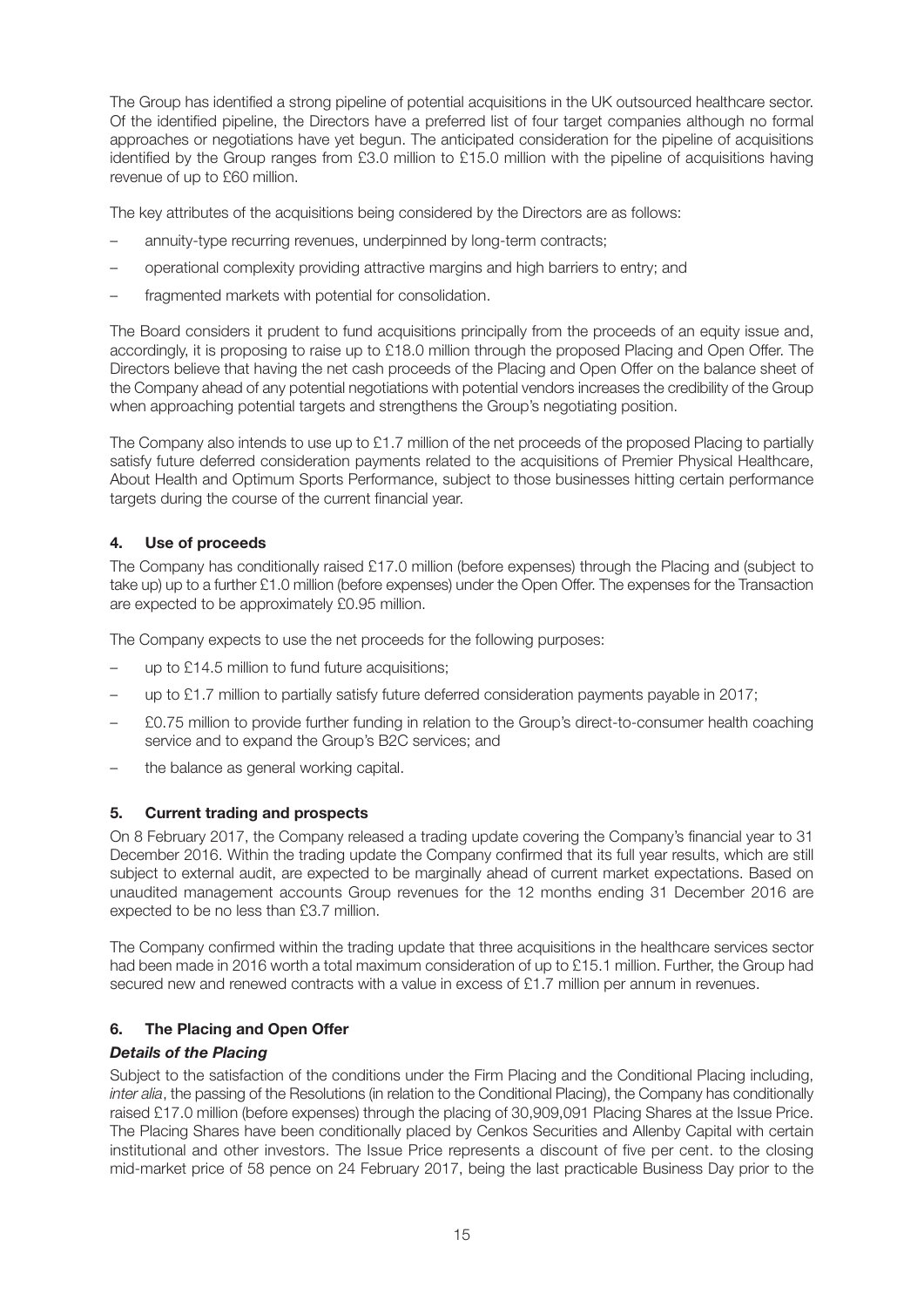date of this document. The Placing Shares will represent 59 per cent. of the Company's Enlarged Share Capital (assuming the Open Offer is fully subscribed).

Through the Firm Placing, the Company proposes to issue 1,363,636 New Ordinary Shares to certain investors seeking EIS relief and for the purposes of investment by VCTs pursuant to the Firm Placing. EIS/VCT relief will not be available in respect of the Conditional Placing Shares or the Offer Shares.

Application has been made for the Firm Placing Shares to be admitted to trading on AIM, with dealings expected to commence at 8.00 a.m. on 2 March 2017. In due course application will be made for the Conditional Placing Shares to be admitted to trading on AIM and, on the assumption that, *inter alia*, the Resolutions are passed at the General Meeting, dealings are expected to commence at 8.00 a.m. on 17 March 2017.

The Firm Placing is conditional, *inter alia*, upon:

- (i) compliance by the Company with its obligations under the Placing and Open Offer Agreement; and
- (ii) admission of the Firm Placing Shares to trading on AIM becoming effective by not later than 8.00 a.m. on 2 March 2017 or such later time and/or date (being no later than 8.00 a.m. on 30 March 2017) as Allenby Capital, Cenkos Securities and the Company may agree.

If any of the conditions in relation to the Firm Placing are not satisfied (or waived), the Firm Placing will not proceed, the Firm Placing Shares will not be issued and all monies received from the Firm Placees will be returned to them (at the Firm Placees' risk and without interest) as soon as possible thereafter. The Firm Placing Shares are not subject to clawback.

The Conditional Placing is conditional, *inter alia*, upon:

- (i) the passing of all of the Resolutions to be proposed at the General Meeting;
- (ii) the Placing and Open Offer Agreement having become unconditional and not having been terminated in accordance with its terms prior to Admission; and
- (iii) admission of the Conditional Placing Shares becoming effective by no later than 8.00 a.m. on 17 March 2017 or such later time and/or date (being no later than 8.00 a.m. on 30 March 2017) as Allenby Capital, Cenkos Securities and the Company may agree.

If any of the conditions in relation to the Conditional Placing are not satisfied (or waived), the Conditional Placing will not proceed, the Conditional Placing Shares will not be issued and all monies received from the Conditional Placees will be returned to them (at the Conditional Placees' risk and without interest) as soon as possible thereafter. The Conditional Placing Shares are not subject to clawback.

The Firm Placing and the Conditional Placing are not interconditional.

The Firm Placing Shares and the Conditional Placing Shares and the Offer Shares will be issued free of all liens, charges and encumbrances and will, when issued and fully paid, rank *pari passu* in all respects with the Existing Ordinary Shares, including the right to receive all dividends and other distributions declared, made or paid after the date of their issue.

The Existing Ordinary Shares are admitted to trading on AIM. Application has been made for the Firm Placing Shares to be admitted to trading on AIM, with dealings expected to commence at 8.00 a.m. on 2 March 2017. In due course, application will be made for the admission of the Conditional Placing Shares to be admitted to trading on AIM. On the assumption that, *inter alia*, the Resolutions are passed, it is expected that admission of the Conditional Placing Shares will occur and that dealings will commence at 8.00 a.m. on 17 March 2017 at which time it is also expected that the Conditional Placing Shares will be enabled for settlement in CREST.

#### *Details of the Open Offer*

The Company is proposing to raise up to approximately £1.0 million (before expenses) through the Open Offer. A total of 1,819,462 New Ordinary Shares are available to Qualifying Shareholders pursuant to the Open Offer at the Issue Price, payable in full on acceptance. Any Offer Shares not subscribed for by Qualifying Shareholders will be available to Qualifying Shareholders under the Excess Application Facility.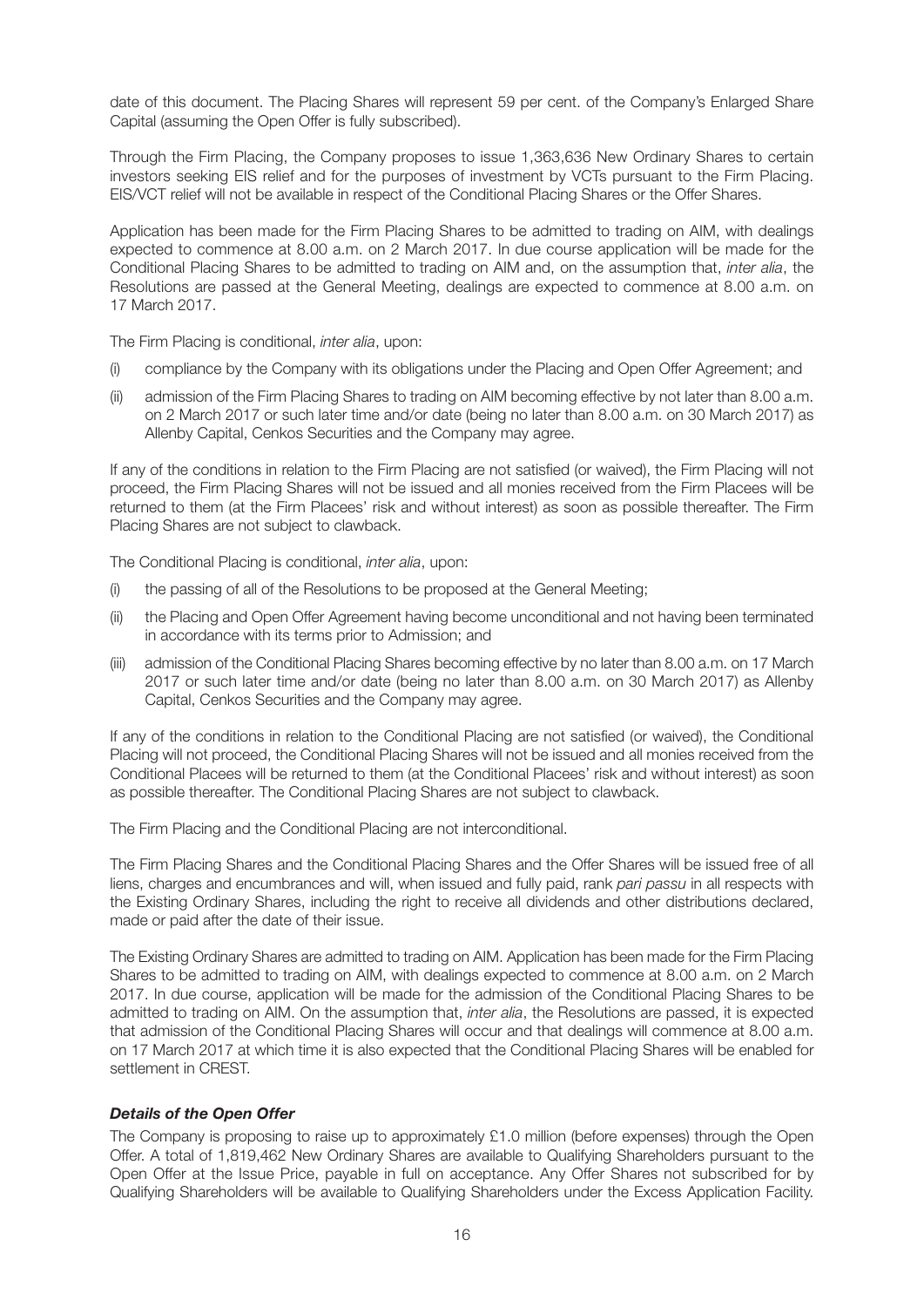The balance of any Offer Shares not subscribed for under the Excess Application Facility will not be available to Placees under the Placing.

Qualifying Shareholders may apply for New Ordinary Shares under the Open Offer at the Issue Price on the following basis:

#### One New Ordinary Share for every 11 Existing Ordinary Shares

and so in proportion for any number of Existing Ordinary Shares held on the Record Date.

Entitlements of Qualifying Shareholders will be rounded down to the nearest whole number of Ordinary Shares. Fractional entitlements which would otherwise arise will not be issued to the Qualifying Shareholders but will be made available under the Excess Application Facility. The Excess Application Facility enables Qualifying Shareholders to apply for Excess Shares in excess of their Open Offer Entitlement. Not all Shareholders will be Qualifying Shareholders. Shareholders who are located in, or are citizens of, or have a registered office in certain overseas jurisdictions will not qualify to participate in the Open Offer. The attention of Overseas Shareholders is drawn to paragraph 6 of Part 3 of this document.

Valid applications by Qualifying Non-CREST Shareholders will be satisfied in full up to their Open Offer Entitlements as shown on the Application Form. Applicants can apply for less or more than their entitlements under the Open Offer but the Company cannot guarantee that any application for Excess Shares under the Excess Application Facility will be satisfied as this will depend in part on the extent to which other Qualifying Shareholders apply for less than or more than their own Open Offer Entitlements. The Company may satisfy valid applications for Excess Shares in whole or in part but reserves the right not to satisfy, or to scale back, applications made in excess of Open Offer Entitlements.

Application has been made for the Open Offer Entitlements to be admitted to CREST. It is expected that such Open Offer Entitlements will be credited to CREST as soon as practical after 8.00 a.m. on 28 February 2017. The Open Offer Entitlements will be enabled for settlement in CREST until 11.00 a.m. on 15 March 2017. Applications through the CREST system may only be made by the Qualifying CREST Shareholder originally entitled or by a person entitled by virtue of a *bona fide* market claim.

The Offer Shares must be paid in full on application. The latest time and date for receipt of completed Application Forms or CREST applications and payment in respect of the Open Offer is 11.00 a.m. on 15 March 2017.

#### **Qualifying Shareholders should note that the Open Offer is not a rights issue and therefore the Offer Shares which are not applied for by Qualifying Shareholders will not be sold in the market for the benefit of the Qualifying Shareholders who do not apply under the Open Offer. The Application Form is not a document of title and cannot be traded or otherwise transferred.**

Further details of the Open Offer and the terms and conditions on which it is being made, including the procedure for application and payment, are contained in Part 3 of this document and on the accompanying Application Form.

The Open Offer is conditional on the Placing becoming or being declared unconditional in all respects and not being terminated before Admission (as the case may be). The principal conditions to the Open Offer are:

- (i) the passing of all of the Resolutions at the General Meeting;
- (ii) the Placing and Open Offer Agreement having become unconditional and not having been terminated in accordance with the terms prior to Admission; and
- (iii) admission of the Conditional Placing Shares becoming effective by no later than 8.00 a.m. on 17 March 2017 or such later time and/or date (being no later than 8.00 a.m. on 30 March 2017) as Allenby Capital, Cenkos Securities and the Company may agree.

Accordingly, if these conditions are not satisfied or waived (where capable of waiver), the Open Offer will not proceed, the Offer Shares will not be issued and all monies received by Share Registrars Limited will be returned to the applicants (at the applicants' risk and without interest) as soon as possible thereafter. Any Open Offer Entitlements admitted to CREST will thereafter be disabled.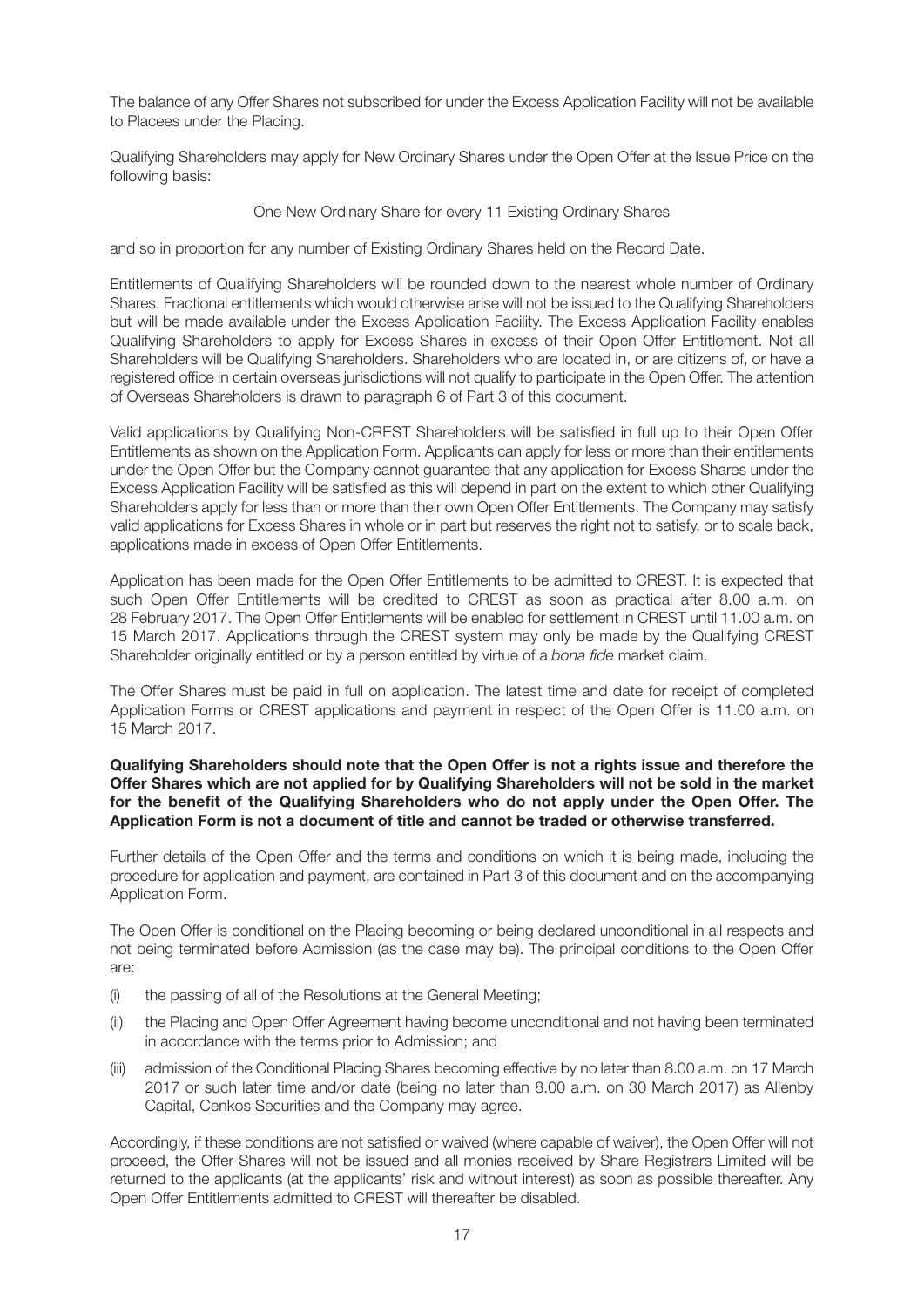The Offer Shares (and the Firm Placing Shares and Conditional Placing Shares) will be issued free of all liens, charges and encumbrances and will, when issued and fully paid, rank *pari passu* in all respects with the Existing Ordinary Shares, including the right to receive all dividends and other distributions declared, made or paid after the date of their issue.

The Existing Ordinary Shares are admitted to trading on AIM. Application will be made to the London Stock Exchange for the Admission of the Offer Shares to trading on AIM. On the assumption that, *inter alia*, the Resolutions are passed, it is expected that Admission will occur and that dealings will commence at 8.00 a.m. on 17 March 2017 at which time it is also expected that the Offer Shares will be enabled for settlement in CREST.

#### *Placing and Open Offer Agreement*

Pursuant to the Placing and Open Offer Agreement, Allenby Capital and Cenkos Securities have agreed to use their reasonable endeavours as agents of the Company to procure subscribers for the Firm Placing Shares and the Conditional Placing Shares at the Issue Price.

The Placing and Open Offer Agreement provides, *inter alia*, for payment by the Company to Allenby Capital and Cenkos Securities commissions based on certain percentages related to the number of Firm Placing Shares and Conditional Placing Shares placed by Allenby Capital and Cenkos Securities multiplied by the Issue Price. In addition, the Company will pay Allenby Capital a corporate finance fee for their work on the Firm Placing, Conditional Placing and Open Offer.

The Company will bear all other expenses of and incidental to the Placing and Open Offer, including printing costs, Registrar's and Receiving Agent's fees, all legal and accounting fees of the Company, Allenby Capital and Cenkos Securities and all stamp duty and other taxes and duties where payable.

The Placing and Open Offer Agreement contains certain warranties and indemnities from the Company in favour of Allenby Capital and Cenkos Securities and is conditional, *inter alia*, upon:

- (a) Shareholder approval of the Resolutions at the General Meeting (in respect of the Conditional Placing and Open Offer);
- (b) the Placing and Open Offer Agreement having become unconditional in all respects (save for the condition relating to Admission) and not having been terminated in accordance with its terms;
- (c) admission of the Firm Placing Shares becoming effective not later than 8.00 a.m. on 2 March 2017 or such later time and/or date as the Company, Allenby Capital and Cenkos Securities may agree, being not later than 30 March 2017; and
- (d) admission of the Conditional Placing Shares and Offer Shares becoming effective not later than 8.00 a.m. on 17 March 2017 or such later time and/or date (being no later than 8.00 a.m. on 30 March 2017) as Allenby Capital, Cenkos Securities and the Company may agree.

Allenby Capital or Cenkos Securities may terminate the Placing and Open Offer Agreement in certain circumstances, if, *inter alia*, the Company fails to comply with its obligations under the Placing and Open Offer Agreement; if there is a material adverse change in the business, financial or trading position or prospects, operations or solvency of the Company; or if there is a change in the financial, political, economic or market conditions, which in their respective reasonable opinions, acting in good faith, makes it impractical or inadvisable to proceed with the Placing and Open Offer.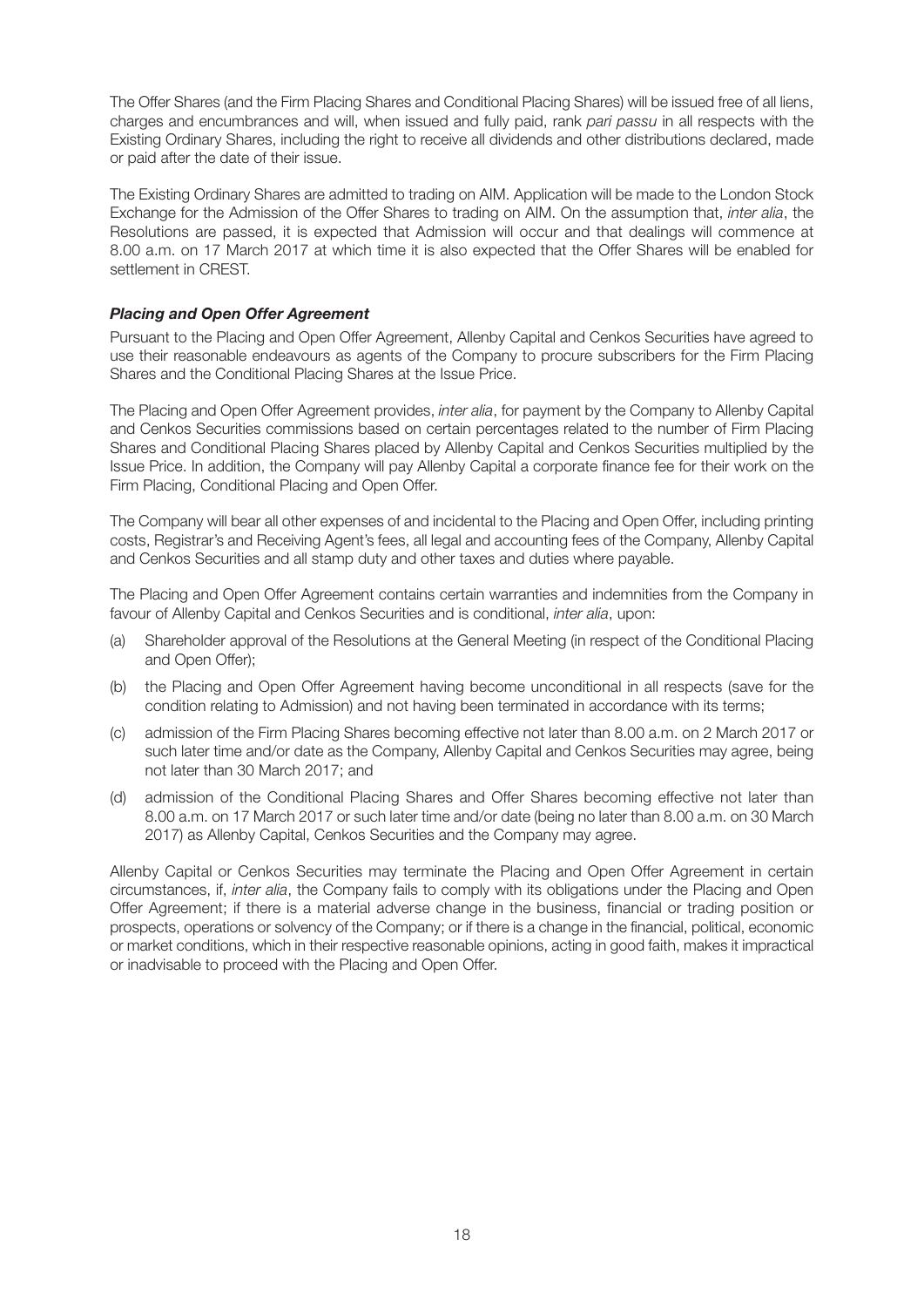#### *Directors' and related parties' participation in the Transaction*

The Chairman of the Company, Bob Holt has indicated his intention to subscribe for his Open Offer Entitlement, being 76,978 new Ordinary Shares. The other Directors do not currently intend to take up their entitlement to subscribe for New Ordinary Shares under the Open Offer.

|                 |             | Number of   |               |                        |            |
|-----------------|-------------|-------------|---------------|------------------------|------------|
|                 |             | Ordinary    | Number of     | Number of              |            |
|                 |             | Shares held | Ordinary      | Ordinary               |            |
|                 |             | as a        | <b>Shares</b> | Shares to              |            |
|                 | Number of   | percentage  | intended      | be held                | Percentage |
|                 | Ordinary    | of the      | to be         | following              | of the     |
|                 | Shares held | Existing    | applied for   | the                    | Enlarged   |
|                 | before the  | Ordinary    | under the     | Placing and            | Share      |
| Director        | Transaction | Shares      |               | Open Offer Open Offer* | Capital**  |
| <b>Bob Holt</b> | 846,768     | 4.23%       | 76.978        | 923,746                | 1.75%      |

\*assuming full take up by Bob Holt of his entitlement under the Open Offer.

\*\*following the Placing and assuming the Open Offer is fully subscribed.

In addition to the above, Unicorn Asset Management Limited, an existing substantial shareholder (as defined by the AIM Rules) has agreed to subscribe for 909,091 Firm Placing Shares pursuant to the Firm Placing at the Issue Price. Following admission of the Firm Placing Shares, Unicorn Asset Management Limited will have an interest in 5,759,291 Ordinary Shares, representing 26.94 per cent. of the then enlarged share capital and 10.92 per cent. of the Enlarged Share Capital assuming the Open Offer is fully subscribed.

Furthermore, Seneca Partners Limited, an existing substantial shareholder (as defined by the AIM Rules) has agreed to subscribe for 454,545 Firm Placing Shares pursuant to the Firm Placing at the Issue Price. Following admission of the Firm Placing Shares, Seneca Partners Limited will have an interest in 3,370,545 Ordinary Shares, representing 15.77 per cent. of the then enlarged share capital and 6.39 per cent. of the Enlarged Share Capital assuming the Open Offer is fully subscribed.

The participation in the Firm Placing by Unicorn Asset Management Limited and Seneca Partners Limited as substantial shareholders constitutes a related party transaction pursuant to the AIM Rules. The Directors consider, having consulted with Allenby Capital, the Company's nominated adviser, that the terms of the participation in the Firm Placing by Unicorn Asset Management Limited and Seneca Partners Limited are fair and reasonable insofar as the shareholders of the Company are concerned.

#### *Transaction considerations*

As set out in paragraph 11 below, the Directors believe the Transaction to be in the best interests of the Company and its Shareholders as a whole. In making this statement the Directors have spent time, and have taken appropriate advice, in considering the Transaction and the method by which to raise the net proceeds. The Directors concluded that the Placing accompanied by the Open Offer was the most appropriate structure to raise funding for the following reasons:

- the Placing enables the Company to attract a number of significant new institutional investors to its shareholder register, which the Directors expect will improve liquidity going forward, and also provide increased credibility as the Company seeks to execute its buy and build acquisition strategy; and
- the Open Offer of up to approximately £1.0 million enables all Qualifying Shareholders to participate in the Transaction on the same terms as institutional and new investors but without the time and costs associated with a full pre-emptive offer. A full pre-emptive offer, either via a rights issue or open offer (above €5.0 million) would have required the Company to have produced a prospectus which would have taken significant time and cost.

The Issue Price represents a discount of five per cent. to the closing mid-market price of 58 pence per Existing Ordinary Share on 24 February 2017 (being the last practicable Business Day before publication of this document). The Directors can confirm that the Issue Price, and therefore the potential dilution for Shareholders, has been a key consideration in setting the amount raised as part of the Transaction and the decision to undertake an Open Offer. The Issue Price was established as part of a book building process undertaken by the Company's advisers.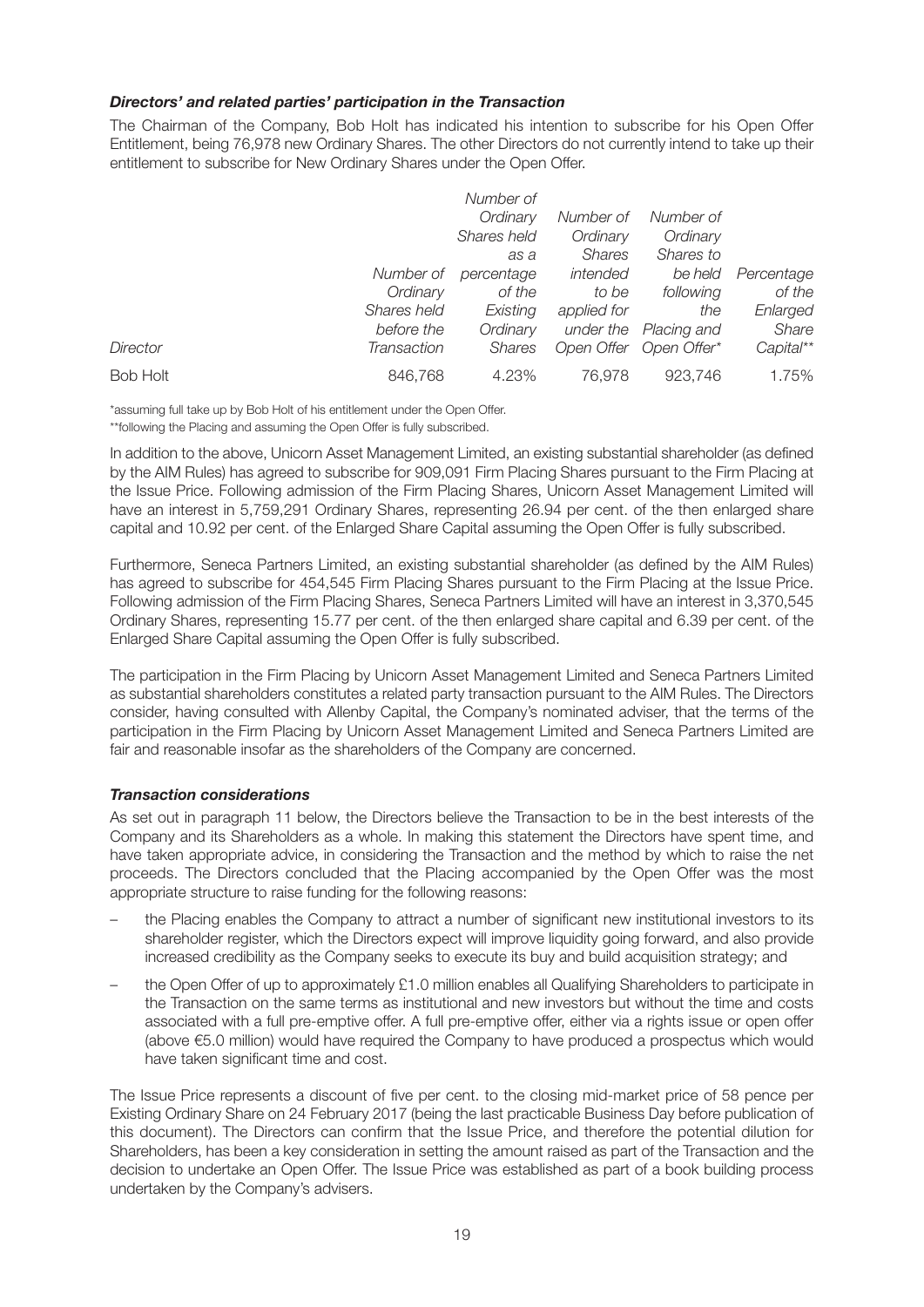#### **7. Overseas Shareholders**

The attention of Qualifying Shareholders who have registered addresses outside the United Kingdom, or who are citizens or residents of countries other than the United Kingdom, or who are holding Existing Ordinary Shares for the benefit of such persons, (including, without limitation, custodians, nominees, trustees and agents) or who have a contractual or other legal obligation to forward this document or the Application Form to such persons, is drawn to the information which appears in paragraph 6 of Part 3 of this document.

In particular, Qualifying Shareholders who have registered addresses in or who are resident in, or who are citizens of, countries other than the UK (including without limitation the United States), should consult their professional advisers as to whether they require any governmental or other consents or need to observe any other formalities to enable them to take up their entitlements under the Open Offer.

#### **8. Risk factors and additional information**

The attention of Shareholders is drawn to the risk factors set out in Part 2 and the information contained in Parts 3 and 4 of this document, which provide additional information on the Open Offer.

#### **9. General Meeting**

The Directors do not currently have authority to allot all the Conditional Placing Shares and Offer Shares and, accordingly, the Board is seeking the approval of Shareholders to allot the Conditional Placing Shares and Offer Shares at the General Meeting.

The notice convening the General Meeting, to be held at Hamilton House, Mabledon Place, London WC1H 9BB at 10.00 a.m. on 16 March 2017 is set out at the end of this document. At the General Meeting the following Resolutions will be proposed for Shareholders to consider:

- Resolution 1 which is an ordinary resolution to authorise the Directors to allot relevant securities up to an aggregate nominal amount of £3,136,491.70 being equal to 31,364,917 new Ordinary Shares (i.e. the maximum number of new Ordinary Shares available under the Conditional Placing and Open Offer); and
- Resolution 2 which is a special resolution, and is conditional on the passing of Resolution 1, to authorise the Directors to issue and allot 31,364,917 new Ordinary Shares pursuant to the Conditional Placing and Open Offer on a non-pre-emptive basis.

The authorities to be granted pursuant to the Resolutions shall expire on whichever is the earlier of the conclusion of the Annual General Meeting of the Company to be held in 2017 or the date falling six months from the date of the passing of the Resolutions (unless renewed, varied or revoked by the Company prior to or on that date) and shall be in addition to the Directors' authorities to allot relevant securities and dis-apply statutory pre-emption rights granted at the Company's Annual General Meeting held on 11 July 2016.

The Firm Placing and the Conditional Placing and Open Offer are not inter-conditional. Admission of the Firm Placing Shares will have occurred before the General Meeting. Shareholders should be aware that if the Resolutions relating to the Conditional Placing and Open Offer are not approved at the General Meeting and Admission of such shares does not take place, the net proceeds of the Conditional Placing and Open Offer will not be received by the Company. In the event that the net proceeds of the Conditional Placing and Open Offer are not received by the Company, the Directors may need to secure ongoing working capital funding and/or re-negotiate existing contractual agreements in order to have sufficient working capital for the Group's future requirements and to enable the Group to execute its buy and build strategy.

#### **10. Action to be taken**

#### *In respect of the General Meeting*

Qualifying Non-CREST Shareholders should check that they have received the following with this document:

- a Form of Proxy for use in relation to the General Meeting; and
- a reply-paid envelope for use in connection with the return of the Form of Proxy (in the UK only).

#### **Whether or not you intend to be present in person at the General Meeting, you are strongly encouraged to complete, sign and return your Form of Proxy in accordance with the instructions**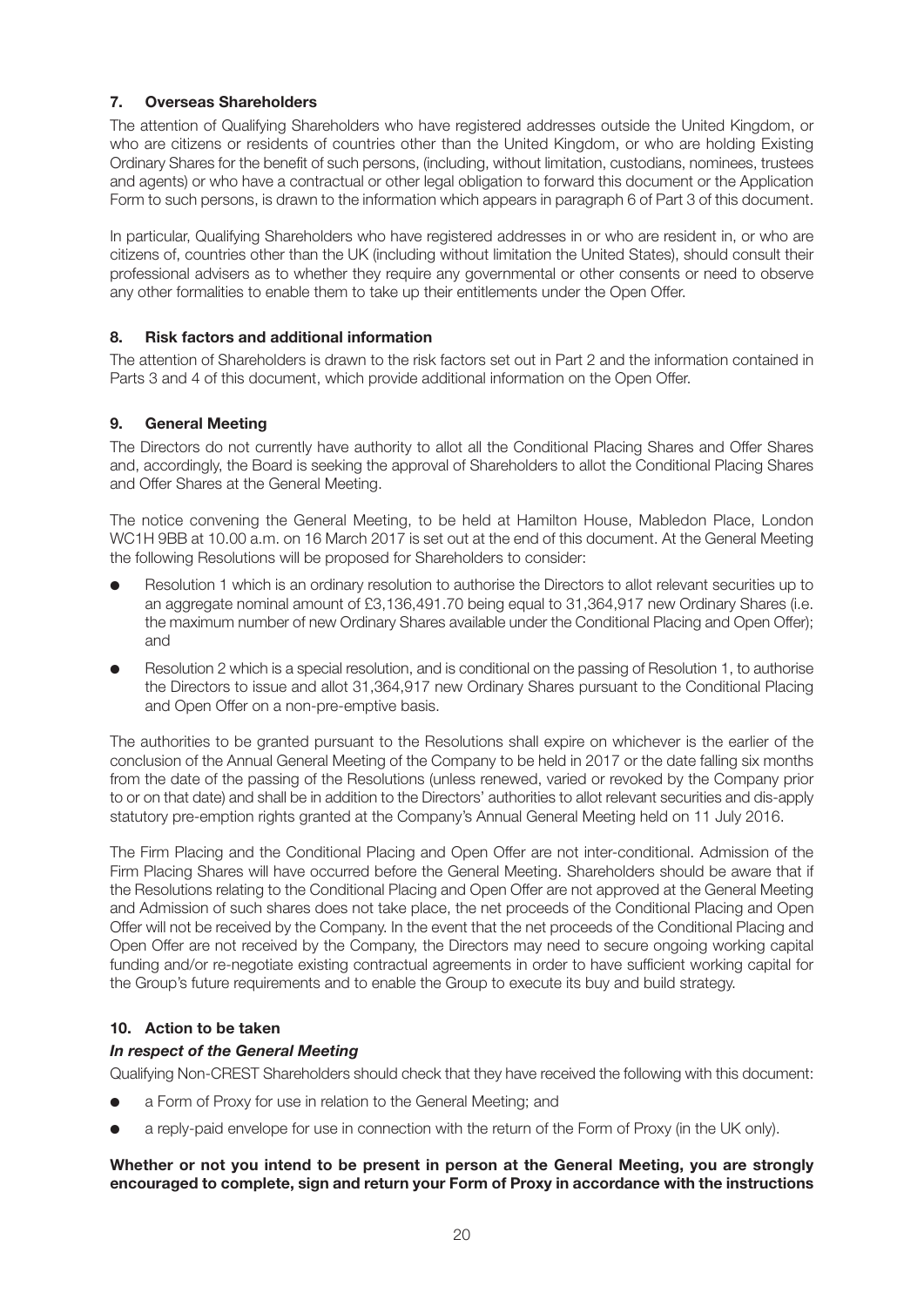**printed thereon so as to be received, by post or, during normal business hours only, by hand to Share Registrars Limited, The Courtyard, 17 West Street, Farnham, Surrey GU9 7DR, as soon as possible but in any event so as to arrive by not later than 10.00 a.m. on 14 March 2017 (or, in the case of an adjournment of the General Meeting, not later than 48 hours before the time fixed for the holding of the adjourned meeting (excluding any part of a day that is not a Business Day)).**

If you hold Existing Ordinary Shares in CREST, no Form of Proxy will be sent to you. Instead, you may appoint a proxy by completing and transmitting a CREST proxy instruction to the Company's registrars, Share Registrars Limited (under Participant ID 7RA36) so that it is received by not later than 10.00 a.m. on 14 March 2017.

Appointing a proxy in accordance with the instructions set out above will enable your vote to be counted at the General Meeting in the event of your absence. The completion and return of a Form of Proxy will not preclude you from attending and voting in person at the General Meeting, or any adjournment thereof, should you wish to do so.

#### *In respect of the Open Offer*

Qualifying Non-CREST Shareholders should check that they have received the following with this document:

- an Application Form for use in connection with the Open Offer; and
- a reply-paid envelope for use in connection with the return of the Application Form (in the UK only).

Qualifying non-CREST Shareholders wishing to apply for Offer Shares or Excess Shares must complete the Application Form in accordance with the instructions set out in paragraph 3 of Part 3 (Terms and Conditions of the Open Offer) of this document and on the accompanying Application Form and return it with the appropriate payment to Share Registrars Limited, so as to arrive no later than 11.00 a.m. on 15 March 2017.

To ensure compliance with the Money Laundering Regulation, Share Registrars may require, at its absolute discretion, verification of the identity of the person by whom or on whose behalf the Application Form is lodged (which requirements are referred to as the "verification of identity requirements" in paragraph 4 of Part 3 of this document).

Qualifying Shareholders may apply for their full Open Offer Entitlement under the Open Offer. Applications for Excess Shares under the Excess Application Facility are subject to the maximum number of Ordinary Shares being offered under the Open Offer and will be scaled down *pro rata* to the number of Excess Shares applied for, or otherwise at the absolute discretion of the Company. Any monies paid in excess of the amount due will be returned without interest by crossed cheque in favour of the applicant at the applicant's risk.

Qualifying Shareholders who wish to participate in the Open Offer may, if they wish, apply for fewer shares than their full Open Offer Entitlement under the Open Offer. There is no maximum subscription, but excess applications for Excess Shares may be scaled down as explained above. Not all Shareholders will be Qualifying Shareholders. Shareholders who have a registered address, or who are located, in the United States, or who have a registered address, or who are located in, or who are citizens or residents of, a Restricted Jurisdiction (regardless of the number of Existing Ordinary Shares that they hold) will not qualify to participate in the Open Offer.

If you do not wish to apply for any Ordinary Shares under the Open Offer, you should not complete or return the Application Form. Shareholders are nevertheless requested to complete and return the Form of Proxy.

If you are a Qualifying CREST Shareholder, no Application Form will be sent to you. Qualifying CREST Shareholders will have Open Offer Entitlements and Excess CREST Open Offer Entitlements credited to their stock accounts in CREST. You should refer to the procedure for application set out in paragraph 3 of Part 3 (Terms and Conditions of the Open Offer) of this document. The relevant CREST instructions must have settled in accordance with the instructions in paragraph 3 of Part 3 of this document by no later than 11.00 a.m. on 15 March 2017.

Qualifying CREST Shareholders who are CREST sponsored members should refer to their CREST sponsors regarding the action to be taken in connection with this document and the Open Offer.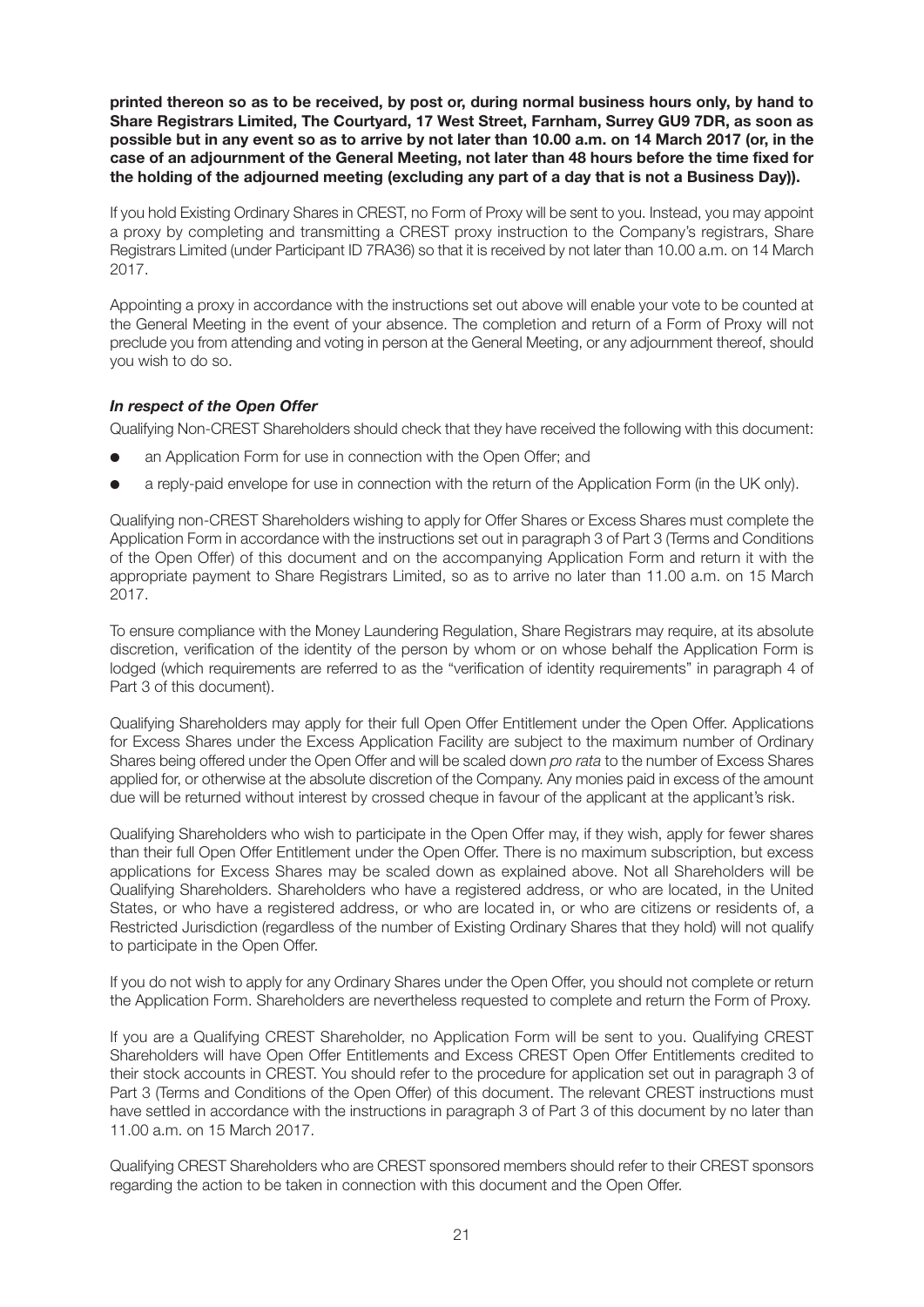#### **11. Recommendation**

**The Directors believe that the Conditional Placing and Open Offer are in the best interests of the Company and Shareholders, taken as a whole. Accordingly, the Directors unanimously recommend Shareholders to vote in favour of the Resolutions, as they intend to do in respect of their entire beneficial holdings of Ordinary Shares totalling in aggregate 1,188,214 Ordinary Shares and representing approximately 5.94 per cent. of the current issued share capital of the Company.**

**The Conditional Placing and Open Offer are conditional,** *inter alia***, upon the passing of the Resolutions at the General Meeting. Shareholders should be aware that if the Resolutions are not approved at the General Meeting, the Conditional Placing and Open Offer will not proceed.**

#### **12. Documents Available**

Copies of this document will be available to the public, free of charge, at the Company's registered office and at the offices of Allenby Capital, 3 St. Helen's Place, London EC3A 6AB, during usual business hours on any weekday (Saturdays, Sundays and public holidays excepted) for one month from the date of this document. This document will also be available on the Company's website, www.totallyplc.com.

Yours faithfully

**Bob Holt, OBE** *Chairman*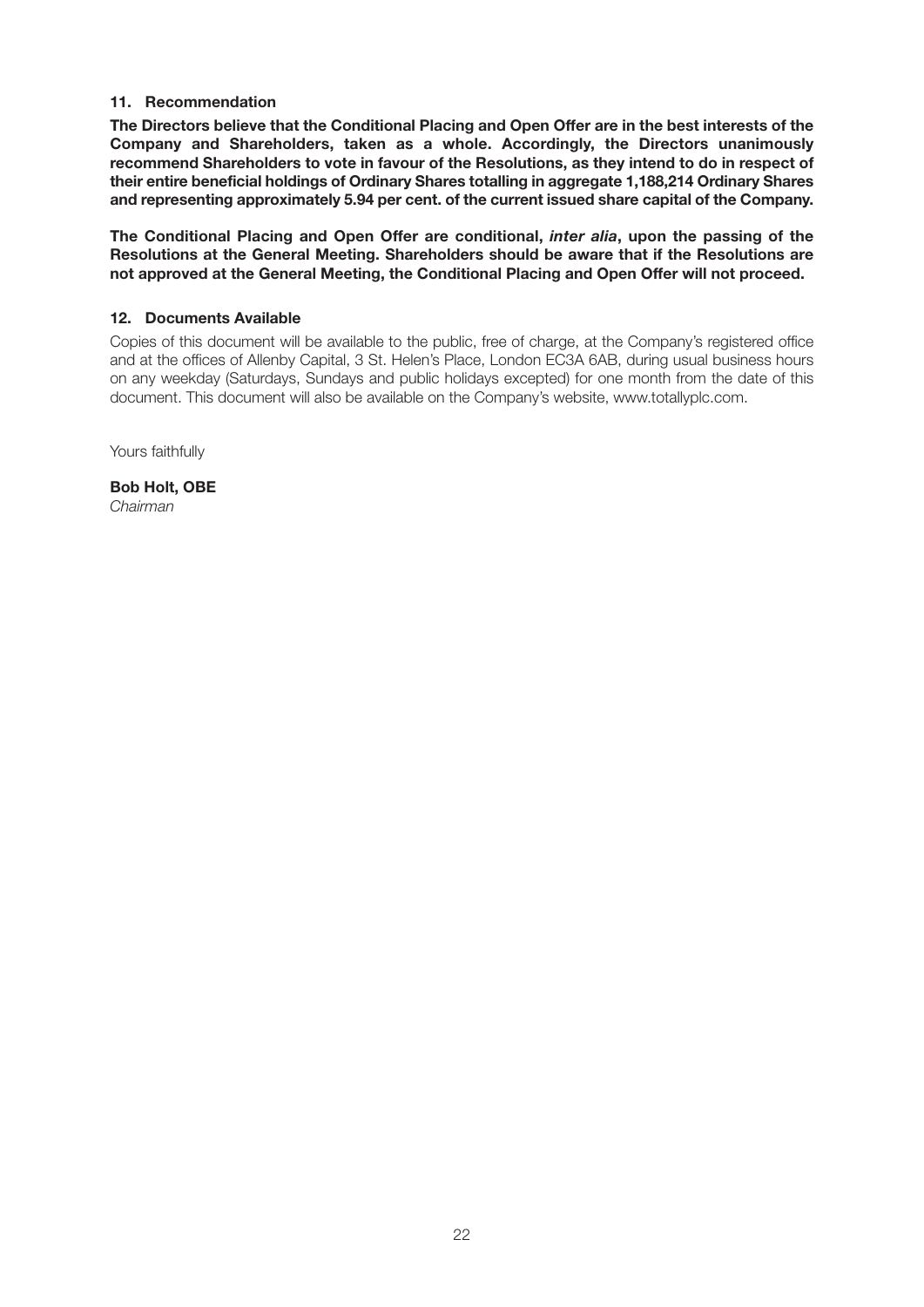#### **PART 2**

#### **RISK FACTORS**

**An investment in the Company is subject to a number of risks and uncertainties. Accordingly, in evaluating whether to make an investment in the Company potential investors should consider carefully all of the information set out in this document and the risks attaching to an investment in the Company, including (but not limited to) the risk factors described below, before making any investment decision with respect to the Company's Ordinary Shares. The risk factors described below do not purport to be an exhaustive list and do not necessarily comprise all of the risks to which the Company is exposed or all those associated with an investment in the Company. In particular, the Company's performance is likely to be affected by changes in market and/or economic conditions and in legal, accounting, regulatory and tax requirements. The risk factors described below are not intended to be presented in any assumed order of priority. Additional risks and uncertainties not presently known to the Directors, or which the Directors currently deem immaterial, may also have an adverse effect upon the Company. If any of the following risks were to materialise, the Group's business, financial condition, results, prospects and/or future operations may be materially adversely affected. In such case, the value of the Ordinary Shares may decline and an investor may lose all or part of their investment.**

#### **GENERAL RISKS**

An investment in the Company is only suitable for investors capable of evaluating the risks and merits of such investment and who have sufficient resources to bear any loss that may result from the investment. A prospective investor should consider with care whether an investment in the Company is suitable for them in the light of their personal circumstances and the financial resources available to them. The investment opportunity offered in this document may not be suitable for all recipients of this document. Investors are therefore strongly recommended to consult an investment adviser authorised under FSMA, or such other similar body in their jurisdiction, who specialises in advising on investments of this nature before making their decision to invest.

Investment in the Company should not be regarded as short-term in nature. There can be no guarantee that any appreciation in the value of the Company's Ordinary Shares will occur or that the commercial objectives of the Company will be achieved. Investors may not get back the full amount initially invested.

The prices of Ordinary Shares and the income derived from them can go down as well as up. Past performance is not necessarily a guide to the future.

#### **Dilution of ownership of Ordinary Shares**

For those Shareholders who do not participate in the Transaction, their proportionate ownership and voting interest in the Company will be reduced as a consequence of the Transaction. In particular, to the extent that Shareholders do not take up the offer of Offer Shares under the Open Offer, their proportionate ownership and voting interest in the Company will be further reduced and the percentage that their shareholdings represent of the ordinary share capital of the Company will, following Admission, be reduced accordingly. Subject to certain exceptions, Shareholders in the United States and other Restricted Jurisdictions will not be able to participate in the Open Offer. Shareholders should note that their holdings and voting interest in the Company will be reduced, whether or not they elect to participate in the Open Offer, as a result of the Placing.

#### **RISKS RELATING TO THE GROUP**

#### **Importance of the Vote**

Shareholders should be aware that if the Resolutions relating to the Conditional Placing and Open Offer are not approved at the General Meeting and Admission does not take place, the net proceeds of the Conditional Placing and Open Offer will be not be received by the Company. In the event that the net proceeds of the Conditional Placing and Open Offer are not received by the Company, the Directors may need to secure ongoing working capital funding and/or re-negotiate existing contractual agreements in order to have sufficient working capital for the Group's future requirements and to enable the Group to execute its buy and build strategy.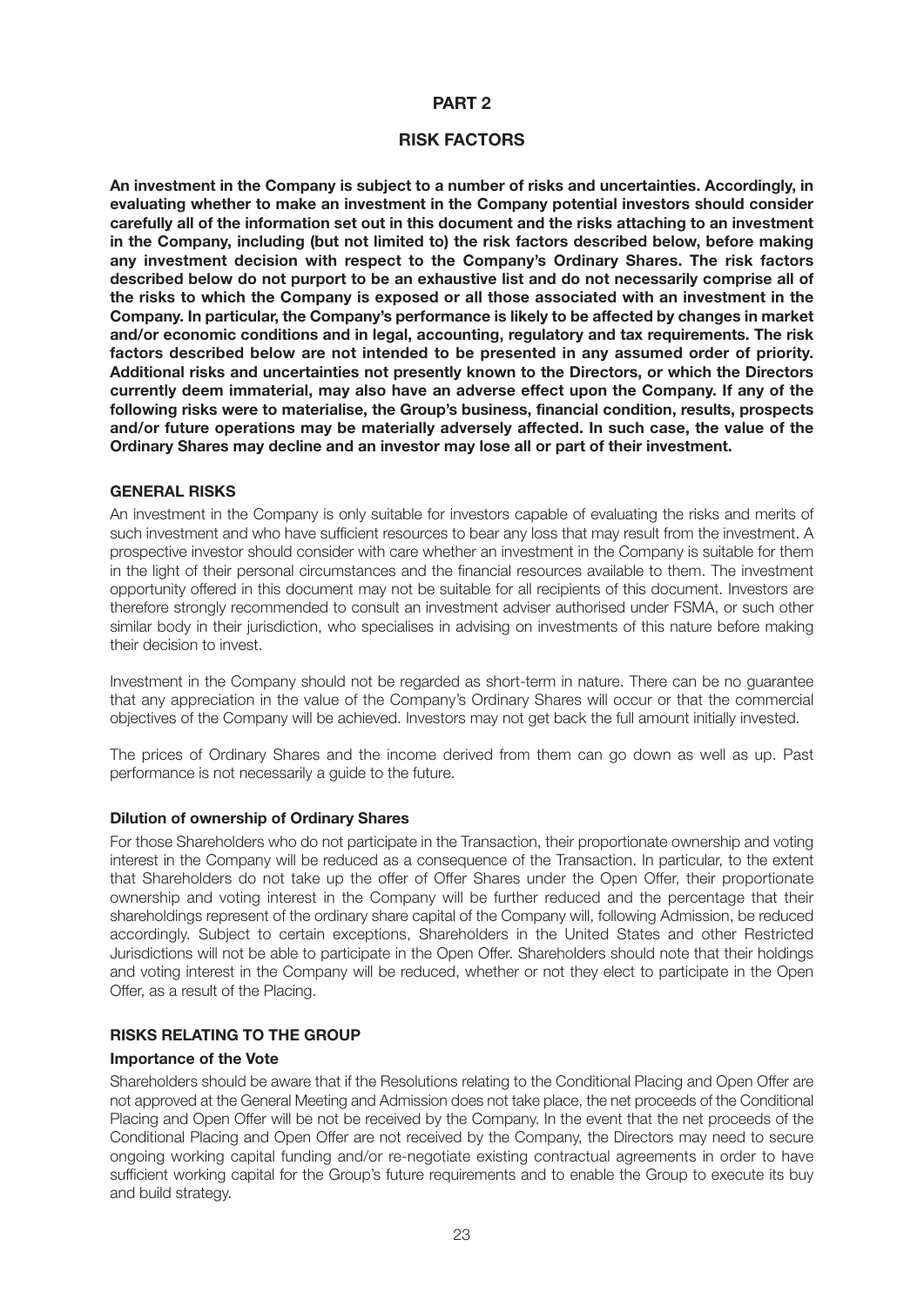#### **Potential change in government or government policy**

A key driver of the Group's business is the level of UK Government spending relating to the delivery of healthcare services. In light of pronouncements from the current UK Government focusing on reducing the public sector budgetary deficit, the rate of growth in expenditure on healthcare may reduce significantly. It is also possible that the current UK Government or future UK Governments may seek to materially restructure the NHS, or otherwise materially alter the way in which the NHS allocates its budget and procures services from the private sector. This may have a material adverse effect on the Group's future performance, financial condition or business prospects. However, the Directors believe the Group is well placed to benefit from targeted healthcare spend due to the potential for the NHS to generate efficiency savings through the use of the Group's services. In addition, at the current time, NHS spend on outsourced services continues to increase. The Board continue to keep abreast of current thinking of likely policy issues relating to the Company's services.

#### **Potential failure to win new tenders and / or renew existing contracts**

The Group currently has a number of tenders out for new business across various NHS and other public sector departments and councils. The ability to win new contracts and/or renew existing contracts with the NHS and other organisations is material to the Group's future growth. There can be no guarantee that the Group will win these bids or future bids or renew existing contracts, and failure to win such bids or renew existing contracts could adversely affect the Group's efforts to increase its revenue streams. Public sector contracts may be subject to formal procurement processes, which are competitive and may cause delays to the implementation of the Group's business plan. Furthermore, the local council or public body may operate with only a pre-qualified framework of suppliers which may exclude the Group. Any delay or failure to win public sector contracts may have a material adverse effect on the Group's operations.

#### **Reliance on key individuals**

Given the relatively small size of the Group, its future success is substantially dependent on a relatively small number of people and the Directors, therefore, view the continued service of certain of its Directors, senior management and other key personnel as important. Whilst the Directors are taking steps to ensure that knowledge, skills and expertise are shared so as to avoid the Group being unduly dependent on individuals, they acknowledge that such measures may prove not to be effective if there were adverse circumstances beyond the Group's control affecting one or more key personnel. In order to be able to develop, support and maintain its business, the Group must also recruit and retain suitably qualified personnel some of whom require a very specialist skills set. There is no assurance that it will always be able to do so on a timely basis.

#### **Change in healthcare regulatory system**

The healthcare industry in the UK is highly regulated. Whilst the Board believes that the Group is compliant with its regulatory and legal obligations, no assurance can be given that the Group will be compliant in the future. If the Group were not compliant, this might affect the Group's ability to operate in the UK which could materially reduce forecast revenues or require additional cost and time to ensure it became fully compliant.

#### **Expansion through acquisitions entails certain risks**

Part of Totally's strategy involves expanding its business through acquisitions of other businesses or establishing new businesses. Such acquisitions will require the integration of new operations into the Group's business. The Group's ability to realise the expected benefits from future acquisitions will depend, in large part, upon its ability to integrate new operations with existing operations in a timely and effective manner and to manage an increasingly large business. It will also potentially depend upon the Group's ability to recruit additional management as it cannot be assured that management of acquired businesses will continue to work for the Group in the longer-term, or that any of its recruiting efforts will succeed. In addition, the Group's acquisition strategy will involve numerous risks, including the potential inability to identify appropriate acquisition opportunities, possible failures of acquisitions to be profitable or to generate anticipated cash flows, the entry into markets and geographic areas where the Group has limited or no experience, diversion of management's time and resources from core operations and potential difficulties in integrating operations and systems with those of acquired companies. There can be no certainty that the Company will be able to make further acquisitions on acceptable terms or at all. The Company could face competition from other potential acquirers. Competitors may have greater financial resources than the Company and a greater ability to borrow funds to make acquisitions. The anticipated benefits from any acquisition may not be achieved, including because of a result of loss of customers or personnel of the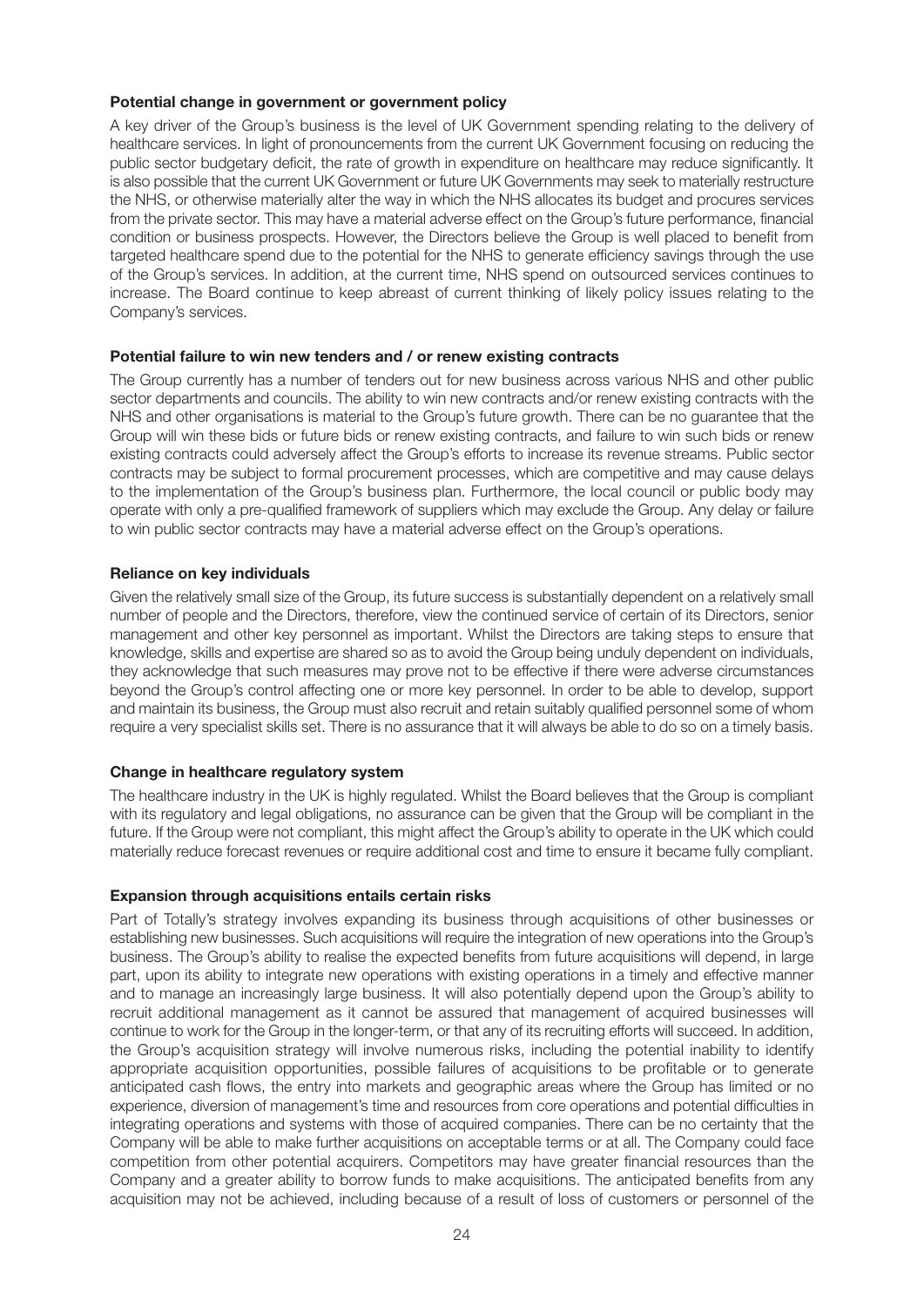target, other difficulties in supporting and transitioning a target's customers, the inability to realise anticipated synergies from an acquisition or negative cultural effects arising from the integration of new personnel.

To pay for future acquisitions the Group may issue Ordinary Shares, pay cash or use a combination of both. Issues of Ordinary Shares will dilute Shareholders' percentage shareholdings. The use of cash reserves could diminish the Group's ability to respond to other opportunities or challenges. Borrowing to fund the cash element of a purchase price will result in increased debt obligations and the terms of any such borrowings could include covenants or other restrictions that may impair the Group's ability to manage its operations in the way it currently does.

#### **The costs related to an acquisition may exceed the Board's expectations**

Totally expects to incur a number of costs in relation to future acquisitions, including integration and post-completion costs in order to successfully combine the operations of a particular target company and Totally. The actual costs of the integration process may exceed those estimated and there may be further additional and unforeseen expenses incurred in connection with the acquisition. In addition, Totally will incur legal, accounting and transaction fees and other costs relating to any future acquisition, some of which may be payable whether or not an acquisition completes. Although the Directors believe that any integration and acquisition costs will be more than offset by the realisation of the synergies resulting from any acquisition, this net benefit may not be achieved in the short-term or at all, particularly if an acquisition is delayed or does not complete. These factors could adversely affect the Group's operations and/or financial condition. The Company may also need to raise further funds to pay for the cash element of any potential deferred consideration in the future.

#### **Tax risk**

Any change in the Group's tax status or in taxation legislation in the UK could affect the Group's ability to provide returns to Shareholders. Statements in this document concerning the taxation of investors in shares are based on current law and practice, which is subject to change. The taxation of an investment in the Group depends on the individual circumstances of investors.

The nature and amount of tax which members of the Group expect to pay and the reliefs expected to be available to any member of the Group are each dependent upon a number of assumptions, any one of which may change and which would, if so changed, affect the nature and amount of tax payable and reliefs available. In particular, the nature and amount of tax payable is dependent on the availability of relief under tax treaties and is subject to changes to the tax laws or practice in any of the jurisdictions affecting the Group. Any limitation in the availability of relief under these treaties, any change in the terms of any such treaty or any changes in tax law, interpretation or practice could increase the amount of tax payable by the Group.

#### **RISKS RELATING TO THE ORDINARY SHARES**

#### **Suitability**

An investment in the Ordinary Shares may not be suitable for all recipients of this document, and is only appropriate for investors capable of evaluating the risks (including the risk of capital loss) and merits of such investment and who have sufficient resources to sustain a total loss of their investment. An investment in the Ordinary Shares should be seen as long-term in nature and complementary to investments in a range of other financial assets and should only constitute part of a diversified investment portfolio. Potential investors should consider carefully whether investment in the Ordinary Shares is suitable for them in the light of the information in this document and their personal circumstances. Before making any final decision, potential investors in any doubt should consult with an investment adviser authorised under the FSMA who specialises in advising on investments of this nature.

#### **Trading market for the Ordinary Shares**

The share price of publicly traded companies, including those listed on AIM, can be highly volatile and shareholdings illiquid. The Issue Price may not be indicative of the market price for the New Ordinary Shares following Admission. The market price of the Ordinary Shares will be influenced by a large number of factors, which could include, but not be limited to, the performance of both the Group's and its competitors' businesses, variations in the operating results of the Group, divergence in financial results from analysts' expectations, changes in earnings estimates by stock market analysts, large purchases or sales of Ordinary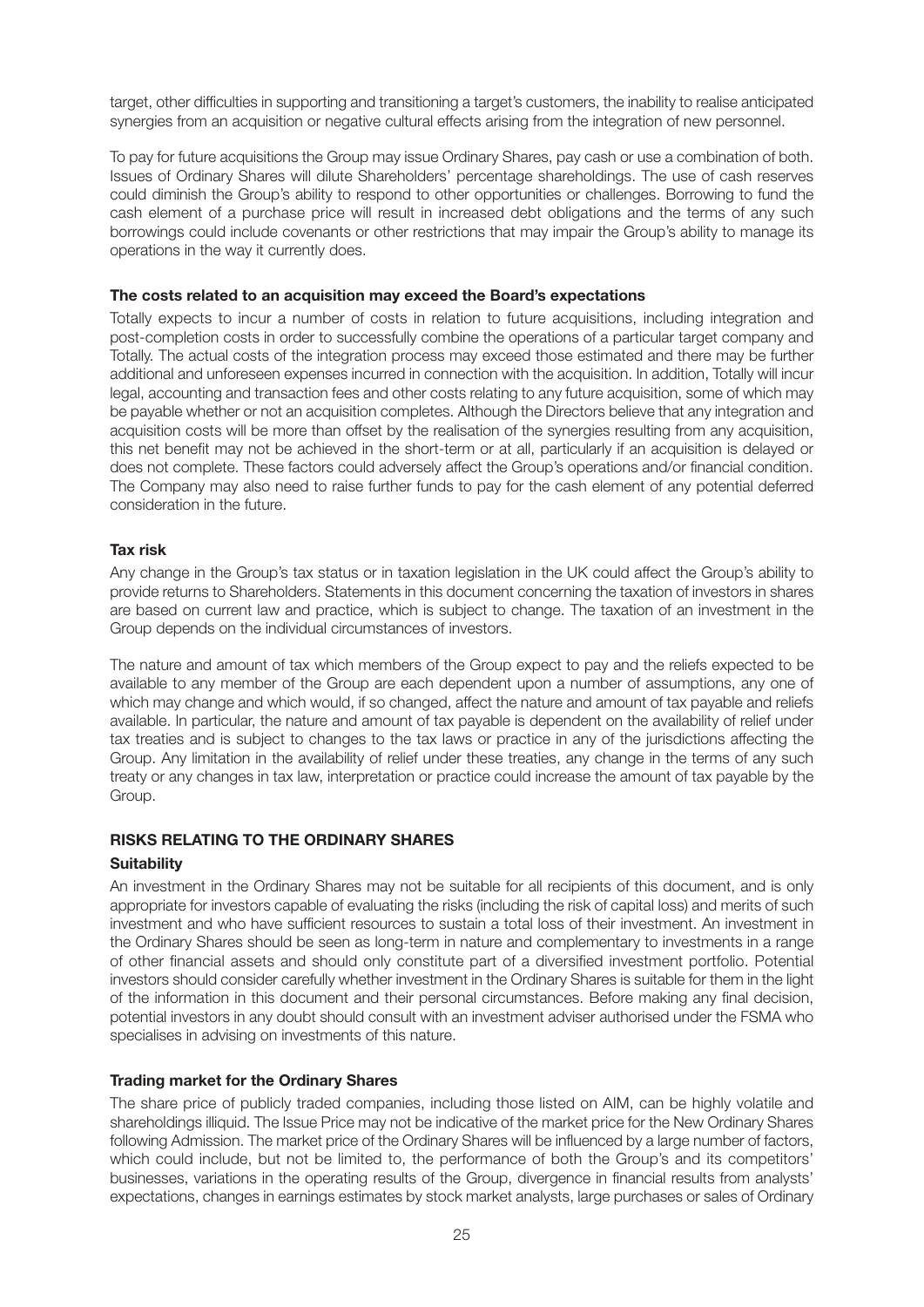Shares, legislative changes and general economic, political and regulatory conditions. Prospective investors should be aware that the value of an investment in the Company may go down as well as up and that the market price of the Ordinary Shares may not reflect the underlying value of the Group. Investors may therefore realise less than, or lose all of, their investment. The volume of shares traded on AIM can be limited and this may restrict the ability of Shareholders to dispose of Ordinary Shares at any particular time. It may be more difficult for an investor to realise their investment in the Group than in a company whose shares are quoted on the Official List. The AIM Rules are less demanding than those of the Official List. It is emphasised that no application is being made for the admission of the Company's securities to the Official List.

#### **Substantial sales of Ordinary Shares**

There can be no assurance that certain Directors or other Shareholders will not elect to sell their Ordinary Shares. The market price of Ordinary Shares could decline as a result of any such sales of Ordinary Shares or as a result of the perception that these sales may occur. In addition, if these or any other sales were to occur, the Group may in the future have difficulty in offering Ordinary Shares at a time or at a price it deems appropriate.

#### **Additional capital and dilution**

The Directors do not currently anticipate that the Group will require any further additional capital to further its stated strategy. Nevertheless, it is possible that the Group will need or choose to raise extra capital in the future to finance the development of new products or enhancements, to develop fully the Group's business, to take advantage of acquisition opportunities or respond to new competitive pressures. If the Group is unable to obtain this financing on terms acceptable to it then it may be forced to curtail its development. If additional funds are raised through the issue of new equity or equity-linked securities of Totally other than on a *pro rata* basis to existing Shareholders, the percentage ownership of such Shareholders may be substantially diluted. There is no guarantee that the then prevailing market conditions will allow for such a fundraising or that new investors will be prepared to subscribe for Ordinary Shares at the same price as the Issue Price or higher.

#### **Dividends**

The Directors believe that the Group will be cash generative in the future and recognise the importance of dividend income to Shareholders. At the current stage of the Group's development the Board's intention in the short term is for the Company to reinvest any net cash generated from operations to finance the growth and expansion of its business. In August 2016, the High Court approved a capital reduction that will allow the Company to pay dividends in the future and the Directors intend to pursue a progressive dividend policy in the future. Any future dividends will be dependent upon the Company's results, financial position, cash requirements, future prospects, profits available for distribution and other factors regarded by the Company as relevant at the relevant time. However, there can be no assurance as to the level of future dividends and it is possible that the Company may never pay dividends.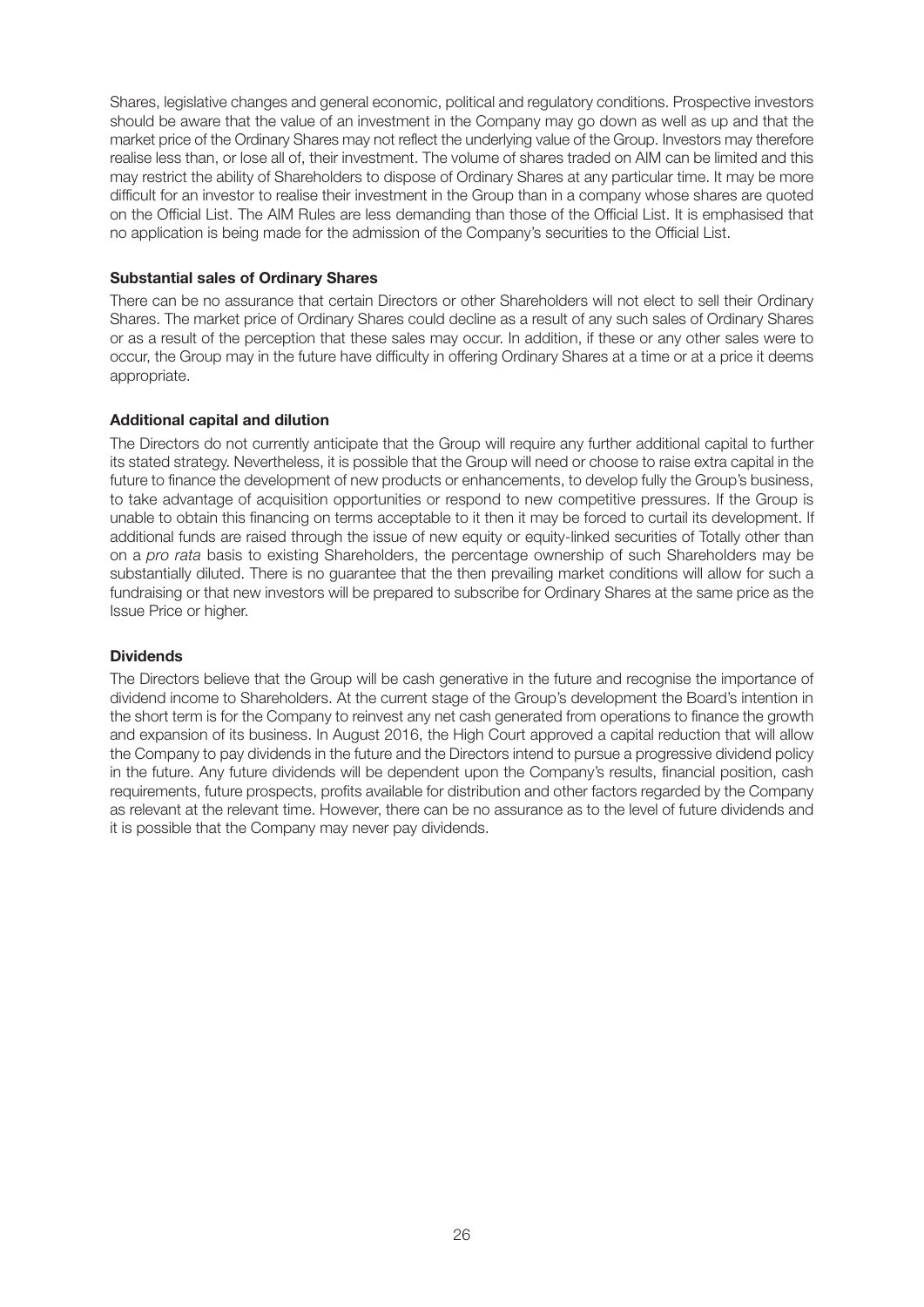#### **PART 3**

#### **TERMS AND CONDITIONS OF THE OPEN OFFER**

#### **Introduction**

As explained in the letter from the Chairman set out in Part 1 of this document, the Company is proposing to raise up to £18 million (up to approximately £17.05 million net of expenses) by way of the Placing and Open Offer, of which up to approximately £1.0 million will be raised from the offer of the Offer Shares at the Issue Price to Qualifying Shareholders under the Open Offer.

The purpose of this Part 3 is to set out the terms and conditions of the Open Offer. Up to 1,819,462 new Ordinary Shares will be issued through the Open Offer. Qualifying Shareholders are being offered the right to subscribe for Offer Shares in accordance with the terms of the Open Offer. The Open Offer has not been underwritten.

The Record Date for entitlements under the Open Offer for Qualifying CREST Shareholders and Qualifying Non-CREST Shareholders is expected to be 6.00 p.m. on 23 February 2017. Application Forms are expected to be posted to Qualifying Non-CREST Shareholders on 27 February 2017 and Open Offer Entitlements and Excess CREST Open Offer Entitlements are expected to be credited to stock accounts of Qualifying CREST Shareholders in CREST as soon as practical after 8.00 a.m. on 28 February 2017.

Subject to availability, the Excess Application Facility will enable Qualifying Shareholders to apply for Excess Shares. Further details in relation to the Excess Application Facility are set out in Part 4 of this document and, for Qualifying Non-CREST Shareholders, the Application Form.

The latest time and date for receipt of a completed Application Form and payment in full under the Open Offer and settlement of relevant CREST instructions (as appropriate) is expected to be 11.00 a.m. on 15 March 2017 with Admission and commencement of dealings in Offer Shares expected to take place at 8.00 a.m. on 17 March 2017.

This document and, for Qualifying Non-CREST Shareholders only, the Application Form contain the formal terms and conditions of the Open Offer. Your attention is drawn to paragraph 3 of this Part 3 which gives details of the procedure for application and payment for the Offer Shares and any Excess Shares applied for pursuant to the Excess Application Facility.

The Offer Shares will, when issued and fully paid, rank equally in all respects with the Placing Shares and the Existing Ordinary Shares, including the right to receive all dividends or other distributions made, paid or declared, if any, by reference to a record date after the date of their issue.

The Open Offer is an opportunity for Qualifying Shareholders to apply for up to 1,819,462 Offer Shares *pro rata* (excepting fractional entitlements) to their current holdings at the Issue Price in accordance with the terms of the Open Offer.

Qualifying Shareholders are also being offered the opportunity to apply for additional Offer Shares in excess of their Open Offer Entitlement to the extent that other Qualifying Shareholders do not take up their Open Offer Entitlement in full. The Excess Application Facility enables Qualifying Shareholders to apply for Excess Shares in excess of their Open Offer Entitlement as at the Record Date.

Any Qualifying Shareholder who has sold or transferred all or part of their registered holding(s) of Ordinary Shares prior to the Ex-entitlement Date is advised to consult their stockbroker, bank or other agent through or to whom the sale or transfer was effected as soon as possible since the invitation to apply for Offer Shares under the Open Offer may be a benefit which may be claimed from them by the purchasers under the rules of the London Stock Exchange.

#### **1. The Open Offer**

Subject to the terms and conditions set out below (and, in the case of Qualifying Non-CREST Shareholders, in the Application Form), Qualifying Shareholders are being given the opportunity under the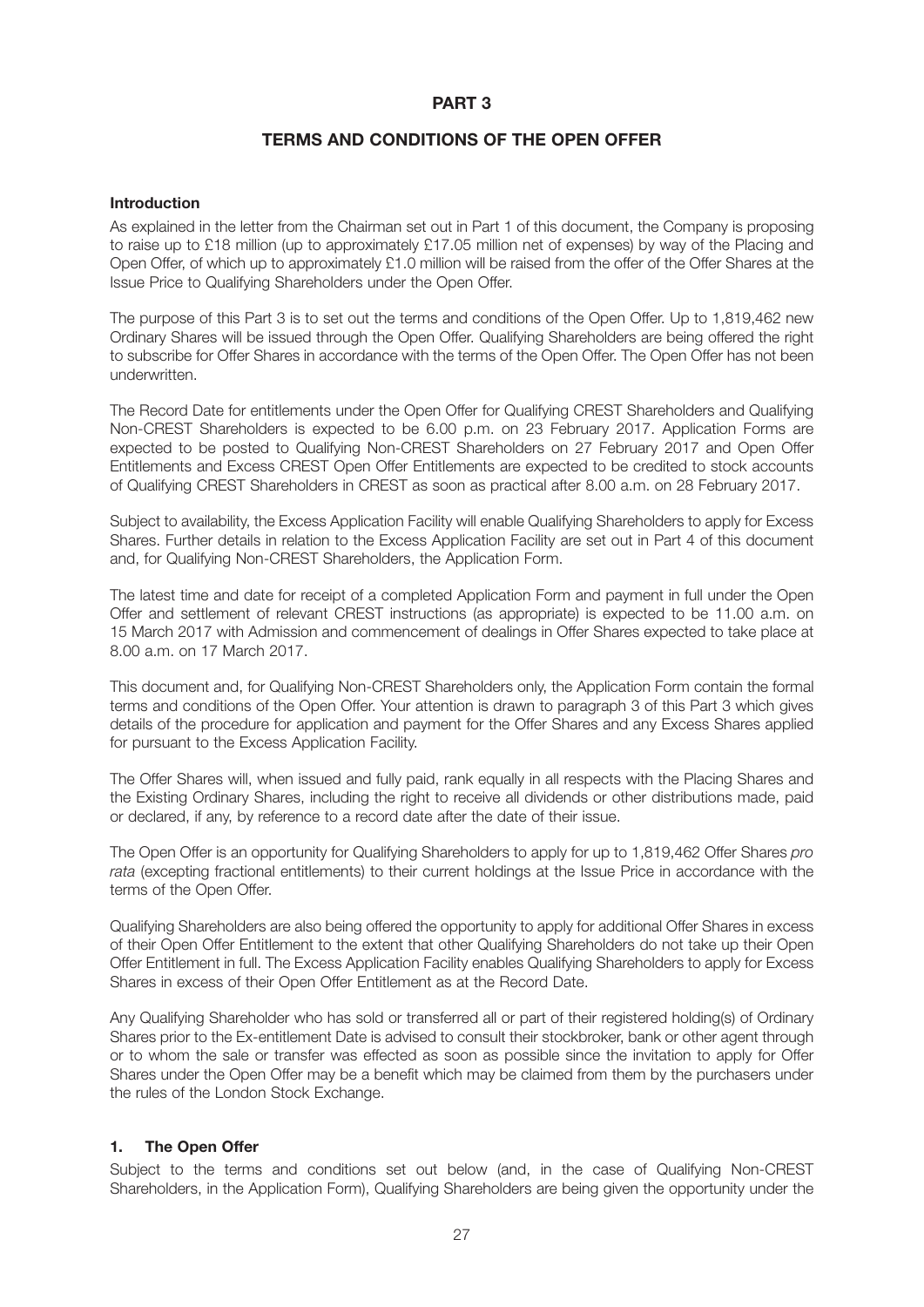Open Offer to subscribe for Offer Shares at the Issue Price *pro rata* to their holdings, payable in full on application. The Issue Price represents a discount of five per cent. to the closing middle market price of 58 pence per Existing Ordinary Share on 24 February 2017 (being the last practicable Business Day before publication of this document).

Qualifying Shareholders have basic entitlements of:

#### **One new Ordinary Share for every 11 Existing Ordinary Shares**

registered in their name on the Record Date. Entitlements under the Open Offer will be rounded down to the nearest whole number of Offer Shares, with fractional entitlements being aggregated and made available under the Excess Application Facility.

Holdings of Existing Ordinary Shares in certificated and uncertificated form will be treated as separate holdings for the purpose of calculating entitlements under the Open Offer, as will holdings under different designations and in different accounts.

If you are a Qualifying Non-CREST Shareholder, the Application Form shows the number of Existing Ordinary Shares registered in your name on the Record Date (in Box 6) and your Open Offer Entitlements (in Box 7).

If you are a Qualifying CREST Shareholder, application will be made for your Open Offer Entitlement and Excess CREST Open Offer Entitlement to be credited to your CREST account. Open Offer Entitlements and Excess CREST Open Offer Entitlements are expected to be credited to CREST accounts on 28 February 2017. The Existing Ordinary Shares are already admitted to CREST. Accordingly, no further application for admission to CREST is required for the Offer Shares. All such shares, when issued and fully paid, may be held and transferred by means of CREST.

Subject to availability, the Excess Application Facility will enable Qualifying Shareholders, provided they have taken up their Open Offer Entitlement in full, to apply for further Offer Shares in excess of their Open Offer Entitlement. Further details in relation to the Excess Application Facility are set out in Part 4 of this document and, for Qualifying Non-CREST Shareholders, the Application Form. Qualifying CREST Shareholders will have their Open Offer Entitlement and Excess CREST Open Offer Entitlement credited to their stock accounts in CREST and should refer to paragraph 3.2 of this Part 3 for information on the relevant CREST procedures and further details on the Excess Application Facility. Qualifying CREST Shareholders can also refer to the CREST Manual for further information on the relevant CREST procedures.

If applications under the Excess Application Facility are received for more than the total number of Offer Shares available following take up of Open Offer Entitlements, Offer Shares will be scaled back *pro rata* to the number of Excess Shares applied for by Qualifying Shareholders under the Excess Application Facility, however, the Directors reserve the right to allocate the Excess Shares in such manner as the Directors may determine in their absolute discretion and no assurance can be given that excess applications by Qualifying Shareholders will be met in full or in part or at all.

Please refer to paragraphs 3.1(f) and 3.2(j) of this Part 3 for further details of the Excess Application Facility.

**Qualifying Shareholders should be aware that the Open Offer is not a rights issue. Qualifying Non-CREST Shareholders should also note that their respective Application Forms are not negotiable documents and cannot be traded. Qualifying CREST Shareholders should note that, although the Open Offer Entitlements and Excess CREST Open Offer Entitlements will be credited through CREST and be enabled for settlement, applications in respect of entitlements under the Open Offer may only be made by the Qualifying Shareholder originally entitled or by a person entitled by virtue of a** *bona fide* **market claim raised by Euroclear's Claims Processing Unit. Offer Shares not applied for under the Open Offer will not be sold in the market for the benefit of those who do not apply under the Open Offer. Any Offer Shares which are not applied for by Qualifying Shareholders under the Open Offer will not be issued by the Company as the Open Offer is not underwritten.**

**The attention of Overseas Shareholders is drawn to paragraph 6 of this Part 3.**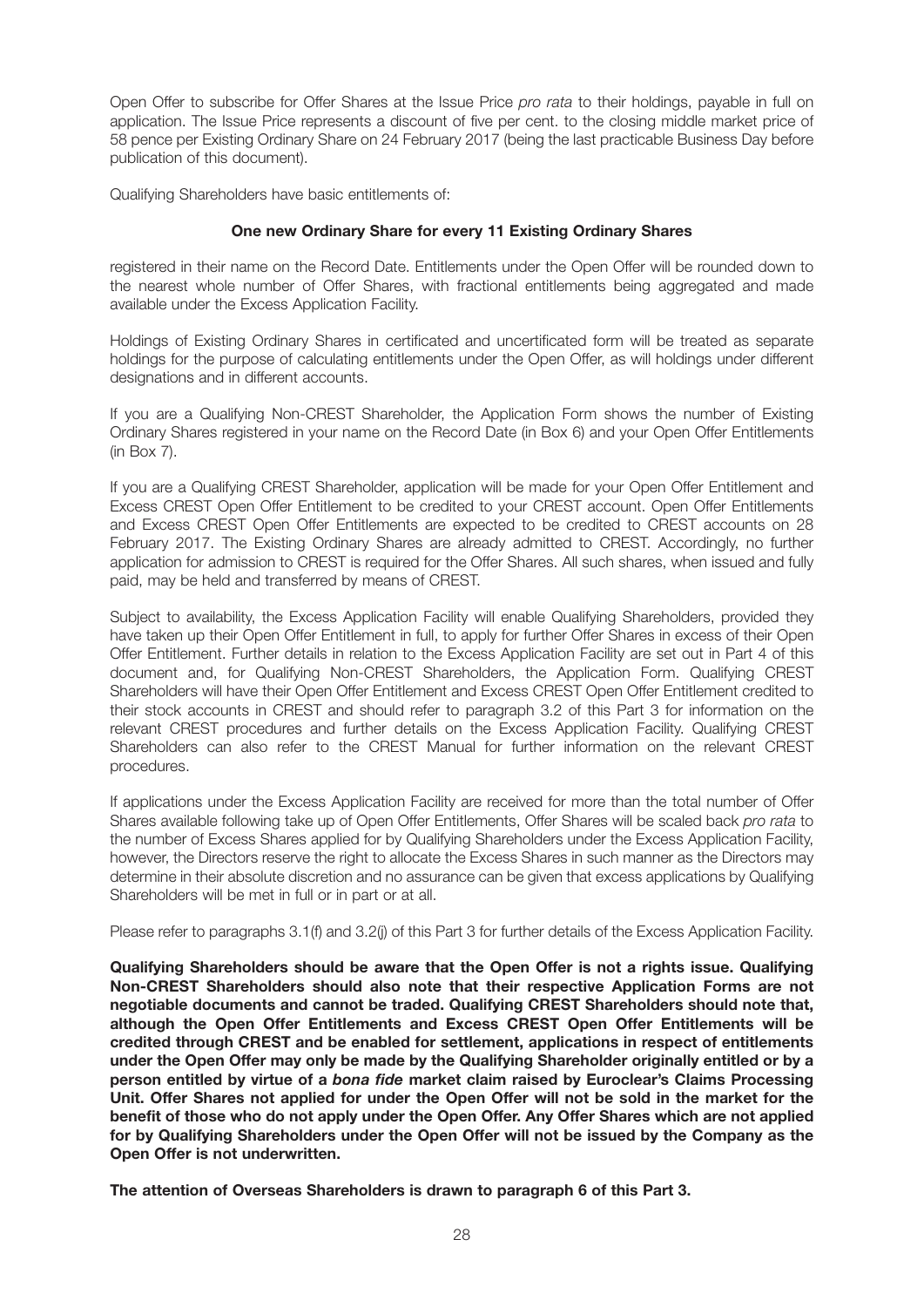The Offer Shares will when issued and fully paid, rank in full for all dividends and other distributions declared, made or paid after the date of this document and otherwise *pari passu* in all respects with the Existing Ordinary Shares. The Offer Shares are not being made available in whole or in part to the public except under the terms of the Open Offer.

#### **2. Conditions and further terms of the Open Offer**

The Open Offer is conditional on the Placing becoming or being declared unconditional in all respects and not being terminated before Admission. The principal conditions to the Open Offer are:

- (a) the passing of all of the Resolutions at the General Meeting;
- (b) the Placing and Open Offer Agreement having become unconditional and not having been terminated in accordance with its terms prior to Admission; and
- (c) admission of the Conditional Placing Shares occurring not later than 8.00 a.m. on 17 March 2017 (or such later time and/or date as the Company, Allenby Capital and Cenkos Securities may agree being no later than 8.00 a.m. on 30 March 2017).

Accordingly, if these conditions are not satisfied or waived (where capable of waiver), the Open Offer will not proceed and any applications made by Qualifying Shareholders will be rejected. In such circumstances, application monies will be returned (at the applicant's sole risk), without payment of interest, as soon as practicable thereafter. Any Open Offer Entitlements admitted to CREST will thereafter be disabled.

No temporary documents of title will be issued in respect of Offer Shares held in uncertificated form. Definitive certificates in respect of Offer Shares taken up are expected to be posted to those Qualifying Shareholders who have validly elected to hold their Offer Shares in certificated form within 10 Business Days of Admission.

In respect of those Qualifying Shareholders who have validly elected to hold their new Ordinary Shares in uncertificated form, the new Ordinary Shares are expected to be credited to their stock accounts maintained in CREST by 17 March 2017.

Applications will be made for the Offer Shares to be admitted to trading on AIM. Admission is expected to occur on 17 March 2017, when dealings in the Offer Shares are expected to begin.

If for any reason it becomes necessary to adjust the expected timetable as set out in this document, the Company will notify the London Stock Exchange and make an appropriate announcement to a Regulatory Information Service giving details of the revised dates.

#### **3. Procedure for application and payment**

The action to be taken by you in respect of the Open Offer depends on whether, at the relevant time, you are sent an Application Form in respect of your Open Offer Entitlement under the Open Offer or your Open Offer Entitlement and Excess CREST Open Offer Entitlement is credited to your CREST stock account.

Qualifying Shareholders who hold all or part of their Existing Ordinary Shares in certificated form will receive the Application Form, enclosed with this document. The Application Form shows the number of Existing Ordinary Shares held in certificated form at the Record Date. It will also show Qualifying Shareholders their Open Offer Entitlement that can be allotted in certificated form. Qualifying Shareholders who hold all their Existing Ordinary Shares in CREST will be allotted Offer Shares in CREST.

Qualifying Shareholders who hold part of their Existing Ordinary Shares in uncertificated form will be allotted Offer Shares in uncertificated form to the extent that their entitlement to Offer Shares arises as a result of holding Existing Ordinary Shares in uncertificated form. However, it will be possible for Qualifying Shareholders to deposit into Open Offer Entitlements into, and withdraw them from, CREST. Further information on deposit into and withdrawal from CREST is set out in paragraph 3.2(f) of this Part 3.

CREST sponsored members should refer to their CREST sponsor, as only their CREST sponsor will be able to take the necessary action specified below to apply under the Open Offer in respect of the Open Offer Entitlements and Excess CREST Open Offer Entitlements of such members held in CREST. CREST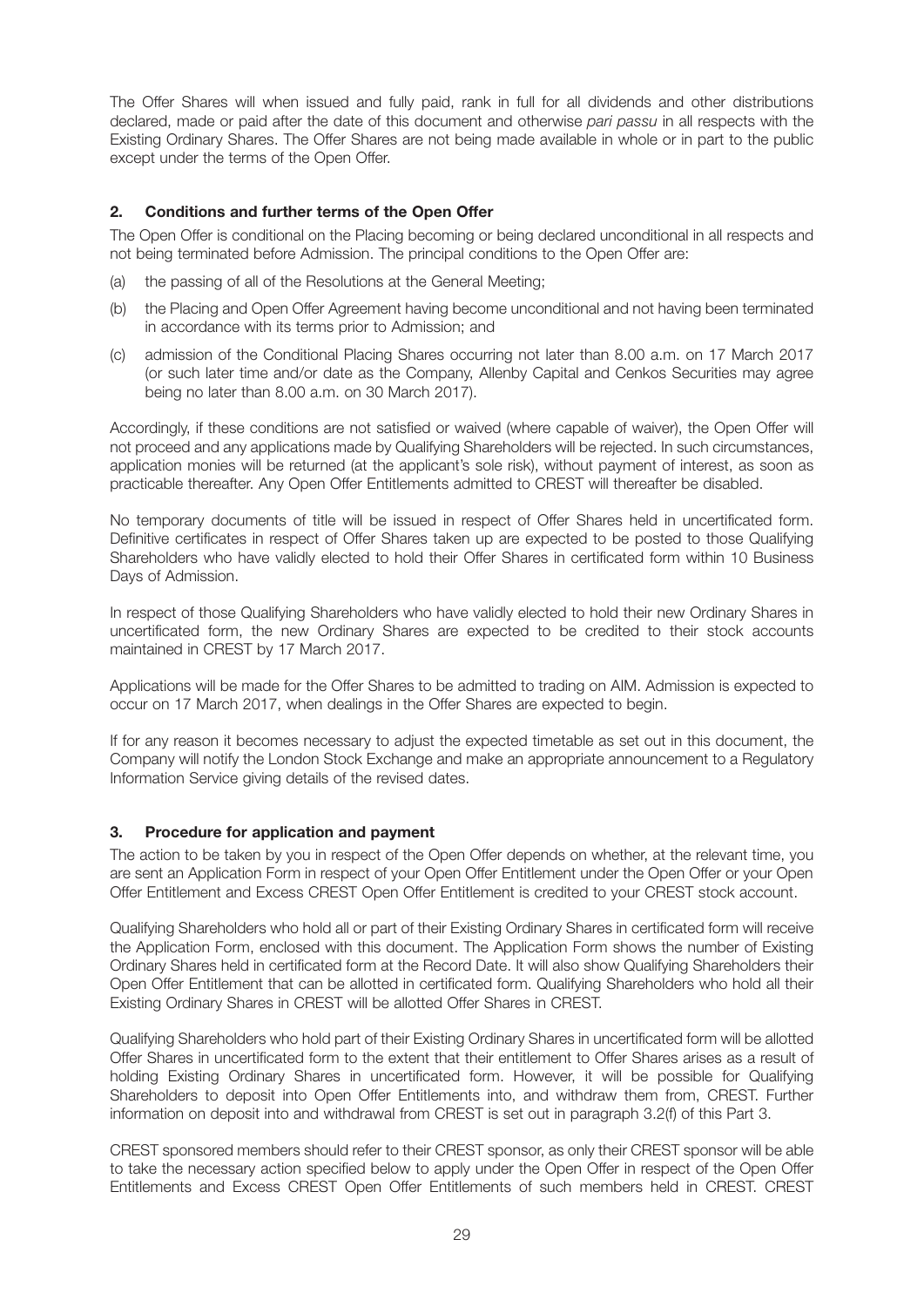members who wish to apply under the Open Offer in respect of their Open Offer Entitlements and Excess CREST Open Offer Entitlements in CREST should refer to the CREST Manual for further information on the CREST procedures referred to below.

#### **Qualifying Shareholders who do not want to apply for the Offer Shares under the Open Offer should take no action and should not complete or return the Application Form, or send a USE message through CREST.**

#### 3.1 *If you have an Application Form in respect of your Open Offer Entitlement under the Open Offer*

*(a) General*

Subject to paragraph 6 this Part 3 in relation to Overseas Shareholders, Qualifying Non-CREST Shareholders will receive an Application Form. The Application Form shows the number of Existing Ordinary Shares registered in their name on the Record Date in Box 6. It also shows the Open Offer Entitlement allocated to them set out in Box 7. Entitlements to Offer Shares are rounded down to the nearest whole number and any fractional entitlements to Offer Shares will be aggregated and made available under the Excess Application Facility. Box 8 shows how much they would need to pay if they wish to take up their Open Offer Entitlement in full. Qualifying Non-CREST Shareholders may apply for less than their entitlement should they wish to do so. Qualifying Non-CREST Shareholders may also hold such an Application Form by virtue of a *bona fide* market claim.

 Under the Excess Application Facility, provided they have agreed to take up their Open Offer Entitlement in full, Qualifying Non-CREST Shareholders may apply for more than the amount of their Open Offer Entitlement should they wish to do so. The Excess Application Facility enables Qualifying Shareholders to apply for Excess Shares in excess of their Open Offer Entitlement at the Record Date. It is intended that the Excess Shares will be allocated *pro rata*, however, the Directors reserve the right to allocate in such manner as the Directors may determine in their absolute discretion and no assurance can be given that excess applications by Qualifying Shareholders will be met in full or in part or at all.

 The instructions and other terms set out in the Application Form form part of the terms of the Open Offer in relation to Qualifying Non-CREST Shareholders.

#### *(b) Bona fide market claims*

 Applications to acquire Offer Shares may only be made on the Application Form and may only be made by the Qualifying Non-CREST Shareholder named in it or by a person entitled by virtue of a *bona fide* market claim in relation to a purchase of Existing Ordinary Shares through the market prior to the date upon which the Existing Ordinary Shares were marked "ex" the entitlement to participate in the Open Offer. Application Forms may not be sold, assigned, transferred or split, except to satisfy *bona fide* market claims up to 3.00 p.m. on 13 March 2017. The Application Form is not a negotiable document and cannot be separately traded. A Qualifying Non-CREST Shareholder who has sold or otherwise transferred all or part of their holding of Existing Ordinary Shares prior to the date upon which the Existing Ordinary Shares were marked "ex" the entitlement to participate in the Open Offer, should contact their broker or other professional adviser authorised under FSMA through whom the sale or purchase was effected as soon as possible, as the invitation to acquire Offer Shares under the Open Offer may be a benefit which may be claimed by the purchaser(s) or transferee(s).

 Qualifying Non-CREST Shareholders who have sold all or part of their registered holding should, if the market claim is to be settled outside CREST, complete Box 10 on the Application Form and immediately send it to the stockbroker, bank or other agent through whom the sale or transfer was effected for transmission to the purchaser or transferee. The Application Form should not, however be forwarded to or transmitted in or into the United States, any Restricted Jurisdiction, nor in or into any other jurisdiction where the extension of the Open Offer would breach any applicable law or regulation. If the market claim is to be settled outside CREST, the beneficiary of the claim should follow the procedures set out in the accompanying Application Form. If the market claim is to be settled in CREST, the beneficiary of the claim should follow the procedure set out in paragraph 3.2 below.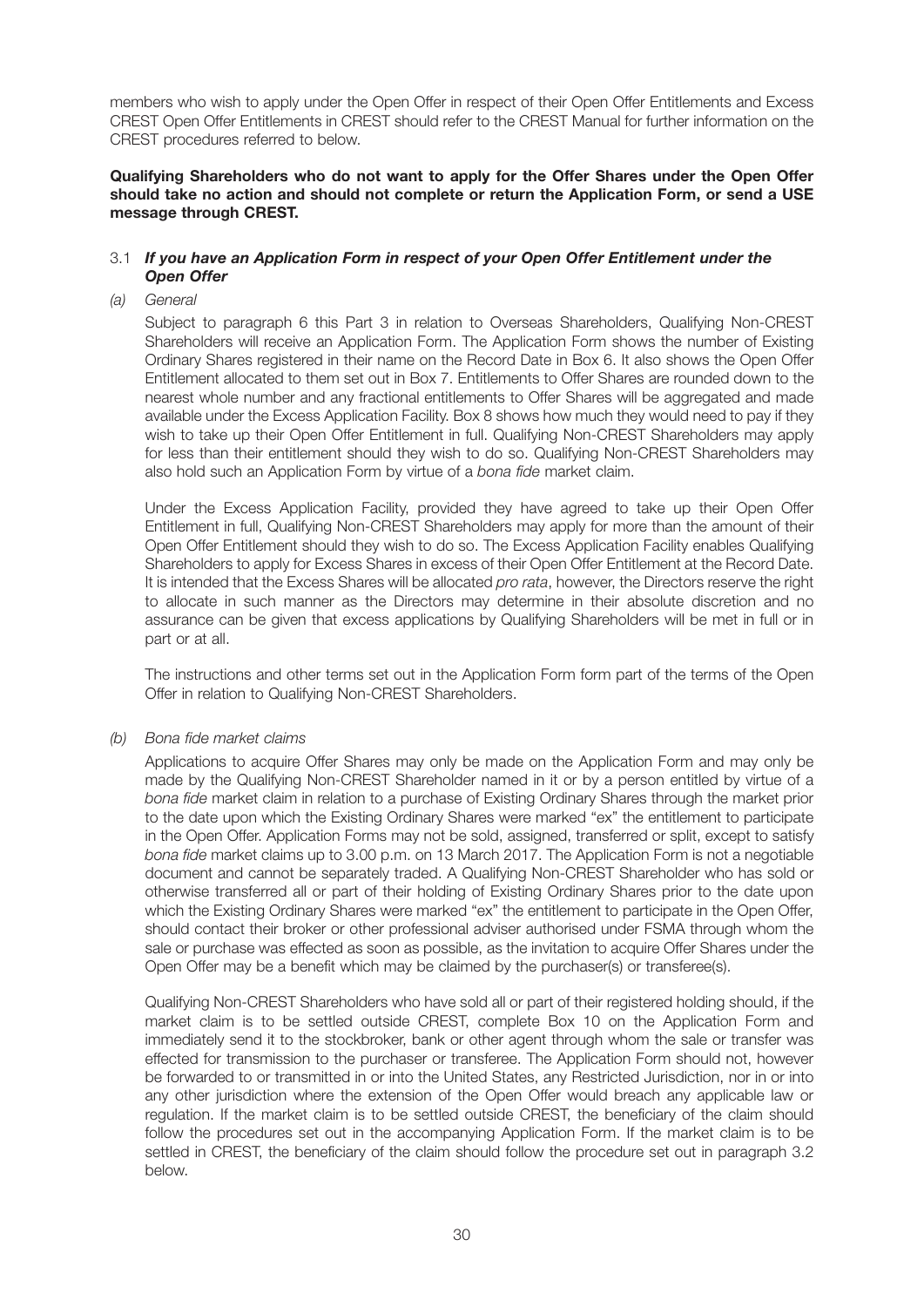#### *(c) Application procedures*

 Qualifying Non-CREST Shareholders wishing to apply to acquire Offer Shares (whether in respect of all or part of their Open Offer Entitlement or in addition to their Open Offer Entitlement under the Excess Application Facility) should complete the Application Form in accordance with the instructions printed on it. Qualifying Non-CREST Shareholders may only apply for Excess Shares if they have agreed to take up their Open Offer Entitlements in full. It is intended that the Excess Shares will be allocated *pro rata*, however, the Directors reserve the right to allocate the Excess Shares in such manner as the Directors may determine in their absolute discretion and no assurance can be given that excess applications by Qualifying Shareholders will be met in full or in part or at all.

 Completed Application Forms should be posted to Share Registrars, The Courtyard, 17 West Street, Farnham, Surrey GU9 7DR, United Kingdom, or returned by hand (during normal business hours only) so as to be received by Share Registrars by no later than 11.00 a.m. on 15 March 2017. The Company reserves the right to treat any application not strictly complying with the terms and conditions of application as nevertheless valid. The Company further reserves the right (but shall not be obliged) to accept either Application Forms or remittances received after 11.00 a.m. on 15 March 2017. Qualifying Non-CREST Shareholders should note that applications, once made, will be irrevocable and receipt thereof will not be acknowledged. Multiple applications will not be accepted. If an Application Form is being sent by first-class post in the UK, Qualifying Shareholders are recommended to allow at least four Business Days for delivery.

 The Company may in its sole discretion, but shall not be obliged to, treat an Application Form as valid and binding on the person by whom or on whose behalf it is lodged, even if not completed in accordance with the relevant instructions or not accompanied by a valid power of attorney where required, or if it otherwise does not strictly comply with the terms and conditions of the Open Offer. The Company further reserves the right (but shall not be obliged) to accept either:

- (i) Application Forms received after 11.00 a.m. on 15 March 2017; or
- (ii) Applications in respect of which remittances are received before 11.00 a.m. on 15 March 2017 from authorised persons (as defined in FSMA) specifying the Offer Shares applied for and undertaking to lodge the Application Form in due course but, in any event, within two Business Days.

 All documents and remittances sent by post by, to, from or on behalf of an applicant (or as the applicant may direct) will be sent entirely at the applicant's own risk.

*(d) Payments*

 All payments must be in pounds sterling and made by cheque made payable to "Share Registrars Receiving Agent A/C" and crossed "A/C Payee Only". Cheques must be drawn on a bank or building society or branch of a bank or building society in the United Kingdom or the British Isles which is either a settlement member of the Cheque and Credit Clearing Company Limited or the CHAPS Clearing Company Limited or which has arranged for its cheques to be cleared through the facilities provided by any of those companies or committees and must bear the appropriate sort code in the top right-hand corner and must be for the full amount payable on application. Third party cheques will not be accepted with the exception of building society cheques where the building society or bank has confirmed the name of the account holder by stamping or endorsing the back of the cheque to confirm that the relevant Qualifying Shareholder has title to the underlying funds. The account name should be the same as that shown on the application. Post-dated cheques will not be accepted.

 Cheques will be presented for payment upon receipt. The Company reserves the right to instruct Share Registrars to seek special clearance of cheques to allow the Company to obtain value for remittances at the earliest opportunity (and withhold definitive share certificates (or crediting to the relevant member account, as applicable) pending clearance thereof). No interest will be paid on payments made before they are due. It is a term of the Open Offer that cheques shall be honoured on first presentation and the Company may elect to treat as invalid acceptances in respect of which cheques are not so honoured. All documents or cheques sent through the post will be sent at the risk of the sender. Payments via CHAPS, BACS or electronic transfer will not be accepted. If the Open Offer does not become unconditional, no Offer Shares will be issued and all monies will be returned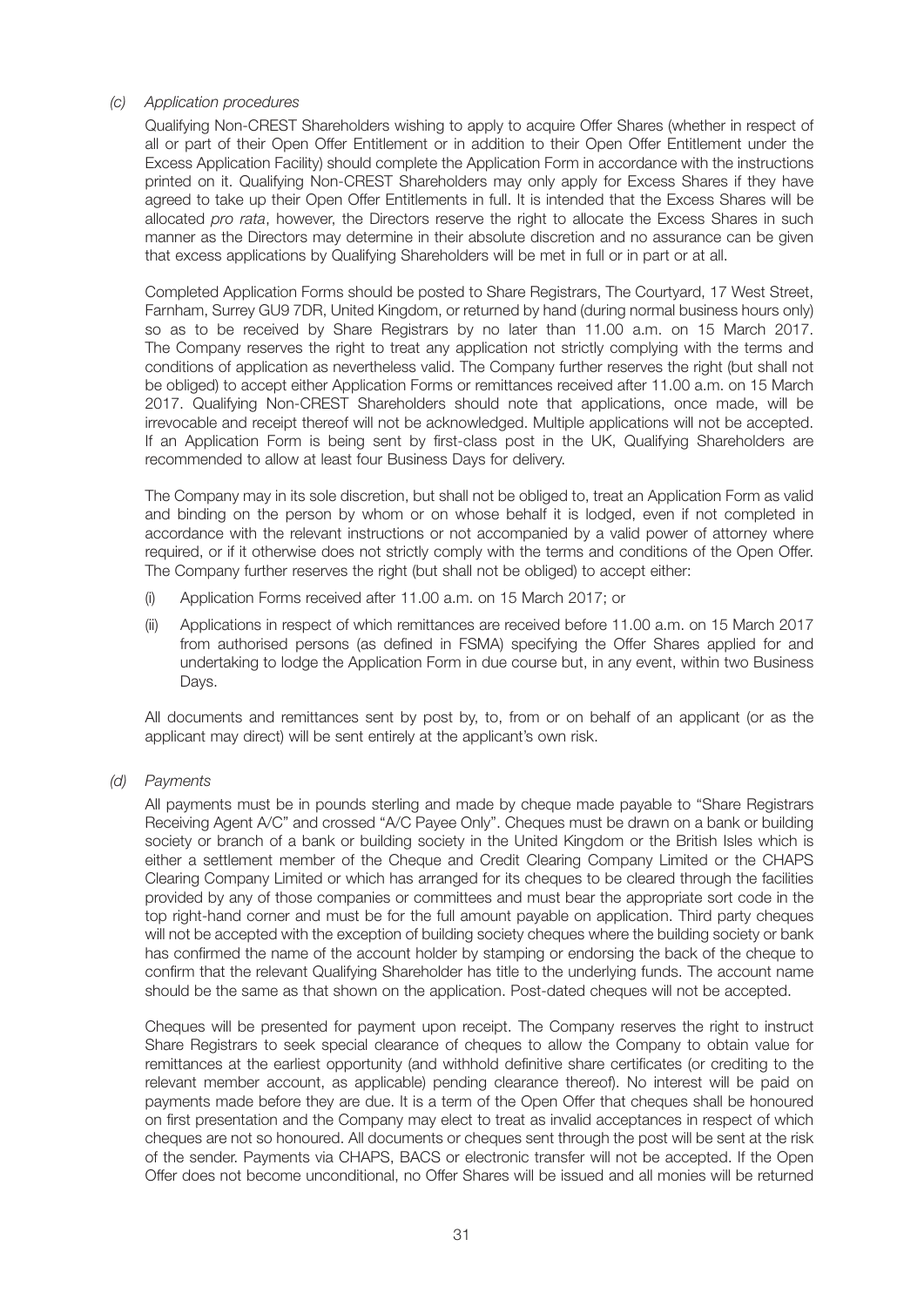(at the applicant's sole risk), without payment of interest, to applicants as soon as practicable following the lapse of the Open Offer.

 If Offer Shares have already been allotted to a Qualifying Non-CREST Shareholder and such Qualifying Non-CREST Shareholder's cheque is not honoured upon first presentation or such Qualifying Non-CREST Shareholder's application is subsequently otherwise deemed to be invalid, Share Registrars shall be authorised (in its absolute discretion as to manner, timing and terms) to make arrangements, on behalf of the Company, for the sale of such Qualifying Non-CREST Shareholder's Offer Shares and for the proceeds of sale (which for these purposes shall be deemed to be payments in respect of successful applications) to be paid to and retained by the Company. None of Share Registrars, Cenkos Securities, Allenby Capital or the Company nor any other person shall be responsible for, or have any liability for, any loss, expense or damage suffered by such Qualifying Non-CREST Shareholders.

#### *(e) Incorrect sums*

 If an Application Form encloses a payment for an incorrect sum, the Company through Share Registrars reserves the right:

- (i) to reject the application in full and return the cheque or refund the payment to the Qualifying Non-CREST Shareholder in question; or
- (ii) in the case that an insufficient sum is paid, to treat the application as a valid application for such lesser whole number of Offer Shares as would be able to be applied for with that payment at the Issue Price, refunding any unutilised sum to the Qualifying Non-CREST Shareholder in question, save that any sums of less than £1 will be retained for the benefit of the Company; or
- (iii) in the case that an excess sum is paid, to treat the application as a valid application for all of the Offer Shares referred to in the Application Form, refunding any unutilised sums to the Qualifying Non-CREST Shareholder in question, save that any sums of less than £1 will be retained for the benefit of the Company.

 All monies received by Share Registrars in respect of Offer Shares will be held in a separate non-interest bearing account.

#### *(f) The Excess Application Facility*

 Provided they choose to take up their Open Offer Entitlement in full, the Excess Application Facility enables a Qualifying Non-CREST Shareholder to apply for Excess Shares. Qualifying Non-CREST Shareholders wishing to apply for Excess Shares may do so by completing Box 3 of the Application Form.

 If applications under the Excess Application Facility are received for more than the total number of Offer Shares available following take up of Open Offer Entitlements, the Excess Shares will be scaled back *pro rata* to the number of Excess Shares applied for by Qualifying Shareholders under the Excess Application Facility. However, the Directors reserve the right to allocate in such manner as the Directors may determine in their absolute discretion and no assurance can be given that applications under the Excess Application Facility by Qualifying Shareholders will be met in full or in part or at all. Qualifying Non-CREST Shareholders who wish to apply for Excess Shares must complete the Application Form in accordance with the instructions set out on the Application Form.

 Should the Open Offer become unconditional and applications under the Open Offer exceed 1,819,462 Ordinary Shares, resulting in a scale back of applications, each Qualifying Non-CREST Shareholder who has made a valid application for Excess Shares and from whom payment in full for the Excess Shares has been received will receive a pounds sterling amount equal to the number of Excess Shares applied and paid for but not allocated to the relevant Qualifying Non-CREST Shareholder multiplied by the Issue Price. Monies will be returned as soon as reasonably practicable thereafter, without payment of interest and at the applicant's sole risk.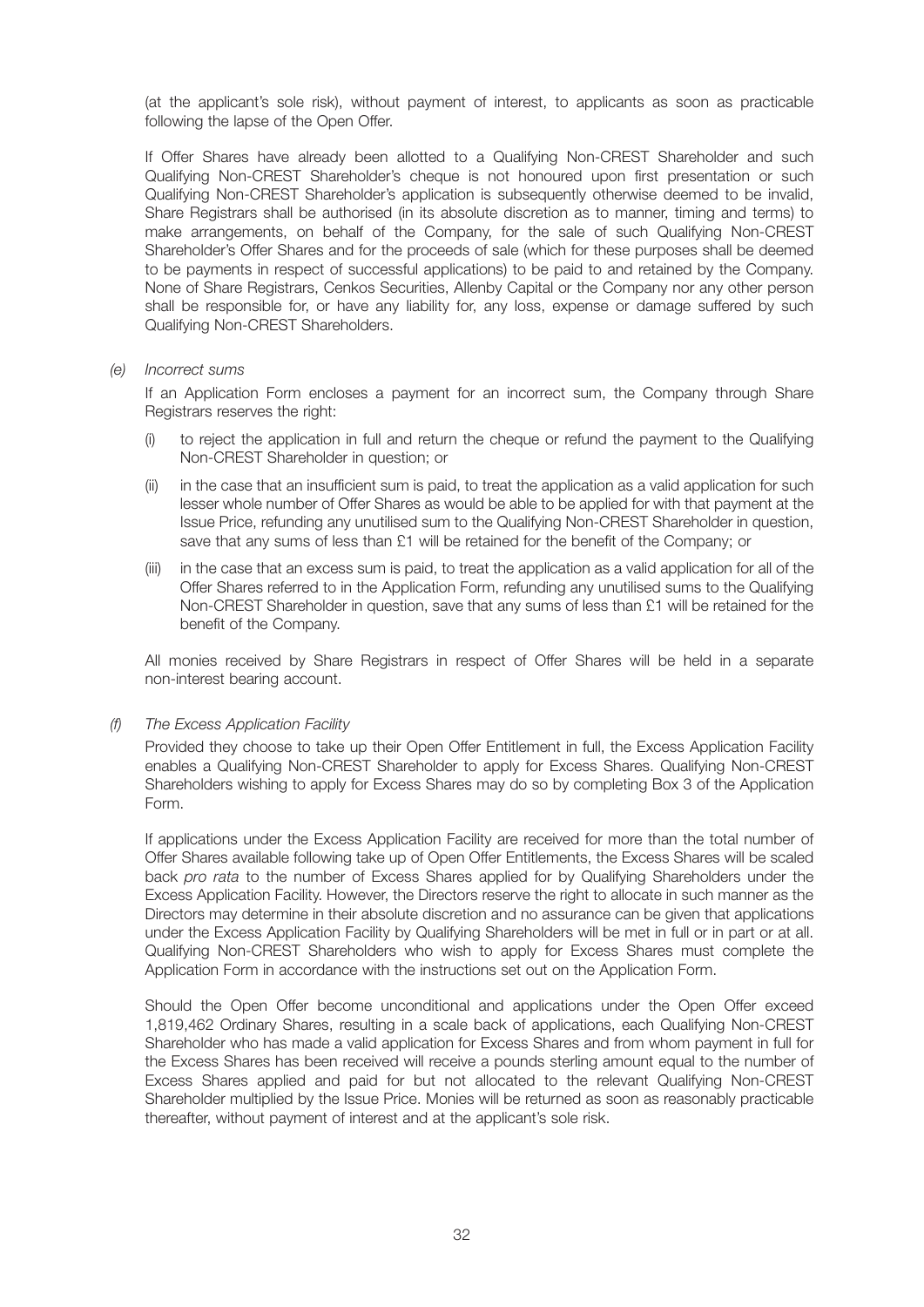#### *(g) Effect of application*

 All documents and remittances sent by post by, to, from, or on behalf of or to an applicant (or as the applicant may direct) will be sent entirely at the applicant's own risk. By completing and delivering an Application Form the applicant:

- represents and warrants to the Company, Allenby Capital and Cenkos Securities they have the right, power and authority, and have taken all action necessary, to make the application under the Open Offer and to execute, deliver and exercise their rights, and perform their obligations, under any contracts resulting therefrom and that they are not a person otherwise prevented by legal or regulatory restrictions from applying for Offer Shares or acting on behalf of any such person on a non-discretionary basis;
- (ii) agrees with the Company, Allenby Capital and Cenkos Securities that all applications under the Open Offer and contracts resulting therefrom, and any non-contractual obligations related thereto, shall be governed by, and construed in accordance with, the laws of England;
- (iii) confirms to the Company, Allenby Capital and Cenkos Securities that in making the application they are not relying on any information or representation in relation to the Company other than that contained in this document, and the applicant accordingly agrees that no person responsible solely or jointly for this document or any part thereof, or involved in the preparation thereof, shall have any liability for any such information or representation not so contained and further agrees that, having had the opportunity to read this document, they will be deemed to have had notice of all information in relation to the Company contained in this document (including information incorporated by reference);
- (iv) represents and warrants to the Company, Allenby Capital and Cenkos Securities that they are the Qualifying Shareholder originally entitled to the Open Offer Entitlement or that, if they have received some or all of their Open Offer Entitlements from a person other than the Company, they are entitled to apply under the Open Offer in relation to such Open Offer Entitlements by virtue of a *bona fide* market claim;
- (v) requests that the Offer Shares to which they will become entitled be issued to them on the terms set out in this document and the Application Form, subject to the articles of association of the Company from time to time;
- (vi) represents and warrants to the Company, Allenby Capital and Cenkos Securities that they are not, nor are they applying on behalf of any person who is, in the United States or is a citizen or resident, or which is a corporation, partnership or other entity created or organised in or under any laws, of the United States, any Restricted Jurisdiction or any other jurisdiction in which the application for Offer Shares is prevented by law and they are not applying with a view to re-offering, re-selling, transferring or delivering any of the Offer Shares which are the subject of their application in the United States or to, or for the benefit of, a person who is a citizen or resident or which is a corporation, partnership or other entity created or organised in or under any laws of the United States, any Restricted Jurisdiction or any other jurisdiction in which the application for Offer Shares is prevented by law (except where proof satisfactory to the Company has been provided to the Company they are able to accept the invitation by the Company free of any requirement which it (in its absolute discretion) regards as unduly burdensome), nor acting on behalf of any such person on a non-discretionary basis nor (a) person(s) otherwise prevented by legal or regulatory restrictions from applying for Offer Shares under the Open Offer;
- (vii) represents and warrants to the Company, Allenby Capital and Cenkos Securities that they are not, and nor are they applying as nominee or agent for, a person who is or may be liable to notify and account for tax under the Stamp Duty Reserve Tax Regulations 1986 at any of the increased rates referred to in sections 67, 70, 93 or 96 (depositary receipts and clearance services) of the Finance Act 1986; and
- (viii) confirms that in making the application they are not relying and have not relied on the Company, Allenby Capital or Cenkos Securities or any person affiliated with the Company, Allenby Capital or Cenkos Securities in connection with any investigation of the accuracy of any information contained in this document or their investment decision.

 All enquiries in connection with the procedure for application and completion of the Application Form should be addressed to Share Registrars, The Courtyard, 17 West Street, Farnham, Surrey GU9 7DR, United Kingdom, or you can contact them on 01252 821 390 from within the UK or +44 (0) 1252 821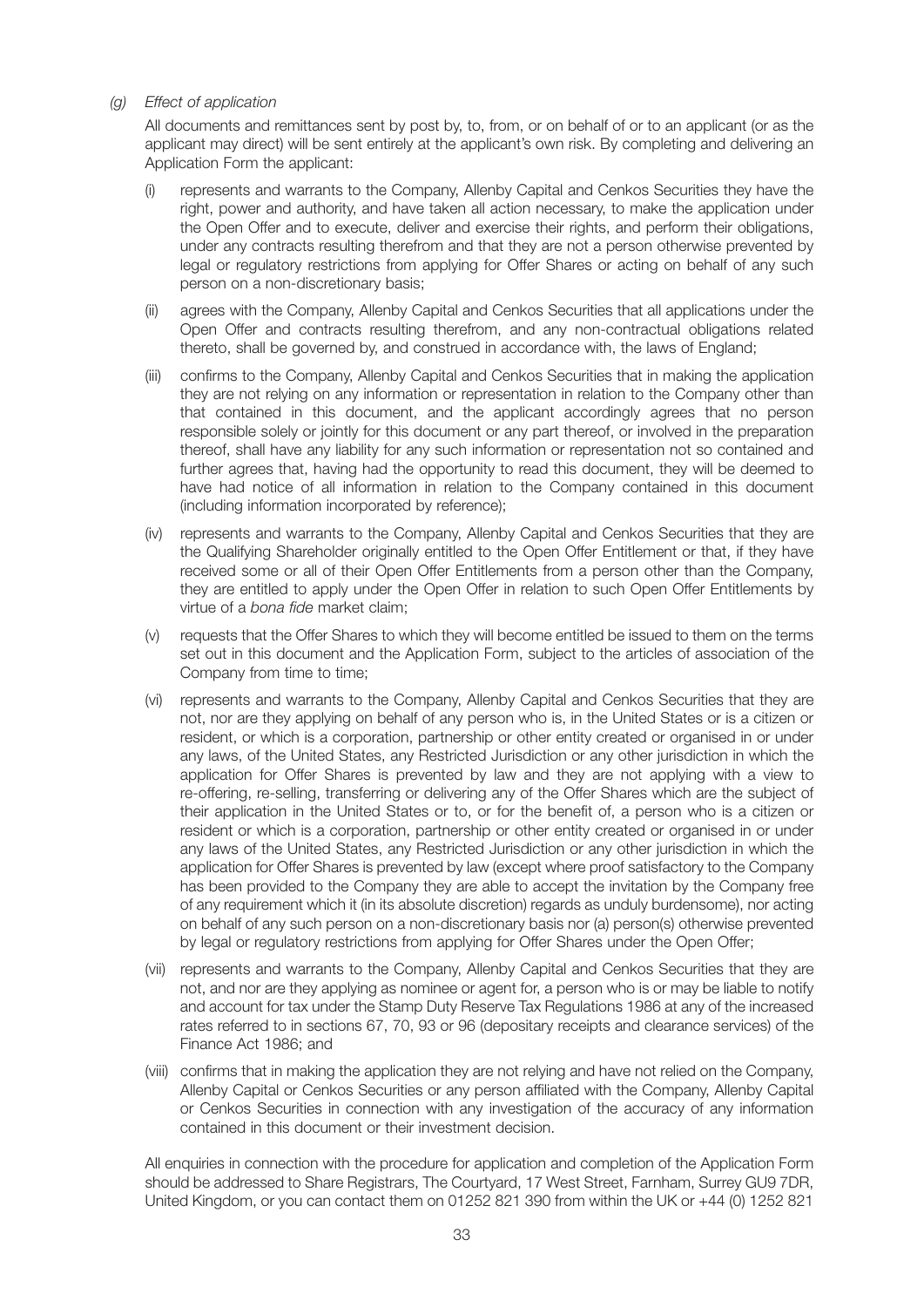390 if calling from outside the UK. Calls are charged at the standard geographic rate and will vary by provider. Calls outside the United Kingdom will be charged at the applicable international rate. Lines are open between 9.00 a.m. – 5.30 p.m., Monday to Friday excluding public holidays in England and Wales. Different charges may apply to calls from mobile telephones and calls may be recorded and randomly monitored for security and training purposes. The helpline cannot provide advice on the merits of the Open Offer nor give any financial, legal or tax advice.

 Qualifying Non-CREST Shareholders who do not want to take up or apply for the Ordinary Shares under the Open Offer should take no action and should not complete or return the Application Form.

 A Qualifying Non-CREST Shareholder who is also a CREST member may elect to receive the Offer Shares to which they are entitled in uncertificated form in CREST. Please see paragraph 3.2(f) of this Part 3 for more information.

#### 3.2 *If you have an Open Offer Entitlement and an Excess CREST Open Offer Entitlement credited to your stock account in CREST in respect of your entitlement under the Open Offer*

#### *(a) General*

 Subject to paragraph 6 of this Part 3 in relation to certain Overseas Shareholders, each Qualifying CREST Shareholder will receive a credit to their stock account in CREST of their Open Offer Entitlement equal to the maximum number of Ordinary Shares for which they are is entitled to apply under the Open Offer plus their Excess CREST Open Offer Entitlement equal to the maximum number of Ordinary Shares for which they are entitled to apply under the Excess Application Facility. Entitlements to Offer Shares will be rounded down to the nearest whole number and any Open Offer Entitlements have therefore also been rounded down. Any fractional entitlements to Offer Shares arising will be aggregated and made available under the Excess Application Facility.

 The CREST stock account to be credited will be an account under the participant ID and member account ID that applies to the Existing Ordinary Shares held on the Record Date by the relevant Qualifying CREST Shareholder in respect of which the Open Offer Entitlements and Excess CREST Open Offer Entitlements have been allocated.

 If for any reason Open Offer Entitlements and/or the Excess CREST Open Offer Entitlements cannot be admitted to CREST by, or the stock accounts of Qualifying CREST Shareholders cannot be credited by, 3.00 p.m. on 10 March 2017, or such later time and/or date as the Company may decide, an Application Form will be sent to each Qualifying CREST Shareholder in substitution for the Open Offer Entitlement and Excess CREST Open Offer Entitlement which should have been credited to their stock account in CREST. In these circumstances the expected timetable as set out in this document will be adjusted as appropriate and the provisions of this document applicable to Qualifying Non-CREST Shareholders with Application Forms will apply to Qualifying CREST Shareholders who receive an Application Form.

 CREST members who wish to apply to acquire some or all of their entitlements to Offer Shares and their Excess CREST Open Offer Entitlements should refer to the CREST Manual for further information on the CREST procedures referred to below. Should you need advice with regard to these procedures, please contact Share Registrars on 01252 821 390 from within the UK or +44 (0) 1252 821 390 if calling from outside the UK. Calls to the helpline number are typically charged at your service provider's standard rate. Calls to the helpline from outside the UK will be charged at applicable international rates. Different charges may apply to calls from mobile telephones and calls may be recorded and randomly monitored for security and training purposes. Please note that Share Registrars cannot provide financial advice on the merits of the Open Offer or as to whether applicants should take up their Open Offer Entitlements or to apply for Excess CREST Open Offer Entitlements. If you are a CREST sponsored member you should consult your CREST sponsor if you wish to apply for Offer Shares as only your CREST sponsor will be able to take the necessary action to make this application in CREST.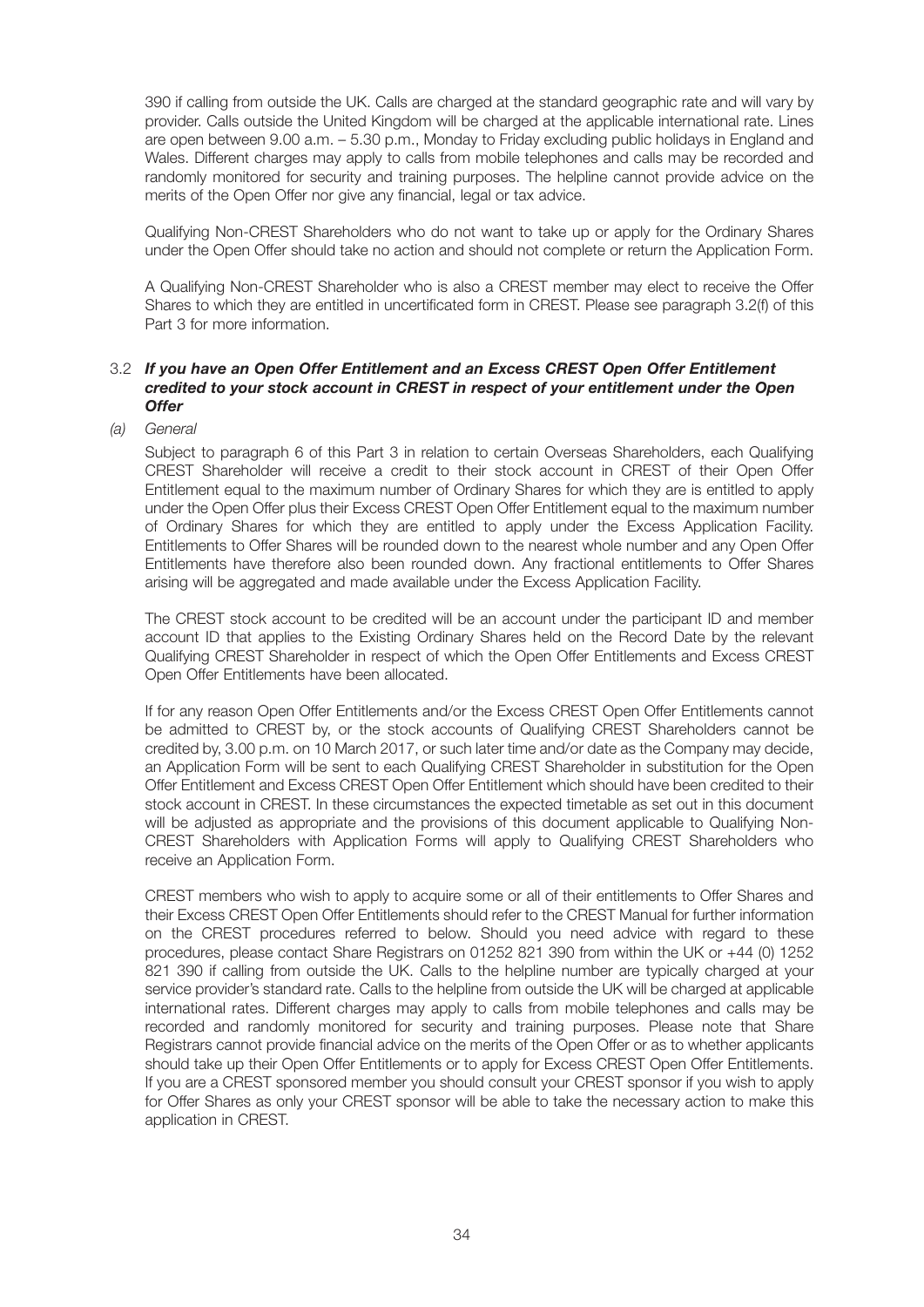#### *(b) Bona fide market claims*

 Each of the Open Offer Entitlements and Excess CREST Open Offer Entitlements will constitute a separate security for the purposes of CREST. Although Open Offer Entitlements and Excess CREST Open Offer Entitlements will be admitted to CREST and be enabled for settlement, applications in respect of Open Offer Entitlements and Excess CREST Open Offer Entitlements may only be made by the Qualifying Shareholder originally entitled or by a person entitled by virtue of a *bona fide* market claim transaction. Transactions identified by the CREST Claims Processing Unit as "cum" the Open Offer Entitlement and Excess CREST Open Offer Entitlements will generate an appropriate market claim transaction and the relevant Open Offer Entitlement(s) and Excess CREST Open Offer Entitlement(s) will thereafter be transferred accordingly.

#### *(c) Unmatched Stock Event ("USE") instructions*

 Qualifying CREST Shareholders who are CREST members and who want to apply for Offer Shares in respect of all or some of their Open Offer Entitlements and their Excess CREST Open Offer Entitlements in CREST must send (or, if they are CREST sponsored members, procure that their CREST sponsor sends) an USE instruction to Euroclear which, on its settlement, will have the following effect:

- (i) the crediting of a stock account of Share Registrars under the participant ID and member account ID specified below, with a number of Open Offer Entitlements or Excess CREST Open Offer Entitlements corresponding to the number of Offer Shares applied for; and
- (ii) the creation of a CREST payment, in accordance with the CREST payment arrangements in favour of the payment bank of Share Registrars in respect of the amount specified in the USE instruction which must be the full amount payable on application for the number of Offer Shares referred to in paragraph 3.2(c)(i) above.

#### *(d) Content of USE instruction in respect of Open Offer Entitlements*

 The USE instruction must be properly authenticated in accordance with Euroclear's specifications and must contain, in addition to the other information that is required for settlement in CREST, the following details:

- (i) the number of Offer Shares for which application is being made (and hence the number of the Open Offer Entitlement(s) being delivered to Share Registrars);
- (ii) the ISIN of the Open Offer Entitlement. This is GB00BF0SJ455;
- (iii) the CREST participant ID of the accepting CREST member;
- (iv) the CREST member account ID of the accepting CREST member from which the Open Offer Entitlements are to be debited;
- (v) the participant ID of Share Registrars in its capacity as a CREST receiving agent. This is 7RA36;
- (vi) the member account ID of Share Registrars in its capacity as a CREST receiving agent. This is RECEIVE;
- (vii) the amount payable by means of a CREST payment on settlement of the USE instruction. This must be the full amount payable on application for the number of new Ordinary Shares referred to in (i) above;
- (viii) the intended settlement date. This must be on or before 11.00 a.m. on 15 March 2017; and
- (ix) the Corporate Action Number for the Open Offer. This will be available by viewing the relevant corporate action details in CREST.

 In order for an application under the Open Offer to be valid, the USE instruction must comply with the requirements as to authentication and contents set out above and must settle on or before 11.00 a.m. on 15 March 2017.

In order to assist prompt settlement of the USE instruction, CREST members (or their sponsors, where applicable) may consider adding the following non-mandatory fields to the USE instruction:

- (i) a contact name and telephone number (in the free format shared note field); and
- (ii) a priority of at least 80.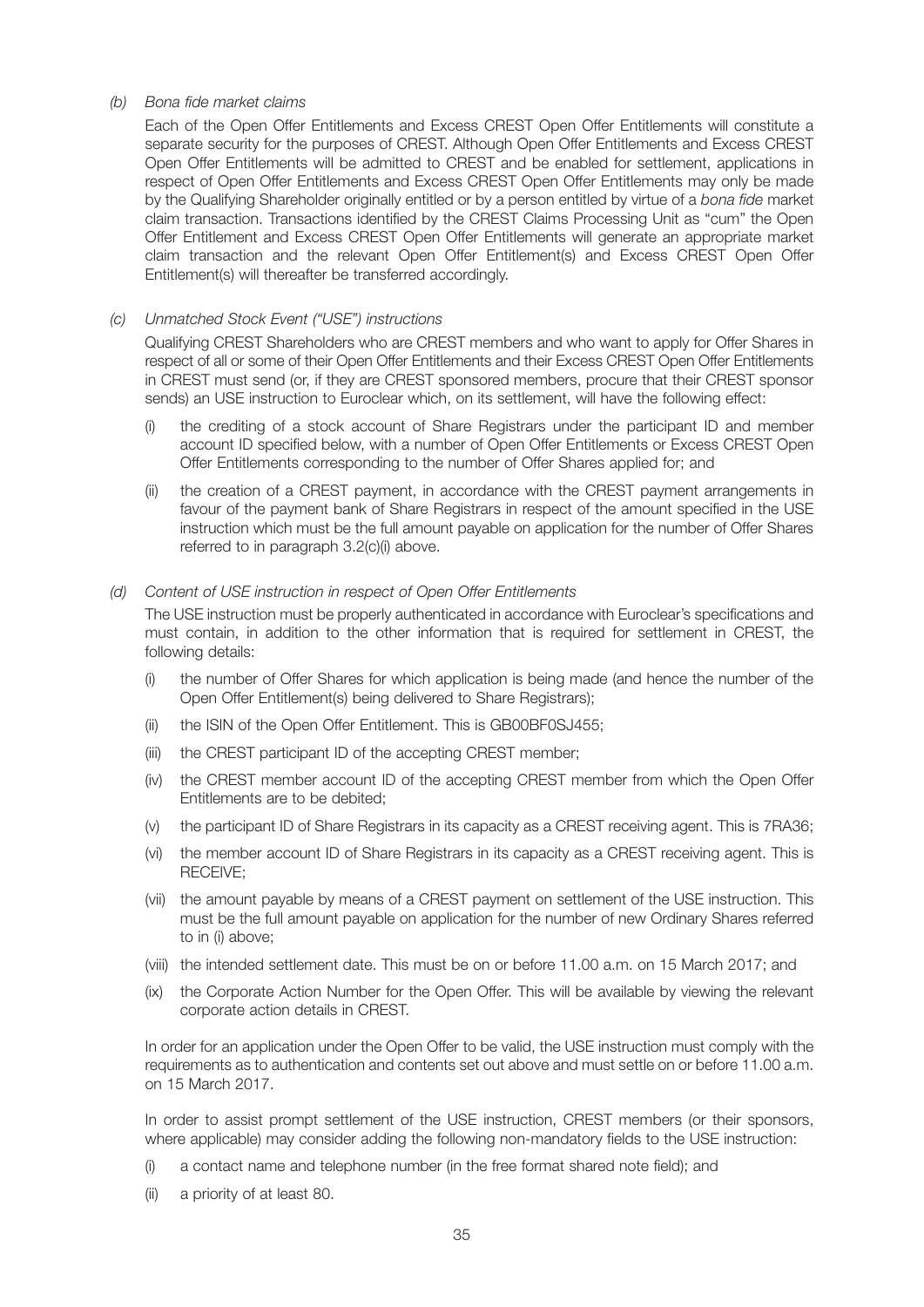CREST members and, in the case of CREST sponsored members, their CREST sponsors, should note that the last time at which a USE instruction may settle on 15 March 2017 in order to be valid is 11.00 a.m. on that day.

 In the event that the Conditional Placing and Open Offer do not become unconditional by 8.00 a.m. on 17 March 2017 (or such later time and date as the Company, Allenby Capital and Cenkos Securities determine being no later than 8.00 a.m. on 30 March 2017), the Open Offer will lapse, the Open Offer Entitlements admitted to CREST will be disabled and Share Registrars will refund the amount paid by a Qualifying CREST Shareholder by way of a CREST payment, without interest, as soon as practicable thereafter.

#### *(e) Content of USE instruction in respect of Excess CREST Open Offer Entitlements*

 The USE instruction must be properly authenticated in accordance with Euroclear's specifications and must contain, in addition to the other information that is required for settlement in CREST, the following details:

- (i) the number of Excess Shares for which application is being made (and hence being delivered to Share Registrars);
- (ii) the ISIN of the Excess CREST Open Offer Entitlement. This is GB00BF0SJ562;
- (iii) the CREST participant ID of the accepting CREST member;
- (iv) the CREST member account ID of the accepting CREST member from which the Excess CREST Open Offer Entitlements are to be debited;
- (v) the participant ID of Share Registrars its capacity as a CREST receiving agent. This is 7RA36;
- (vi) the member account ID of Share Registrars in its capacity as a CREST receiving agent. This is RECEIVE;
- (vii) the amount payable by means of a CREST payment on settlement of the USE instruction. This must be the full amount payable on application for the number of Excess Shares referred to in (i) above;
- (viii) the intended settlement date. This must be on or before 11.00 a.m. on 15 March 2017; and
- (ix) the Corporate Action Number for the Open Offer. This will be available by viewing the relevant corporate action details in CREST.

 In order for an application in respect of an Excess CREST Open Offer Entitlement under the Open Offer to be valid, the USE instruction must comply with the requirements as to authentication and contents set out above and must settle on or before 11.00 a.m. on 15 March 2017.

 In order to assist prompt settlement of the USE instruction, CREST members (or their sponsors, where applicable) may consider adding the following non-mandatory fields to the USE instruction:

- (i) a contract name and telephone number (in the free format shared note field); and
- (ii) a priority of at least 80.

 CREST members and, in the case of CREST sponsored members, their CREST sponsors, should note that the last time at which a USE instruction may settle on 15 March 2017 in order to be valid is 11.00 a.m. on that day.

 In the event that the Conditional Placing and Open Offer do not become unconditional by 8.00 a.m. on 17 March 2017 (or such later time and date as the Company, Allenby Capital and Cenkos Securities determine being no later than 8.00 a.m. on 30 March 2017), the Open Offer will lapse, the Open Offer Entitlements and the Excess CREST Open Offer Entitlements admitted to CREST will be disabled and Share Registrars will refund the amount paid by a Qualifying CREST Shareholder by way of a CREST payment, without interest, as soon as practicable thereafter.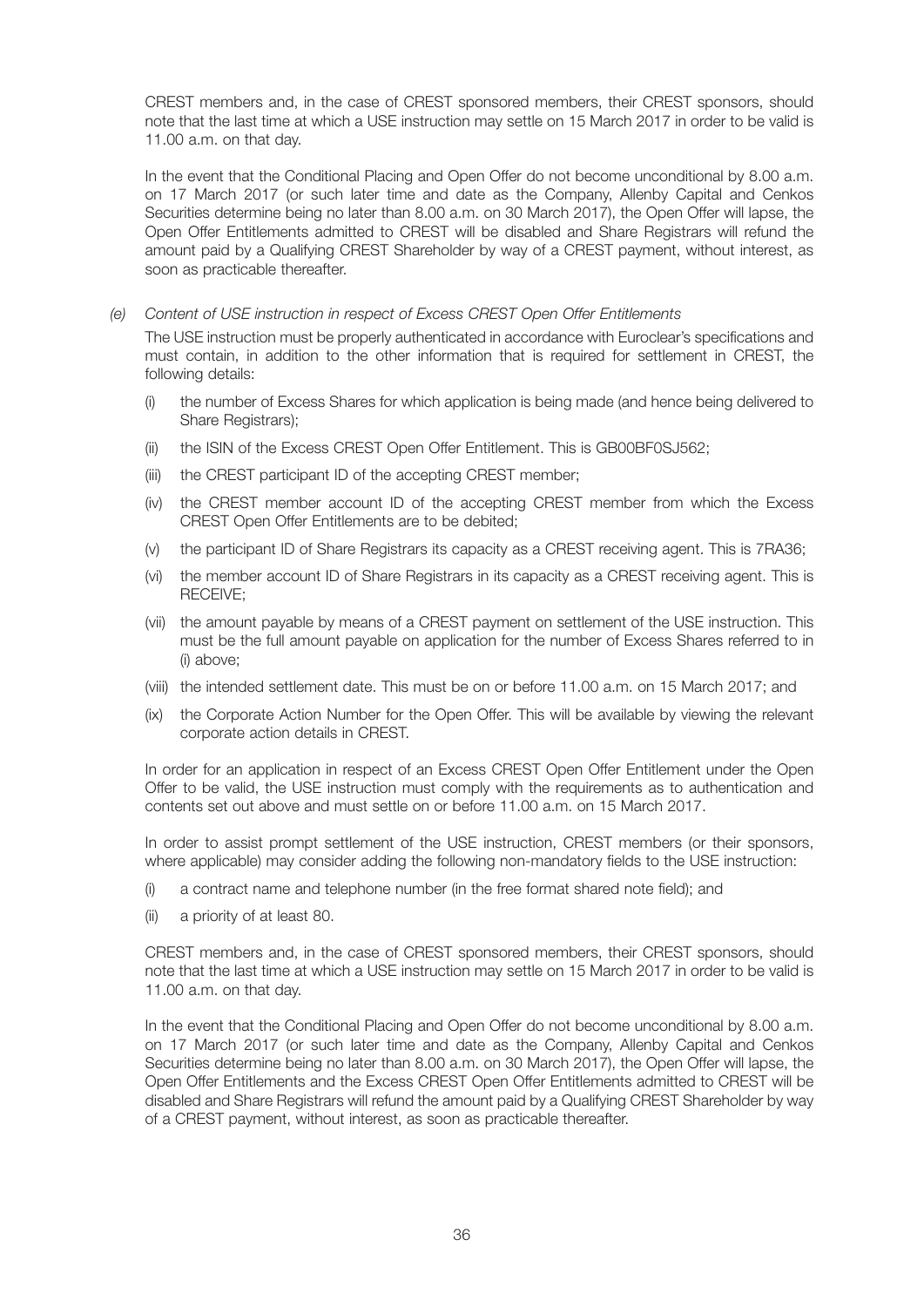#### *(f) Deposit of Open Offer Entitlements into, and withdrawal from, CREST*

 A Qualifying Non-CREST Shareholder's entitlement under the Open Offer as shown by the number of Open Offer Entitlements set out in their Application Form may be deposited into CREST (either into the account of the Qualifying Shareholder named in the Application Form or into the name of a person entitled by virtue of a *bona fide* market claim), provided that such Qualifying Non-CREST Shareholder is also a CREST member. Similarly, Open Offer Entitlements and Excess CREST Open Offer Entitlements held in CREST may be withdrawn from CREST so that the entitlement under the Open Offer and entitlement to apply under the Excess Application Facility is reflected in an Application Form. Normal CREST procedures (including timings) apply in relation to any such deposit or withdrawal, subject (in the case of a deposit into CREST) as set out in the Application Form.

 A holder of an Application Form who is proposing to deposit the entitlement set out in such form into CREST is recommended to ensure that the deposit procedures are implemented in sufficient time to enable the person holding or acquiring the Open Offer Entitlements and the entitlement to apply under the Excess Application Facility following their deposit into CREST to take all necessary steps in connection with taking up the entitlement prior to 11.00 a.m. on 15 March 2017. After depositing their Open Offer Entitlement into their CREST account, CREST holders will shortly thereafter receive a credit for their Excess CREST Open Offer Entitlement, which will be managed by Share Registrars.

 In particular, having regard to normal processing times in CREST and on the part of Share Registrars, the recommended latest time for depositing an Application Form with the CREST Courier and Sorting Service, where the person entitled wishes to hold the entitlement under the Open Offer set out in such Application Form as Open Offer Entitlements and Excess CREST Open Offer Entitlements in CREST, is 3.00 p.m. on 10 March 2017 and the recommended latest time for receipt by Euroclear of a dematerialised instruction requesting withdrawal of Open Offer Entitlements and Excess CREST Open Offer Entitlements from CREST is 4.30 p.m. on 9 March 2017 in either case so as to enable the person acquiring or (as appropriate) holding the Open Offer Entitlements and the entitlement to apply under the Excess Application Facility following the deposit or withdrawal (whether as shown in an Application Form or held in CREST) to take all necessary steps in connection with applying in respect of the Open Offer Entitlements and the entitlement to apply under the Excess Application Facility, as the case may be, prior to 11.00 a.m. on 15 March 2017.

 Delivery of an Application Form with the CREST deposit form duly completed whether in respect of a deposit into the account of the Qualifying Shareholder named in the Application Form or into the name of another person, shall constitute a representation and warranty to the Company and Share Registrars by the relevant CREST member(s) that it/they is/are not in breach of the provisions of the notes under the paragraph headed "Instructions for depositing entitlements under the Open Offer into CREST" on page 2 of the Application Form, and a declaration to the Company and Share Registrars from the relevant CREST member(s) that it/they is/are not in the United States or citizen(s) or resident(s) of any Restricted Jurisdiction or any other jurisdiction in which the application for New Ordinary Shares is prevented by law and, where such deposit is made by a beneficiary of a market claim, a representation and warranty that the relevant CREST member(s) is/are entitled to apply under the Open Offer by virtue of a *bona fide* market claim.

#### *(g) Validity of application*

 A USE instruction complying with the requirements as to authentication and contents set out above which settles by no later than 11.00 a.m. on 15 March 2017 will constitute a valid application under the Open Offer.

#### *(h) CREST procedures and timings*

 CREST members and (where applicable) their CREST sponsors should note that Euroclear does not make available special procedures in CREST for any particular corporate action. Normal system timings and limitations will therefore apply in relation to the input of a USE instruction and its settlement in connection with the Open Offer. It is the responsibility of the CREST member concerned to take (or, if the CREST member is a CREST sponsored member, to procure that their CREST sponsor takes) such action as shall be necessary to ensure that a valid application is made as stated above by 11.00 a.m. on 15 March 2017. In this connection CREST members and (where applicable)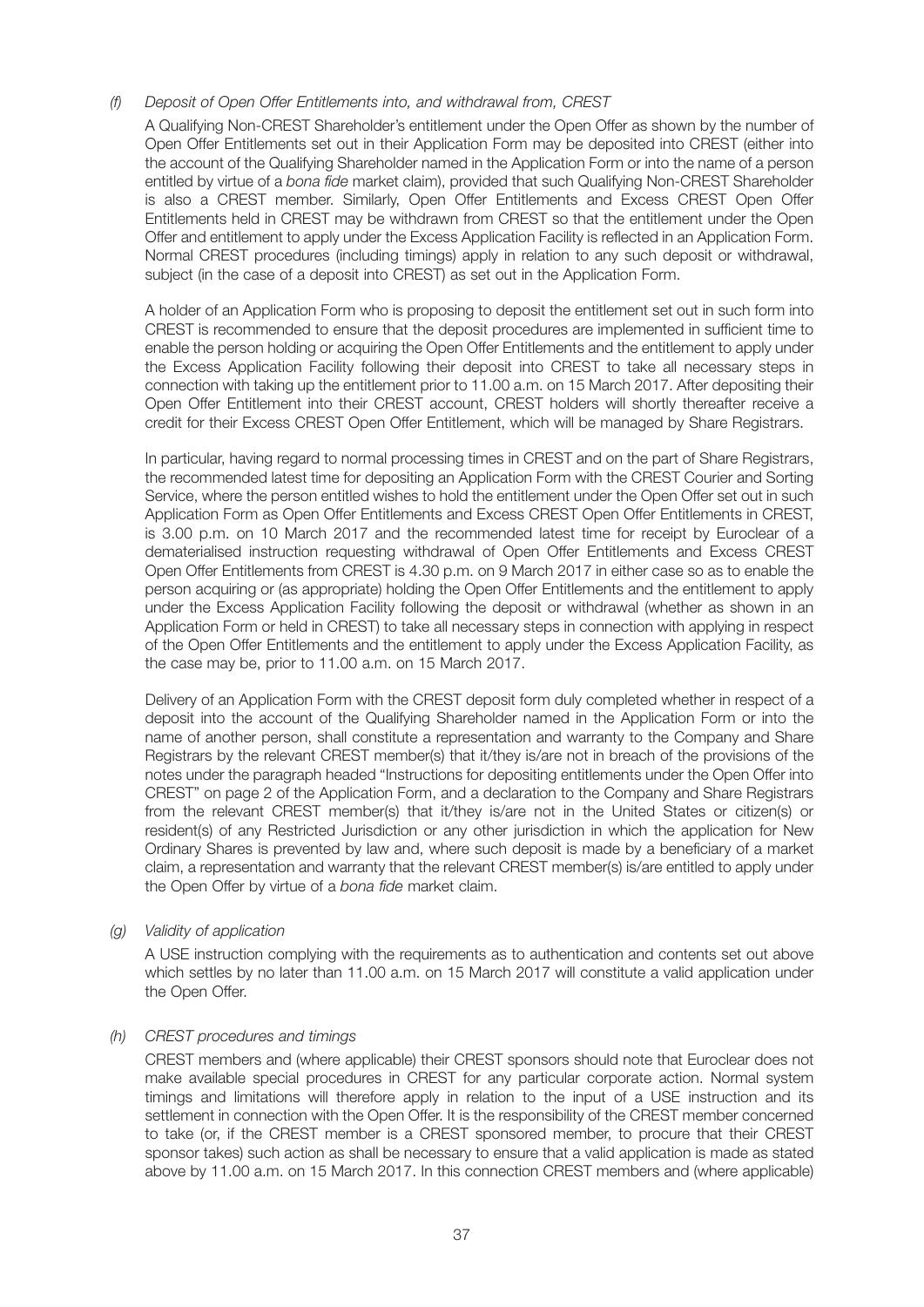their CREST sponsors are referred in particular to those sections of the CREST Manual concerning practical limitations of the CREST system and timings.

#### *(i) Incorrect or incomplete applications*

 If a USE instruction includes a CREST payment for an incorrect sum, the Company, through Share Registrars, reserves the right:

- (i) to reject the application in full and refund the payment to the CREST member in question (without interest);
- (ii) in the case that an insufficient sum is paid, to treat the application as a valid application for such lesser whole number of Offer Shares as would be able to be applied for with that payment at the Issue Price, refunding any unutilised sum to the CREST member in question (without interest); and
- (iii) in the case that an excess sum is paid, to treat the application as a valid application for all the Offer Shares referred to in the USE instruction, refunding any unutilised sum to the CREST member in question (without interest).

#### *(j) The Excess Application Facility*

 The Excess Application Facility enables Qualifying CREST Shareholders, who have taken up their Open Offer Entitlement in full, to apply for Excess Shares in excess of their Open Offer Entitlement as at the Record Date. If applications under the Excess Application Facility are received for more than the total number of Offer Shares available following take up of Open Offer Entitlements, the Excess Shares will be scaled back *pro rata* to the number of Excess Shares applied for by Qualifying Shareholders under the Excess Application Facility. However, the Directors reserve the right to allocate in such manner as the Directors may determine in their absolute discretion and no assurance can be given that excess applications by Qualifying Shareholders will be met in full or in part or at all. Excess CREST Open Offer Entitlements may not be sold or otherwise transferred. Subject as provided in paragraph 6 of this Part 3 in relation to Overseas Shareholders, the CREST accounts of Qualifying CREST Shareholders will be credited with Excess CREST Open Offer Entitlements to enable applications for Excess Shares to be settled through CREST. Qualifying CREST Shareholders should note that, although the Open Offer Entitlement and the Excess CREST Open Offer Entitlements will be admitted to CREST, they will have limited settlement capabilities. Neither the Open Offer Entitlement nor the Excess CREST Open Offer Entitlements will be tradable or listed and applications in respect of the Open Offer may only be made by the Qualifying Shareholders originally entitled or by a person entitled by virtue of a *bona fide* market claim.

 To apply for Excess Shares pursuant to the Open Offer, Qualifying CREST Shareholders should follow the instructions above and must not return a paper form or cheque.

 Should a transaction be identified by the CREST Claims Processing Unit as "cum" the Open Offer Entitlement and the relevant Open Offer Entitlement(s) be transferred, the Excess CREST Open Offer Entitlements will not transfer with the Open Offer Entitlement(s) claim, but will be transferred as a separate claim. Should a Qualifying CREST Shareholder cease to hold all of their Existing Ordinary Shares as a result of one or more *bona fide* market claims, the Excess CREST Open Offer Entitlement credited to CREST and allocated to the relevant Qualifying Shareholder will be transferred to the purchaser. Please note that an additional USE instruction must be sent in respect of any application under the Excess CREST Open Offer Entitlement.

 Should the Open Offer become unconditional and applications for Offer Shares by Qualifying Shareholders under the Open Offer exceed 1,819,462 Ordinary Shares, resulting in a scale back of applications under the Excess Application Facility, each Qualifying CREST Shareholder who has made a valid application pursuant to their Excess CREST Open Offer Entitlement and from whom payment in full for the Excess Shares has been received, will receive a pounds sterling amount equal to the number of Offer Shares validly applied and paid for but which are not allocated to the relevant Qualifying CREST Shareholder multiplied by the Issue Price. Monies will be returned as soon as reasonably practicable following the completion of the scale back, without payment of interest and at the applicant's sole risk by way of CREST payment, as appropriate. Fractions of Offer Shares will be aggregated and made available under the Excess Application Facility.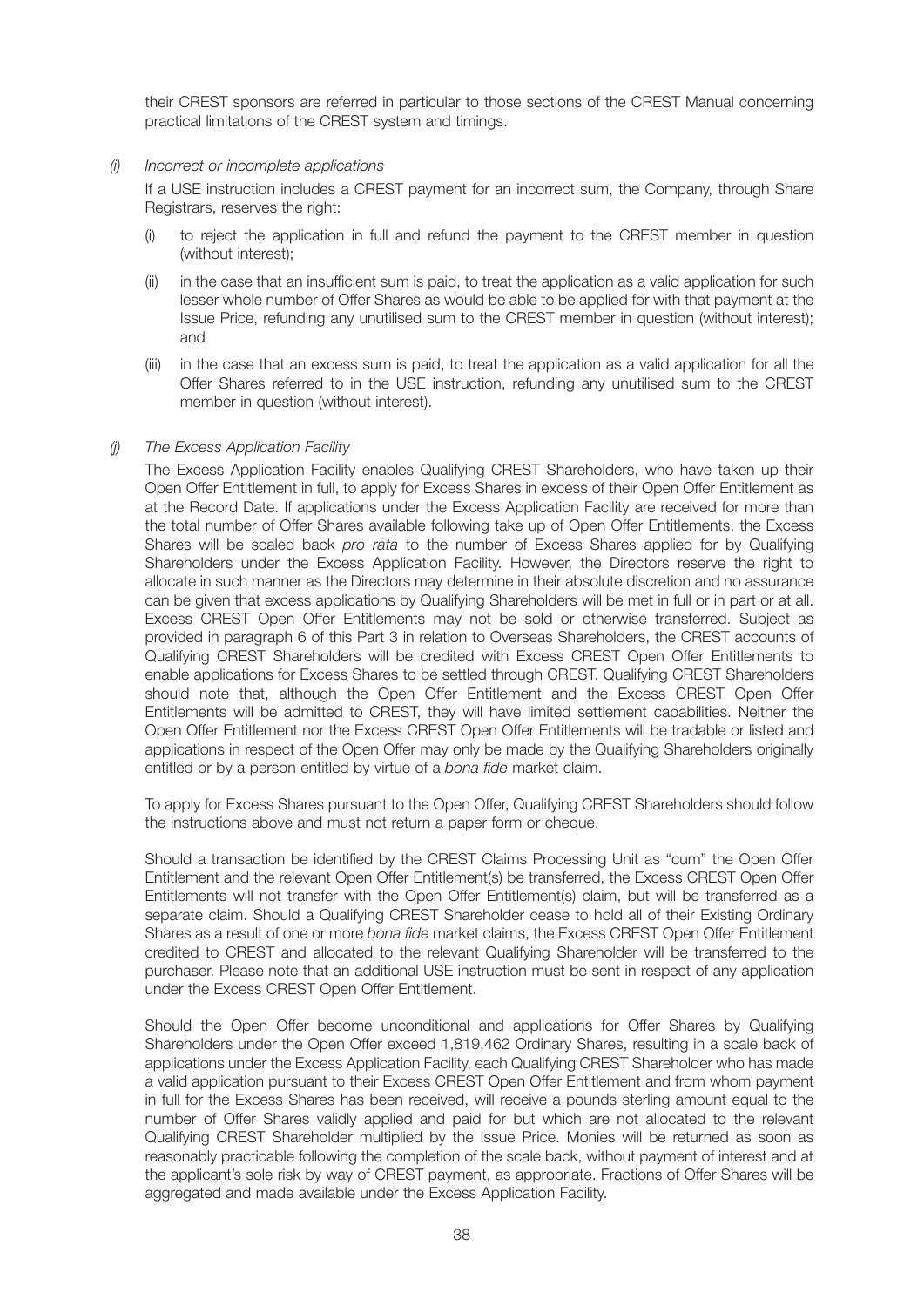All enquiries in connection with the procedure for applications under the Excess Application Facility and your Excess CREST Open Offer Entitlement should be addressed to Share Registrars, The Courtyard, 17 West Street, Farnham, Surrey GU9 7DR, United Kingdom, or you can contact Share Registrars on 01252 821 390 from within the UK or +44 (0) 1252 821 390 if calling from outside the UK. Calls are charged at the standard geographic rate and will vary by provider. Calls outside the United Kingdom will be charged at the applicable international rate. Lines are open between 9.00 a.m. -5.30 p.m., Monday to Friday excluding public holidays in England and Wales. Different charges may apply to calls from mobile telephones and calls may be recorded and randomly monitored for security and training purposes. The helpline cannot provide advice on the merits of the Open Offer nor give any financial, legal or tax advice.

#### *(k) Effect of valid application*

 A CREST member who makes or is treated as making a valid application for some or all of their *pro rata* entitlement to the Offer Shares in accordance with the above procedures hereby:

- (i) represents and warrants to the Company, Allenby Capital and Cenkos Securities that they have the right, power and authority, and have taken all action necessary, to make the application under the Open Offer and to execute, deliver and exercise their rights, and perform their obligations, under any contracts resulting therefrom and that they are not a person otherwise prevented by legal or regulatory restrictions from applying for Offer Shares or acting on behalf of any such person on a non-discretionary basis;
- (ii) agrees to pay the amount payable on application in accordance with the above procedures by means of a CREST payment in accordance with the CREST payment arrangements (it being acknowledged that the payment to Share Registrars' payment bank in accordance with the CREST payment arrangements shall, to the extent of the payment, discharge in full the obligation of the CREST member to pay to the Company the amount payable on application);
- (iii) agrees with the Company, Allenby Capital and Cenkos Securities that all applications under the Open Offer and contracts resulting therefrom, and only non-contractual obligations related thereto, shall be governed by, and construed in accordance with, the laws of England;
- (iv) confirms to the Company, Allenby Capital and Cenkos Securities that in making the application they are not relying on any information or representation in relation to the Company other than that contained in this document, and the applicant accordingly agrees that no person responsible solely or jointly for this document or any part thereof, or involved in the preparation thereof, shall have any liability for any such information or representation not so contained and further agrees that, having had the opportunity to read this document, they will be deemed to have had notice of all the information in relation to the Company contained in this document (including information incorporated by reference);
- (v) represents and warrants to the Company, Allenby Capital and Cenkos Securities that they are the Qualifying Shareholder originally entitled to the Open Offer Entitlements or that, if they have received some or all of their Open Offer Entitlements from a person other than the Company, they are entitled to apply under the Open Offer in relation to such Open Offer Entitlement by virtue of a *bona fide* market claim;
- (vi) requests that the Offer Shares to which they will become entitled be issued to them on the terms set out in this document, subject to the articles of association of the Company from time to time;
- (vii) represents and warrants to the Company, Allenby Capital and Cenkos Securities that they are not, nor are they applying on behalf of any person who is, in the United States or is a citizen or resident, or which is a corporation, partnership or other entity created or organised in or under any laws, of the United States, any Restricted Jurisdiction or any other jurisdiction in which the application for Offer Shares is prevented by law and they are not applying with a view to re-offering, re-selling, transferring or delivering any of the Offer Shares which are the subject of the application to, or for the benefit of, a person who is a citizen or resident or which is a corporation, partnership or other entity created or organised in or under any laws of the United States, any Restricted Jurisdiction or any other jurisdiction in which the application for Offer Shares is prevented by law (except where proof satisfactory to the Company has been provided to the Company that they are able to accept the invitation by the Company free of any requirement which it (in its absolute discretion) regards as unduly burdensome), nor acting on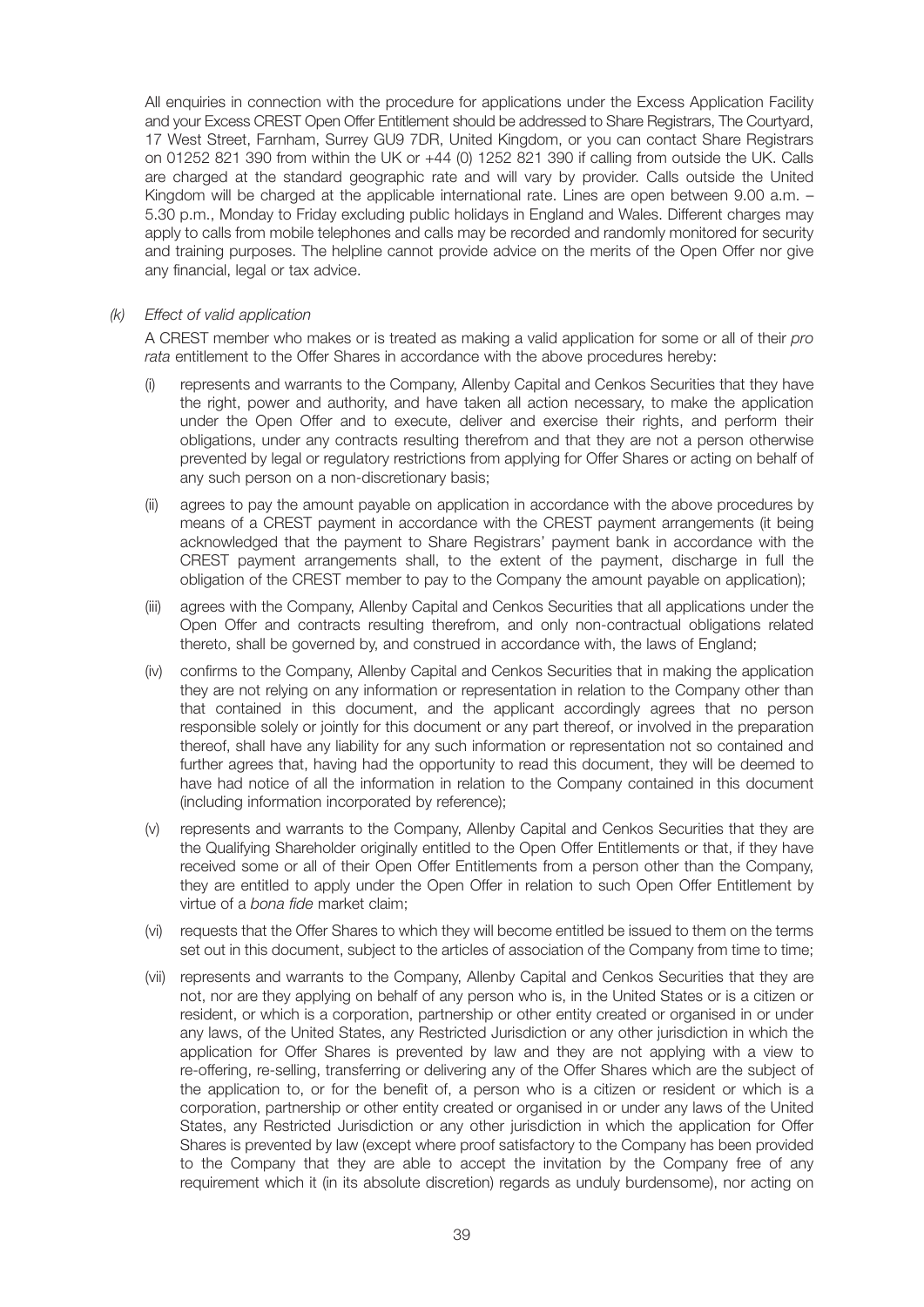behalf of any such person on a non-discretionary basis nor (a) person(s) otherwise prevented by legal or regulatory restrictions from applying for Offer Shares under the Open Offer;

- (viii) represents and warrants to the Company, Allenby Capital and Cenkos Securities that they are not, and nor are they applying as nominee or agent for, a person who is or may be liable to notify and account for tax under the Stamp Duty Reserve Tax Regulations 1986 at any of the increased rates referred to in sections 67, 70, 93 or 96 (depositary receipts and clearance services) of the Finance Act 1986; and
- (ix) confirms that in making the application they are not relying and have not relied on the Company, Allenby Capital or Cenkos Securities or any person affiliated with the Company, Allenby Capital or Cenkos Securities in connection with any investigation of the accuracy of any information contained in this document or their investment decision.

 If a Qualifying CREST Shareholder does not wish to apply for the Offer Shares under the Open Offer, they should take no action.

#### *(l) Company's discretion as to the rejection and validity of applications*

The Company may in its sole discretion:

- (i) treat as valid (and binding on the CREST member concerned) an application which does not comply in all respects with the requirements as to validity set out or referred to in this Part 3;
- (ii) accept an alternative properly authenticated dematerialised instruction from a CREST member or (where applicable) a CREST sponsor as constituting a valid application in substitution for or in addition to a USE instruction and subject to such further terms and conditions as the Company may determine;
- (iii) treat a properly authenticated dematerialised instruction (in this sub-paragraph the "first instruction") as not constituting a valid application if, at the time at which Share Registrars receives a properly authenticated dematerialised instruction giving details of the first instruction or thereafter, either the Company or Share Registrars has received actual notice from Euroclear of any of the matters specified in Regulation 35(5)(a) of the CREST Regulations in relation to the first instruction. These matters include notice that any information contained in the first instruction was incorrect or notice of lack of authority to send the first instruction; and
- (iv) accept an alternative instruction or notification from a CREST member or CREST sponsored member or (where applicable) a CREST sponsor, or extend the time for settlement of a USE instruction or any alternative instruction or notification, in the event that, for reasons or due to circumstances outside the control of any CREST member or CREST sponsored member or (where applicable) CREST sponsor, the CREST member or CREST sponsored member is unable validly to apply for Offer Shares by means of the above procedures. In normal circumstances, this discretion is only likely to be exercised in the event of any interruption, failure or breakdown of CREST (or any part of CREST) or on the part of the facilities and/or systems operated by Share Registrars in connection with CREST.

#### *(m) Lapse of the Open Offer*

 In the event that the Open Offer does not become unconditional by 8.00 a.m. on 17 March 2017 or such later time and date as the Company, Allenby Capital and Cenkos Securities may agree (being no later than 8.00 a.m. on 30 March 2017), the Open Offer will lapse, the Open Offer Entitlements admitted to CREST will be disabled and Share Registrars will refund the amount paid by a Qualifying CREST Shareholder by way of a CREST payment, without interest, as soon as practicable thereafter.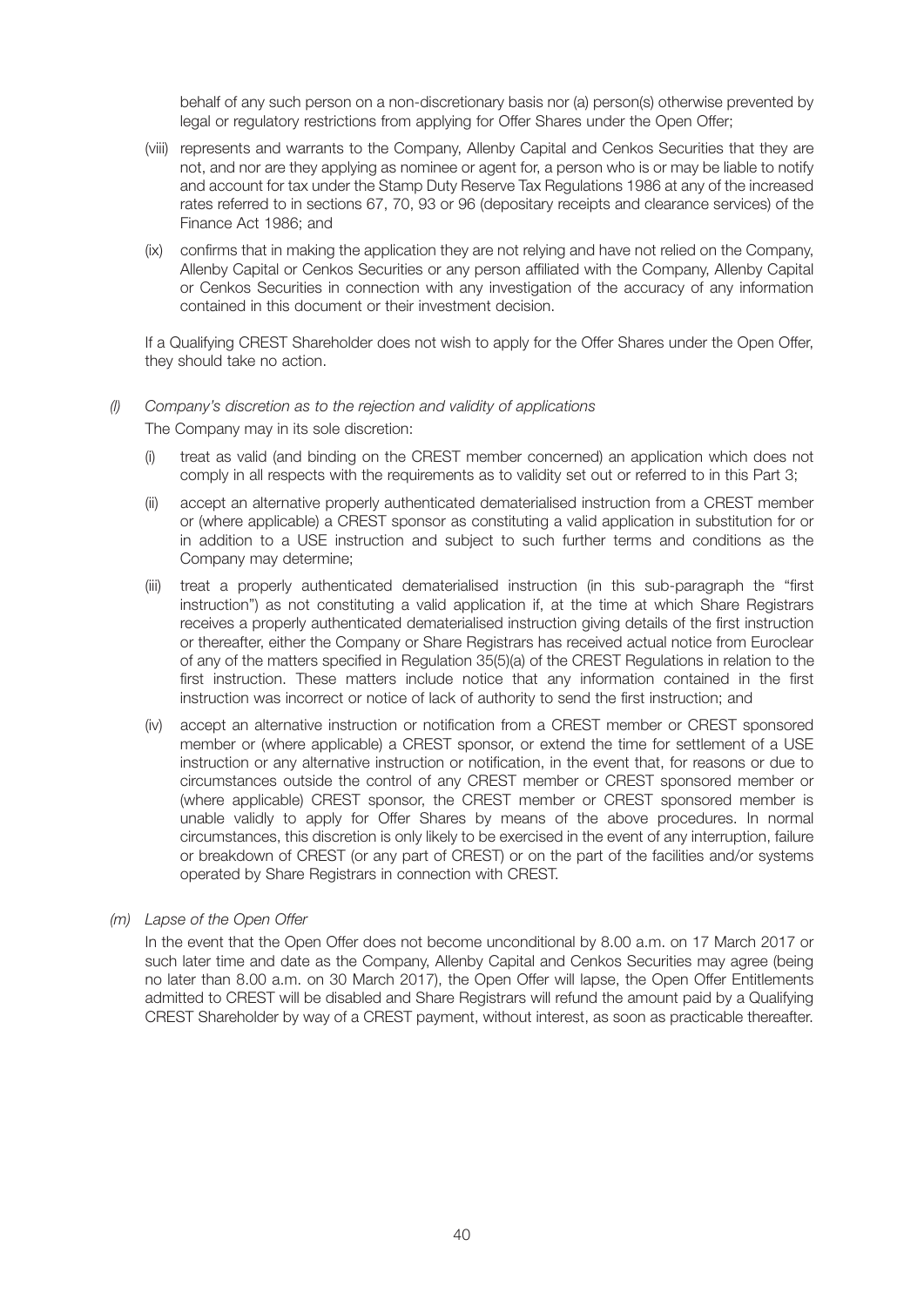#### **4. Money Laundering Regulations**

#### 4.1 *Holders of Application Forms*

 To ensure compliance with the Money Laundering Regulations, Share Registrars may require, at its absolute discretion, verification of the identity of the person by whom or on whose behalf the Application Form is lodged with payment (which requirements are referred to below as the "verification of identity requirements"). If the Application Form is submitted by a UK regulated broker or intermediary acting as agent and which is itself subject to the Money Laundering Regulations, any verification of identity requirements are the responsibility of such broker or intermediary and not of Share Registrars. In such case, the lodging agent's stamp should be inserted on the Application Form.

 The person lodging the Application Form with payment and in accordance with the other terms as described above (the "acceptor"), including any person who appears to Share Registrars to be acting on behalf of some other person, accepts the Open Offer in respect of such number of Offer Shares as is referred to therein (for the purposes of this paragraph 4 the "relevant Offer Shares") shall thereby be deemed to agree to provide Share Registrars with such information and other evidence as they may require to satisfy the verification of identity requirements.

 If Share Registrars determines that the verification of identity requirements apply to any acceptor or application, the relevant Offer Shares (notwithstanding any other term of the Open Offer) will not be issued to the relevant acceptor unless and until the verification of identity requirements have been satisfied in respect of that acceptor or application. Share Registrars is entitled, in its absolute discretion, to determine whether the verification of identity requirements apply to any acceptor or application and whether such requirements have been satisfied, and neither Share Registrars nor the Company will be liable to any person for any loss or damage suffered or incurred (or alleged), directly or indirectly, as a result of the exercise of such discretion.

 If the verification of identity requirements apply, failure to provide the necessary evidence of identity within a reasonable time may result in delays in the despatch of share certificates or in crediting CREST accounts. If, within a reasonable time following a request for verification of identity, Share Registrars has not received evidence satisfactory to it as aforesaid, the Company may, in its absolute discretion, treat the relevant application as invalid, in which event the monies payable on acceptance of the Open Offer will be returned (at the acceptor's risk) without interest to the account of the bank or building society on which the relevant cheque was drawn.

 Submission of an Application Form with the appropriate remittance will constitute a warranty to each of the Company, Share Registrars, Allenby Capital and Cenkos Securities from the applicant that the Money Laundering Regulations will not be breached by application of such remittance.

The verification of identity requirements will not usually apply:

- (i) if the applicant is an organisation required to comply with the Money Laundering Directive (the Council Directive on prevention of the use of the financial system for the purpose of money laundering (no.91/308/EEC));
- (ii) if the acceptor is a regulated United Kingdom broker or intermediary acting as agent and is itself subject to the Money Laundering Regulations:
- (iii) if the applicant (not being an applicant who delivers their application in person) makes payment by way of a cheque drawn on an account in the applicant's name; or
- (iv) if the aggregate subscription price for the Offer Shares is less than €15,000 (approximately £12,680).

 In other cases the verification of identity requirements may apply. Satisfaction of these requirements may be facilitated in the following ways:

 (a) if payment is made by cheque in sterling drawn on a branch in the United Kingdom of a bank or building society which bears a UK bank sort code number in the top right hand corner the following applies. Cheques, should be made payable to "Share Registrars Receiving Agent A/C" in respect of an application by a Qualifying Shareholder and crossed "A/C Payee Only". Third party cheques will not be accepted with the exception of building society cheques where the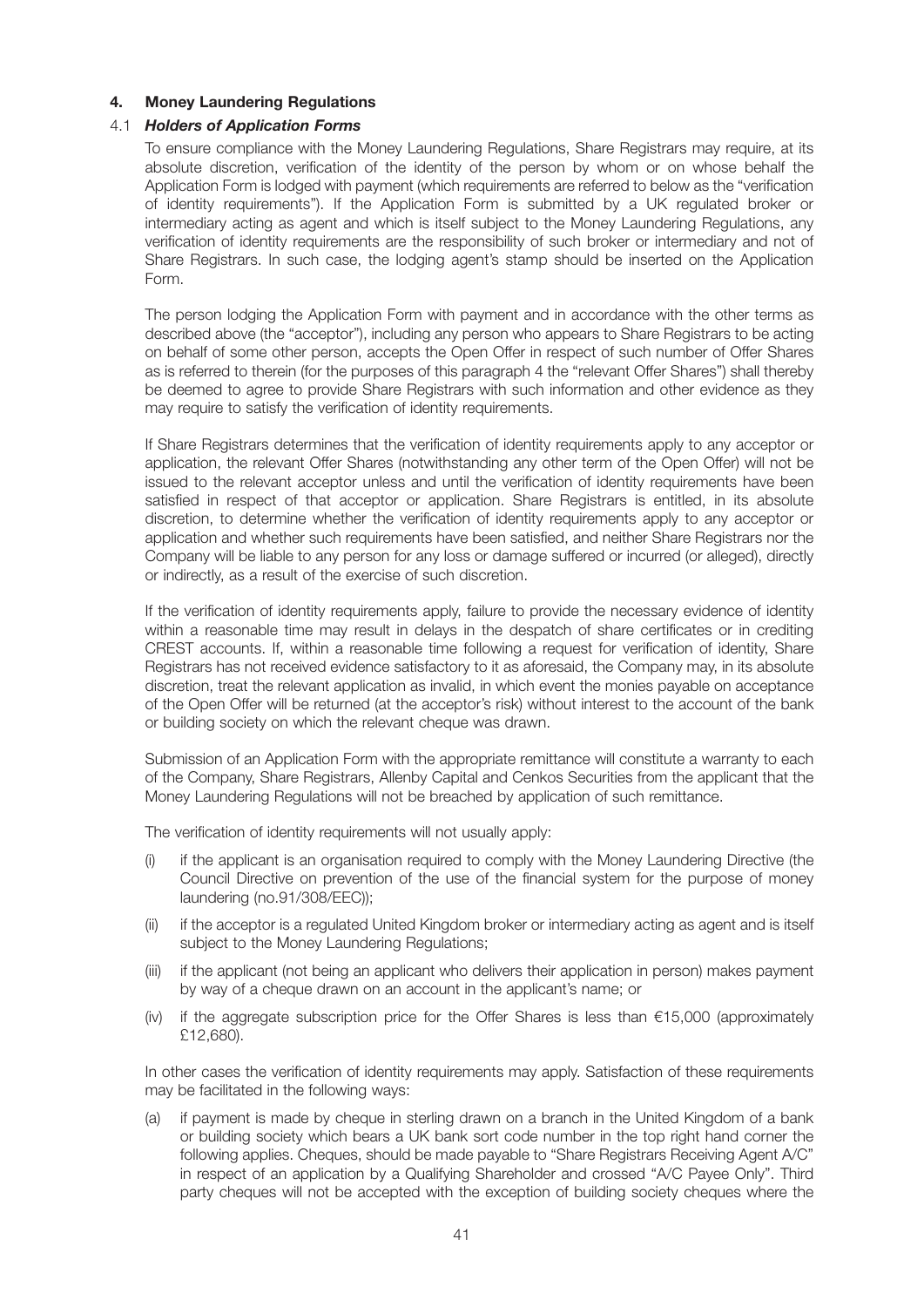building society or bank has confirmed the name of the account holder by stamping or endorsing the cheque to such effect. The account name should be the same as that shown on the Application Form; or

 (b) if the Application Form is lodged with payment by an agent which is an organisation of the kind referred to in (i) above or which is subject to anti-money laundering regulation in a country which is a member of the Financial Action Task Force, the agent should provide with the Application Form written confirmation that it has that status and a written assurance that it has obtained and recorded evidence of the identity of the person for whom it acts and that it will on demand make such evidence available to Share Registrars. If the agent is not such an organisation, it should contact Share Registrars at The Courtyard, 17 West Street, Farnham, Surrey GU9 7DR, United Kingdom.

 To confirm the acceptability of any written assurance referred to in (b) above, or in any other case, the acceptor should contact Share Registrars on 01252 821 390 from within the UK or on + (0) 1252 821 390 if calling from outside the UK. Calls to the helpline number are typically charged at your service provider's standard rate. Calls to the helpline from outside the UK will be charged at applicable international rates. Different charges may apply to calls from mobile telephones and calls may be recorded and randomly monitored for security and training purposes. Please note Share Registrars cannot provide financial or taxation advice or comment on the merits of the Open Offer or as to whether applicants should take up their Open Offer Entitlement.

 If the Application Form(s) is/are in respect of Offer Shares with an aggregate subscription price of €15,000 or more and is/are lodged by hand by the acceptor in person, or if the Application Form(s) in respect of Offer Shares is/are lodged by hand by the acceptor and the accompanying payment is not the acceptor's own cheque, they should ensure that they have with them evidence of identity bearing their photograph (for example, their passport) and separate evidence of their address.

 If, within a reasonable period of time following a request for verification of identity, and in any case by no later than 11.00 a.m. on 15 March 2017, Share Registrars has not received evidence satisfactory to it as aforesaid, Share Registrars may, at its discretion, as agent of the Company, reject the relevant application, in which event the monies submitted in respect of that application will be returned without interest to the applicant at the applicant's risk (without prejudice to the rights of the Company to undertake proceedings to recover monies in respect of the loss suffered by it as a result of the failure to produce satisfactory evidence as aforesaid).

#### 4.2 *Open Offer Entitlements in CREST*

 If you hold your Open Offer Entitlement and Excess CREST Open Offer Entitlement in CREST and apply for Offer Shares in respect of some or all of your Open Offer Entitlement and/or Excess CREST Open Offer Entitlement as agent for one or more persons and you are not a UK or EU regulated person or institution (e.g. a UK financial institution), then, irrespective of the value of the application, Share Registrars is obliged to take reasonable measures to establish the identity of the person or persons on whose behalf you are making the application. You must therefore contact Share Registrars before sending any USE or other instruction so that appropriate measures may be taken.

 Submission of a USE instruction which on its settlement constitutes a valid application as described above constitutes a warranty and undertaking by the applicant to provide promptly to Share Registrars such information as may be specified by Share Registrars as being required for the purposes of the Money Laundering Regulations. Pending the provision of evidence satisfactory to Share Registrars as to identity, who may in its absolute discretion take, or omit to take, such action as it may determine to prevent or delay issue of the Offer Shares concerned. If satisfactory evidence of identity has not been provided within a reasonable time, then the application for the Offer Shares represented by the USE instruction will not be valid. This is without prejudice to the right of the Company to take proceedings to recover any loss suffered by it as a result of failure to provide satisfactory evidence.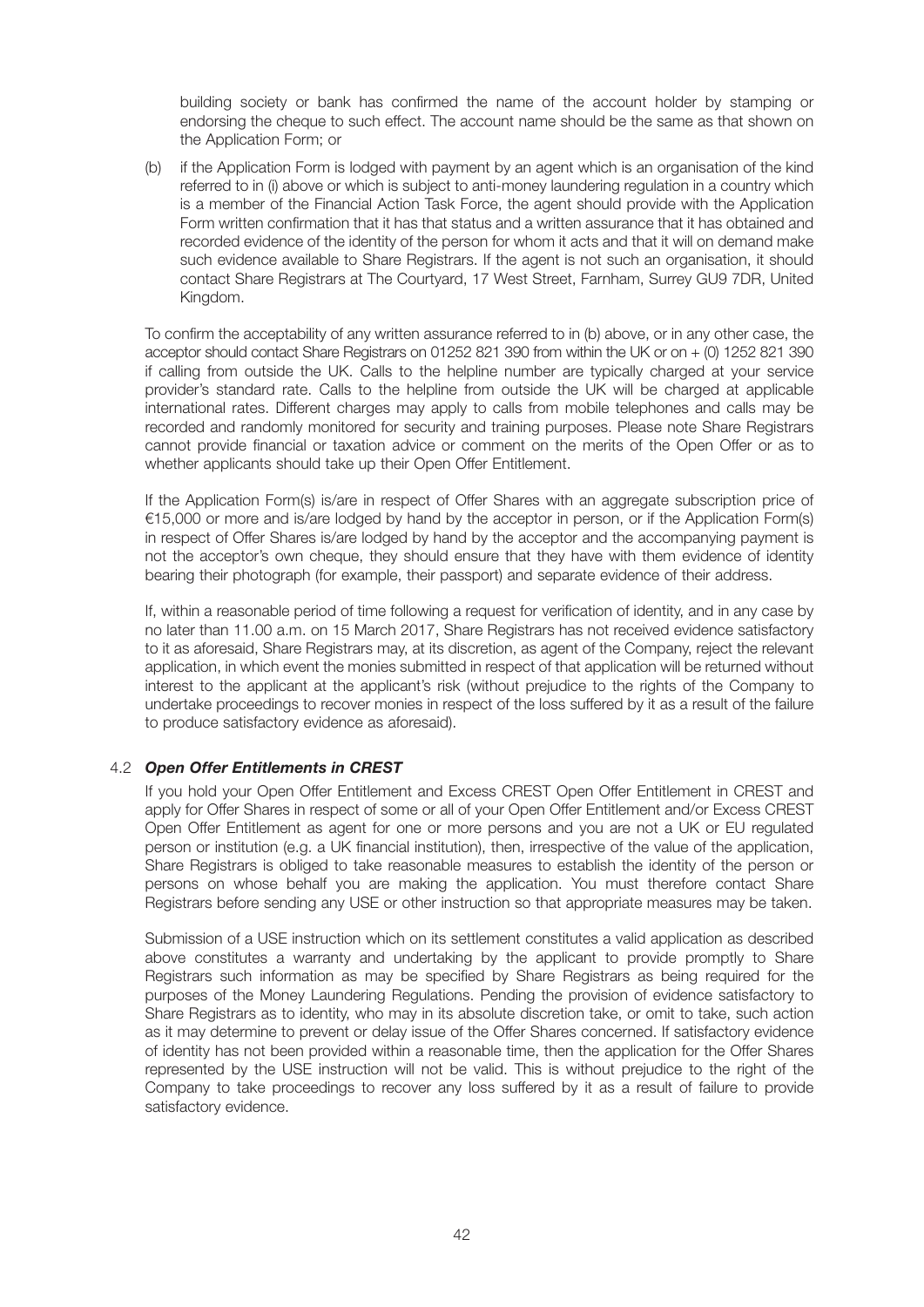#### **5. Admission, settlement and dealings**

The result of the Open Offer is expected to be announced on 16 March 2017. Applications will be made to the London Stock Exchange for the Offer Shares to be admitted to trading on AIM. Subject to the Conditional Placing and Open Offer becoming unconditional in all respects (save only as to Admission), it is expected that Admission will become effective and that dealings in the Offer Shares will commence at 8.00 a.m. on 17 March 2017.

The Existing Ordinary Shares are already admitted to CREST. No further application for admission to CREST is accordingly required for the New Ordinary Shares. All such shares, when issued and fully paid, may be held and transferred by means of CREST.

Open Offer Entitlements and Excess CREST Open Offer Entitlements held in CREST are expected to be disabled in all respects after 11.00 a.m. on 15 March 2017 (the latest date for applications under the Open Offer). If the condition(s) to the Open Offer described above are satisfied, New Ordinary Shares will be issued in uncertificated form to those persons who submitted a valid application for New Ordinary Shares by utilising the CREST application procedures and whose applications have been accepted by the Company.

On 28 February 2017, Share Registrars will instruct Euroclear to credit the appropriate stock accounts of such persons with such persons' entitlements to Offer Shares with effect from Admission. The stock accounts to be credited will be accounts under the same CREST participant IDs and CREST member account IDs in respect of which the USE instruction was given. Notwithstanding any other provision of this document, the Company reserves the right to send Qualifying CREST Shareholders an Application Form instead of crediting the relevant stock account with Open Offer Entitlements and Excess CREST Open Offer Entitlements, and to allot and/or issue any Offer Shares in certificated form. In normal circumstances, this right is only likely to be exercised in the event of any interruption, failure or breakdown of CREST (or of any part of CREST) or on the part of the facilities and/or systems operated by Share Registrar in connection with CREST.

No temporary documents of title will be issued and, transfers will be certified against the UK share register of the Company. All documents or remittances sent by, to, from or on behalf of applicants, or as they may direct, will (in the latter case) be sent through the post and will (in both cases) be at the risk of the applicant. For more information as to the procedure for application, Qualifying Non-CREST Shareholders are referred to paragraph 3.1 above and their respective Application Form.

#### **6. Overseas Shareholders**

The comments set out in this paragraph 6 are intended as a general guide only and any Overseas Shareholders who are in any doubt as to their position should consult their professional advisers without delay.

#### 6.1 *General*

 **The distribution of this document and the making or acceptance of the Open Offer to or by persons who have registered addresses in, or who are resident or ordinarily resident in, or citizens of, or which are corporations, partnerships or other entities created or organised under the laws of countries other than the United Kingdom or to persons who are nominees of or custodians, trustees or guardians for citizens, residents in or nationals of, countries other than the United Kingdom, may be affected by the laws or regulatory requirements of the relevant jurisdictions. It is the responsibility of those persons to consult their professional advisers as to whether they require any governmental or other consents or need to observe any applicable legal requirement or other formalities to enable them to apply for Ordinary Shares under the Open Offer.**

 No action has been or will be taken by the Company, Cenkos Securities, Allenby Capital, or any other person, to permit a public offering or distribution of this document (or any other offering or publicity materials or application form(s) relating to the Offer Shares) in any jurisdiction where action for that purpose may be required, other than in the United Kingdom.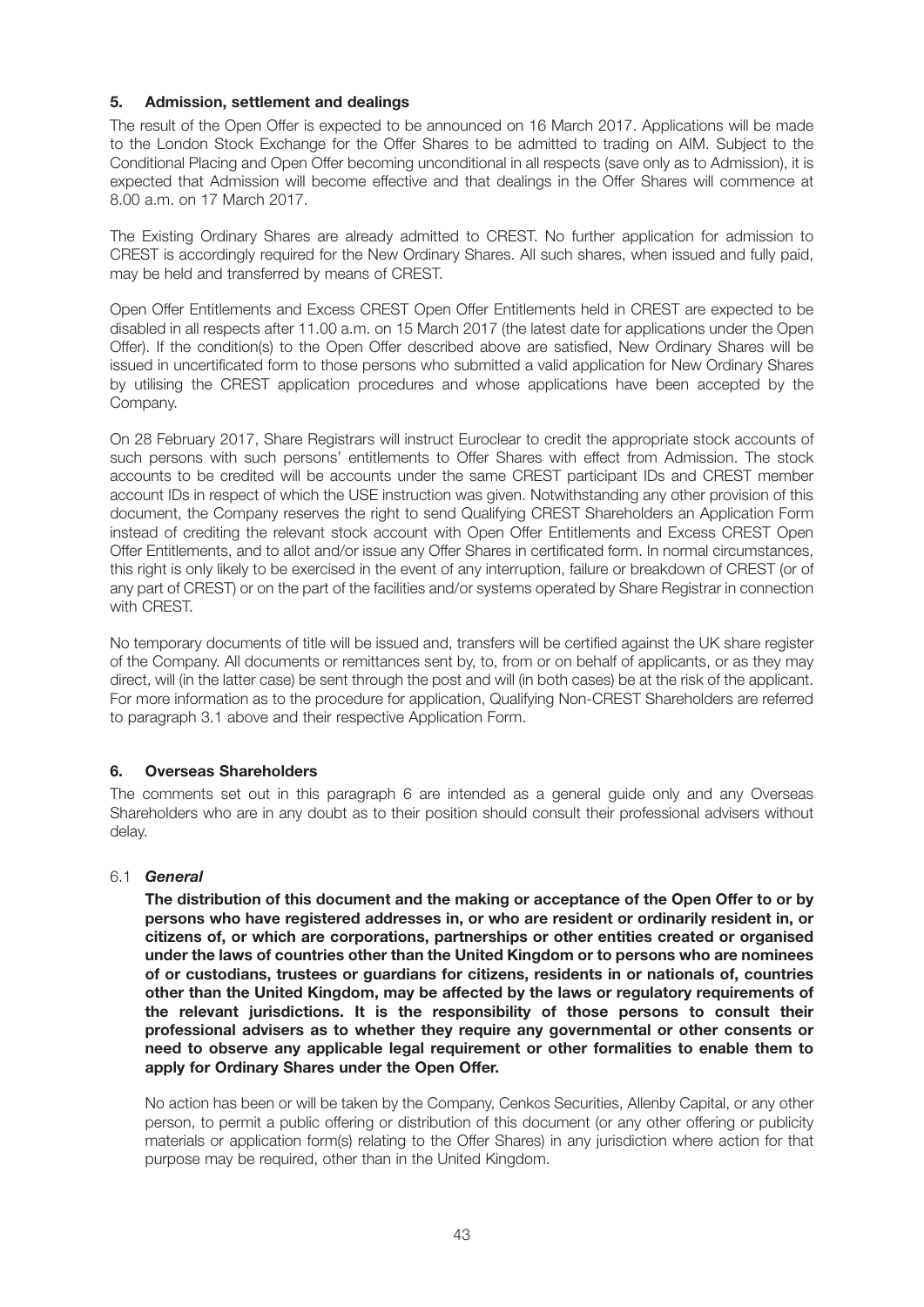Receipt of this document and/or an Application Form and/or a credit of an Open Offer Entitlement or an Excess CREST Open Offer Entitlement to a stock account in CREST will not constitute an invitation or offer of securities for subscription, sale or purchase in those jurisdictions in which it would be illegal to make such an invitation or offer and, in those circumstances, this document and/or the Application Form must be treated as sent for information only and should not be copied or redistributed.

 Application Forms will not be sent to, and Open Offer Entitlements and Excess CREST Open Offer Entitlements will not be credited to stock accounts in CREST of, persons with registered addresses in the United States or a Restricted Jurisdiction or their agent or intermediary, except where the Company is satisfied that such action would not result in the contravention of any registration or other legal requirement in any jurisdiction.

 No person receiving a copy of this document and/or an Application Form and/or a credit of Open Offer Entitlements or Excess CREST Open Offer Entitlements to a stock account in CREST in any territory other than the United Kingdom may treat the same as constituting an invitation or offer to them, nor should they in any event use any such Application Form and/or credit of Open Offer Entitlements or Excess CREST Open Offer Entitlements to a stock account in CREST unless, in the relevant territory, such an invitation or offer could lawfully be made to them and such Application Form and/or credit of Open Offer Entitlements or Excess CREST Open Offer Entitlements to a stock account in CREST could lawfully be used, and any transaction resulting from such use could be effected, without contravention of any registration or other legal or regulatory requirements. In circumstances where an invitation or offer would contravene any registration or other legal or regulatory requirements, this document and/or the Application Form must be treated as sent for information only and should not be copied or redistributed.

It is the responsibility of any person (including, without limitation, custodians, agents, nominees and trustees) outside the United Kingdom wishing to apply for Offer Shares under the Open Offer to satisfy themselves as to the full observance of the laws of any relevant territory in connection therewith, including obtaining any governmental or other consents that may be required, observing any other formalities required to be observed in such territory and paying any issue, transfer or other taxes due in such territory.

 None of the Company, Cenkos Securities, Allenby Capital nor any of their respective representatives, is making any representation to any offeree or purchaser of the Offer Shares regarding the legality of an investment in the Offer Shares by such offeree or purchaser under the laws applicable to such offeree or purchaser.

 Persons (including, without limitation, custodians, agents, nominees and trustees) receiving a copy of this document and/or an Application Form and/or a credit of Open Offer Entitlements or Excess CREST Open Offer Entitlements to a stock account in CREST, in connection with the Open Offer or otherwise, should not distribute or send either of those documents nor transfer Open Offer Entitlements or Excess CREST Open Offer Entitlements in or into any jurisdiction where to do so would or might contravene local securities laws or regulations. If a copy of this document and/or an Application Form and/or a credit of Open Offer Entitlements or Excess CREST Open Offer Entitlements to a stock account in CREST is received by any person in any such territory, or by their custodian, agent, nominee or trustee, they must not seek to apply for Ordinary Shares in respect of the Open Offer unless the Company, Allenby Capital and Cenkos Securities determine that such action would not violate applicable legal or regulatory requirements. Any person (including, without limitation, custodians, agents, nominees and trustees) who does forward a copy of this document and/or an Application Form and/or transfers Open Offer Entitlements or Excess CREST Open Offer Entitlements into any such territory, whether pursuant to a contractual or legal obligation or otherwise, should draw the attention of the recipient to the contents of this Part 3 and specifically the contents of this paragraph 6.

 The Company reserves the right to treat as invalid any application or purported application for Offer Shares that appears to the Company or its agents to have been executed, effected or dispatched from the United States or a Restricted Jurisdiction or in a manner that may involve a breach of the laws or regulations of any other jurisdiction or if the Company or its agents believe that the same may violate applicable legal or regulatory requirements or if it provides an address for delivery of the share certificates of Offer Shares or in the case of a credit of Open Offer Entitlements or Excess CREST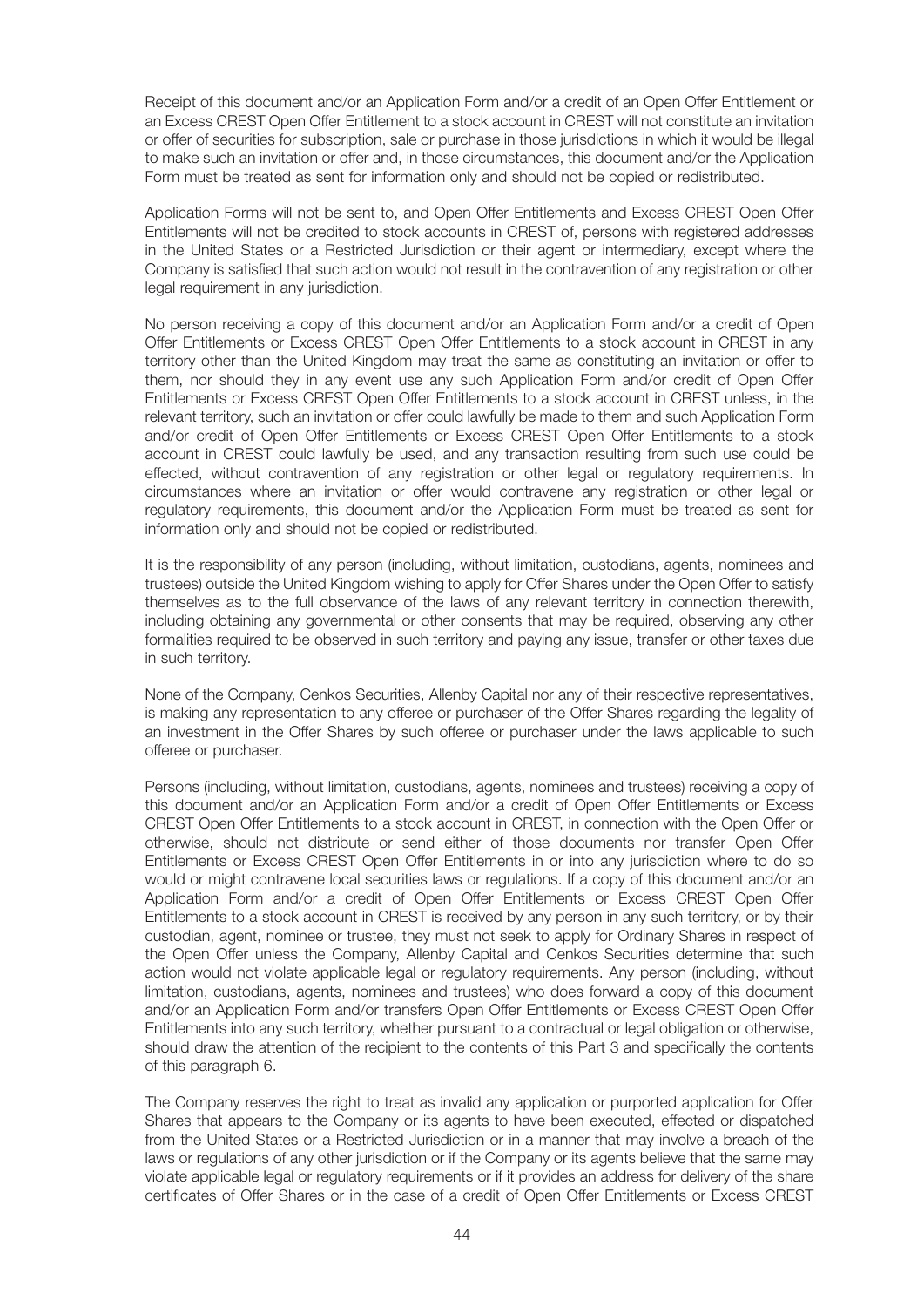Open Offer Entitlements to a stock account in CREST, to a CREST member whose registered address would be in the United States or a Restricted Jurisdiction or any other jurisdiction outside the United Kingdom in which it would be unlawful to deliver such share certificates or make such a credit.

 Notwithstanding any other provision of this document or the relevant Application Form, the Company, Allenby Capital and Cenkos Securities reserve the right to permit any person to apply for Ordinary Shares in respect of the Open Offer if the Company, in its sole and absolute discretion, is satisfied that the transaction in question is exempt from, or not subject to, the legislation or regulations giving rise to the restrictions in question.

 Overseas Shareholders who wish, and are permitted, to apply for Offer Shares should note that payment must be made in sterling denominated cheques or where such Overseas Shareholder is a Qualifying CREST Shareholder, through CREST. Due to restrictions under the securities laws of the United States and the Restricted Jurisdictions, and subject to certain exceptions, Qualifying Shareholders in the United States or who have registered addresses in, or who are resident or ordinarily resident in, or citizens of, any Restricted Jurisdiction will not qualify to participate in the Open Offer and will not be sent an Application Form nor will their stock accounts in CREST be credited with Open Offer Entitlements or Excess CREST Open Offer Entitlements. No public offer of Offer Shares is being made by virtue of this document or the Application Forms into the United States or any Restricted Jurisdiction. Receipt of this document and/or an Application Form and/or a credit of an Open Offer Entitlement or Excess CREST Open Offer Entitlement to a stock account in CREST will not constitute an invitation or offer of securities for subscription, sale or purchase in those jurisdictions in which it would be illegal to make such an invitation or offer and, in those circumstances, this document and/or the Application Form must be treated as sent for information only and should not be copied or redistributed and no action should be taken to take up any Open Offer Entitlement or Excess CREST Open Offer Entitlement so credited.

#### 6.2 *United States*

 The New Ordinary Shares have not been and will not be registered under the Securities Act or with any securities regulatory authority of any state or other jurisdiction of the United States and, accordingly, may not be offered or sold, re-sold, taken up, transferred, delivered or distributed, directly or indirectly, within the United States except in reliance on an exemption from the registration requirements of the Securities Act and in compliance with any applicable securities laws of any state or other jurisdiction of the United States.

 Accordingly, the Company is not extending the Open Offer (or the Placing) into the United States unless an exemption from the registration requirements of the Securities Act is available and, subject to certain exceptions, neither this document nor the Application Form constitutes or will constitute an offer or an invitation to apply for or an offer or an invitation to acquire any New Ordinary Shares in the United States. Subject to certain exceptions, neither this document nor an Application Form will be sent to, and no New Ordinary Shares will be credited to a stock account in CREST of, any Qualifying Shareholder with a registered address in the United States. Subject to certain exceptions, Application Forms sent from or postmarked in the United States will be deemed to be invalid and all persons acquiring New Ordinary Shares and wishing to hold such New Ordinary Shares in registered form must provide an address for registration of the New Ordinary Shares issued upon exercise thereof outside the United States.

 Subject to certain exceptions, any person who acquires New Ordinary Shares will be deemed to have declared, warranted and agreed, by accepting delivery of this document or the Application Form and delivery of the New Ordinary Shares, that they are not, and that at the time of acquiring the New Ordinary Shares they will not be, in the United States or acting on behalf of, or for the account or benefit of a person on a non-discretionary basis in the United States or any state of the United States.

 The Company reserves the right to treat as invalid any Application Form that appears to the Company or its agents to have been executed in, or despatched from, the United States, or that provides an address in the United States for the receipt of New Ordinary Shares, or which does not make the warranty set out in the Application Form to the effect that the person completing the Application Form does not have a registered address and is not otherwise located in the United States and is not acquiring the New Ordinary Shares with a view to the offer, sale, resale, transfer, delivery or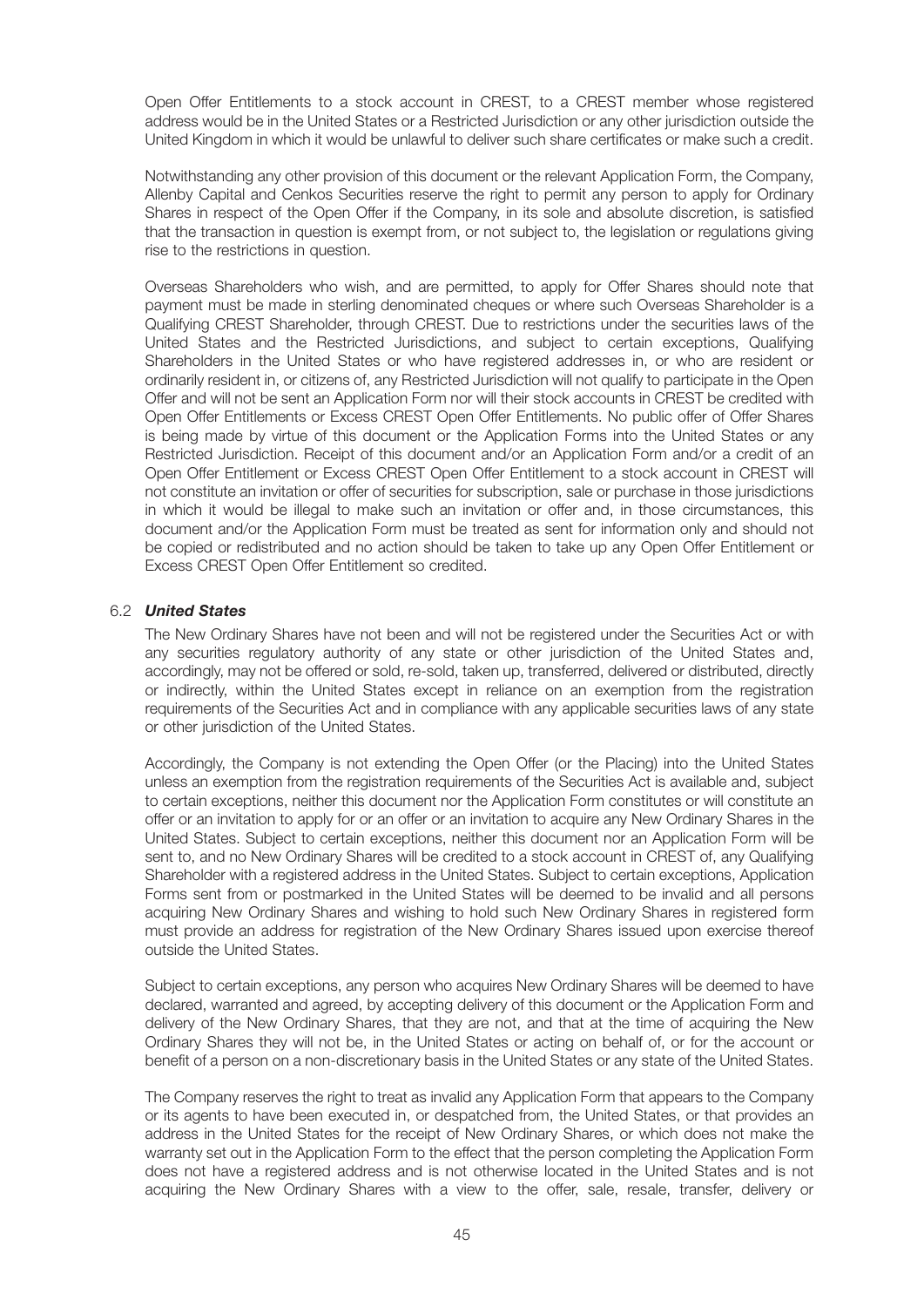distribution, directly or indirectly, of any such New Ordinary Shares in the United States or where the Company believes acceptance of such Application Form may infringe applicable legal or regulatory requirements.

 The Company will not be bound to allot or issue any New Ordinary Shares to any person with an address in, or who is otherwise located in, the United States in whose favour an Application Form or any New Ordinary Shares may be transferred. In addition, the Company, Allenby Capital and Cenkos Securities reserve the right to reject any USE instruction sent by or on behalf of any CREST member with a registered address in the United States in respect of the New Ordinary Shares. In addition, until 45 days after the commencement of the Open Offer, an offer, sale or transfer of the New Ordinary Shares within the United States by a dealer (whether or not participating in the and Open Offer) may violate the registration requirements of the Securities Act.

#### 6.3 *Restricted Jurisdictions*

 Due to restrictions under the securities laws of the Restricted Jurisdictions and subject to certain exemptions, Shareholders who have registered addresses in, or who are resident or ordinarily resident in, or citizens of, any Restricted Jurisdiction will not qualify to participate in the Open Offer and will not be sent an Application Form nor will their stock accounts in CREST be credited with Open Offer Entitlements or Excess CREST Open Offer Entitlements. The Offer Shares have not been and will not be registered under the relevant laws of any Restricted Jurisdiction or any state, province or territory thereof and may not be offered, sold, resold, delivered or distributed, directly or indirectly, in or into any Restricted Jurisdiction or to, or for the account or benefit of, any person with a registered address in, or who is resident or ordinarily resident in, or a citizen of, any Restricted Jurisdiction except pursuant to an applicable exemption.

 No offer or invitation to apply for Offer Shares is being made by virtue of this document or the Application Form into any Restricted Jurisdiction.

#### 6.4 *Other overseas territories*

 Application Forms will be sent to Qualifying Non-CREST Shareholders and Open Offer Entitlements and Excess CREST Open Offer Entitlements will be credited to the stock account in CREST of Qualifying CREST Shareholders. Qualifying Shareholders in jurisdictions other than the United States or the Restricted Jurisdictions may, subject to the laws of their relevant jurisdiction, may participate in the Open Offer in accordance with the instructions set out in this document and the Application Form. Qualifying Shareholders who have registered addresses in, or who are resident or ordinarily resident in, or citizens of, countries other than the United Kingdom should, however, consult appropriate professional advisers as to whether they require any governmental or other consents or need to observe any further formalities to enable them to participate in the Open Offer.

#### 6.5 *Representations and warranties relating to Overseas Shareholders*

#### *(a) Qualifying Non-CREST Shareholders*

 Any person completing and returning an Application Form or requesting registration of the Offer Shares comprised therein represents and warrants to the Company, Cenkos Securities, Allenby Capital and Share Registrars that, except where proof has been provided to the Company's satisfaction that such person's use of the Application Form will not result in the contravention of any applicable legal requirements in any jurisdiction: (i) such person is not requesting registration of the relevant Ordinary Shares from within the United States or any Restricted Jurisdiction; (ii) such person is not in any territory in which it is unlawful to make or accept an offer to acquire Ordinary Shares in respect of the Open Offer or to use the Application Form in any manner in which such person has used or will use it; (iii) such person is not acting on a non-discretionary basis for a person located within any Restricted Jurisdiction (except as agreed with the Company) or any territory referred to in (ii) above at the time the instruction to accept was given; and (iv) such person is not acquiring Ordinary Shares with a view to offer, sell, resell, transfer, deliver or distribute, directly or indirectly, any such Offer Shares into any of the above territories. The Company and/or Share Registrars may treat as invalid any acceptance or purported acceptance of the allotment of Offer Shares comprised in an Application Form if it: (i) appears to the Company or its agents to have been executed, effected or dispatched from the United States or a Restricted Jurisdiction or in a manner that may involve a breach of the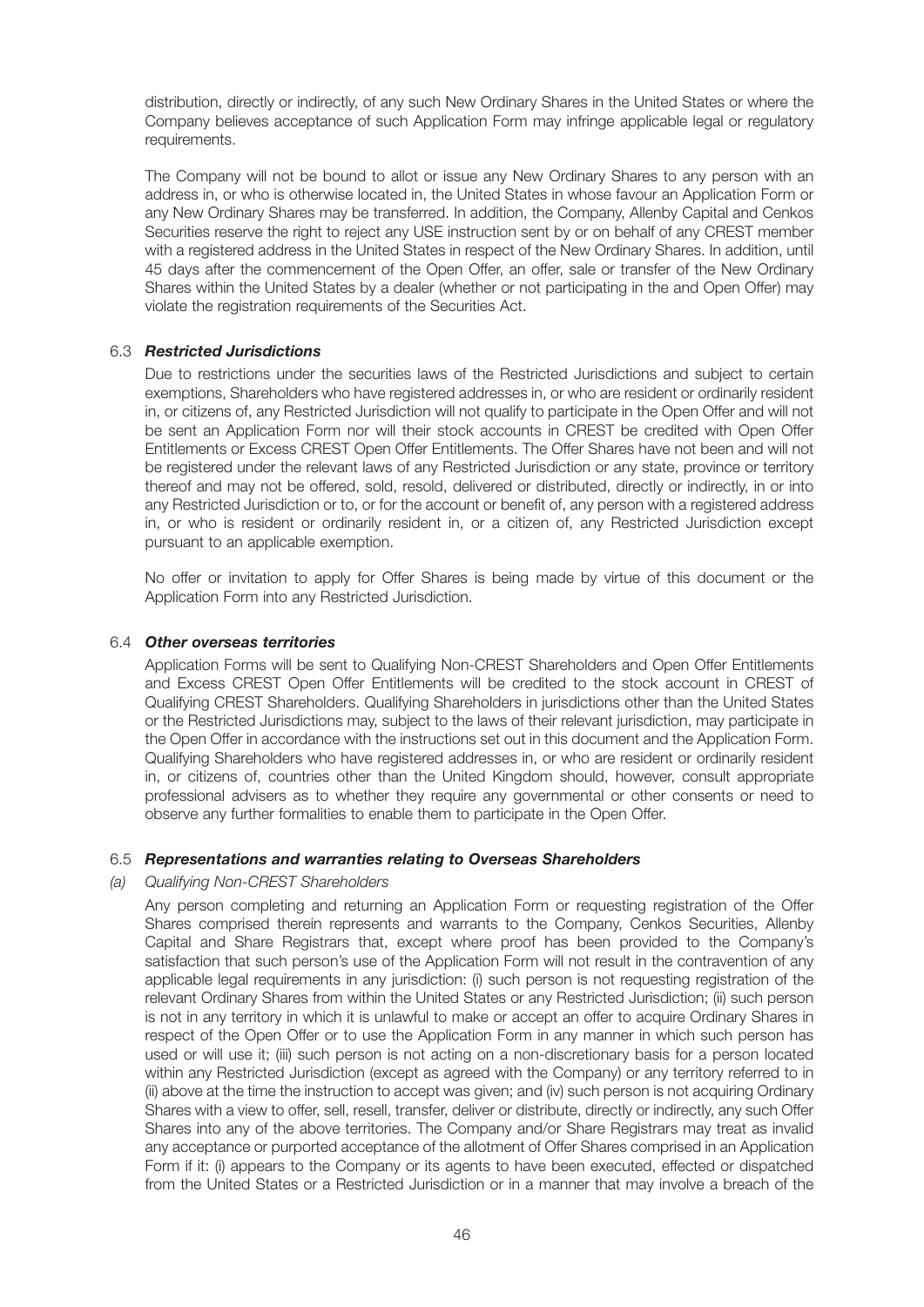laws or regulations of any jurisdiction or if the Company or its agents believe that the same may violate applicable legal or regulatory requirements; or (ii) provides an address in the United States or a Restricted Jurisdiction for delivery of the share certificates of Offer Shares (or any other jurisdiction outside the United Kingdom in which it would be unlawful to deliver such share certificates); or (iii) purports to exclude the warranty required by this sub-paragraph (a).

#### *(b) Qualifying CREST Shareholders*

 A CREST member or CREST sponsored member who makes a valid acceptance in accordance with the procedures set out in this Part 3 represents and warrants to the Company, Allenby Capital and Cenkos Securities that, except where proof has been provided to the Company's satisfaction that such person's acceptance will not result in the contravention of any applicable legal requirement in any jurisdiction: (i) they are not within the United States or any Restricted Jurisdiction; (ii) they are not in any territory in which it is unlawful to make or accept an offer to acquire Offer Shares; (iii) they are not accepting on a non-discretionary basis for a person located within any Restricted Jurisdiction (except as otherwise agreed with the Company) or any territory referred to in (ii) above at the time the instruction to accept was given; and (iv) they are not acquiring any Offer Shares with a view to the offer, sale, resale, transfer, delivery or distribution, directly or indirectly, of any such Offer Shares into any of the above territories.

#### 6.6 *Waiver*

 The provisions of this paragraph 6 and of any other terms of the Open Offer relating to Overseas Shareholders may be waived, varied or modified as regards specific Shareholders or on a general basis by the Company, Allenby Capital or Cenkos Securities in their absolute discretion. Subject to this, the provisions of this paragraph 6 supersede any terms of the Open Offer inconsistent herewith. References in this paragraph 6 to Shareholders shall include references to the person or persons executing an Application Form and, in the event of more than one person executing an Application Form, the provisions of this paragraph 6 shall apply to them jointly and to each of them.

#### **7. Times and Dates**

The Company shall, in agreement with Allenby Capital and Cenkos Securities and after consultation with its financial and legal advisers, be entitled to amend the dates that Application Forms are despatched or amend or extend the latest date for acceptance under the Open Offer and all related dates set out in this document and in such circumstances shall notify the London Stock Exchange, and make an announcement on a Regulatory Information Service but Qualifying Shareholders may not receive any further written communication.

If a supplementary circular is issued by the Company two or fewer Business Days prior to the latest time and date for acceptance and payment in full under the Open Offer specified in this document, the latest date for acceptance under the Open Offer shall be extended to the date that is three Business Days after the date of issue of the supplementary circular (and the dates and times of principal events due to take place following such date shall be extended accordingly).

#### **8. Taxation**

Shareholders who are in any doubt as to their tax position in relation to taking up their entitlements under the Open Offer, or who are subject to tax in any jurisdiction other than the United Kingdom, should immediately consult a suitable professional adviser.

#### **9. Further information**

Your attention is drawn to the further information set out in this document and also, in the case of Qualifying Non-CREST Shareholders and other Qualifying Shareholders to whom the Company has sent Application Forms, to the terms, conditions and other information printed on the accompanying Application Form.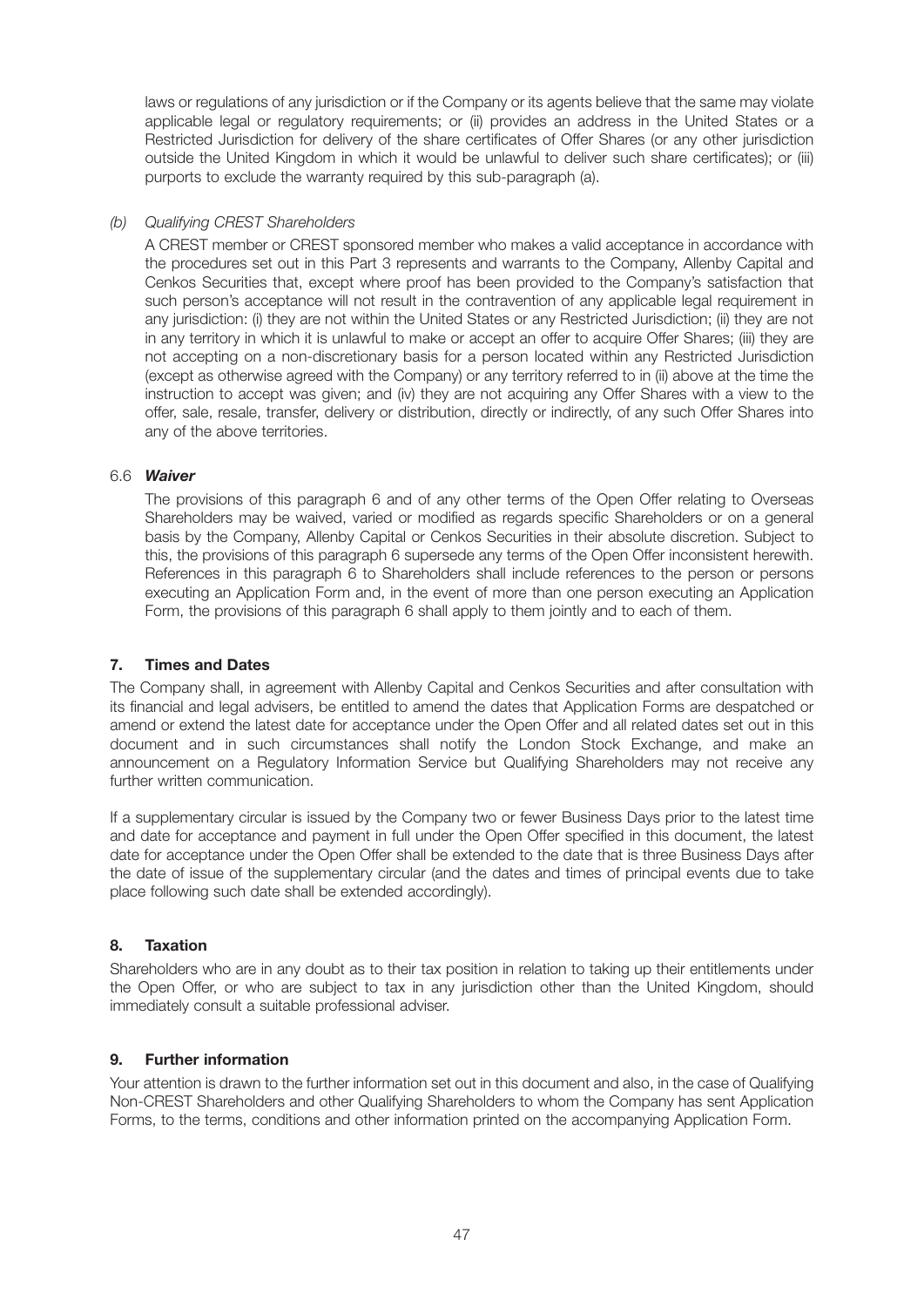#### **10. Governing law and jurisdiction**

The terms and conditions of the Open Offer as set out in this document and the Application Form and any non-contractual obligation related thereto shall be governed by, and construed in accordance with, the laws of England and Wales.

The courts of England and Wales are to have exclusive jurisdiction to settle any dispute which may arise out of or in connection with the Open Offer, this document or the Application Form. By taking up Offer Shares, by way of their Open Offer Entitlement and the Excess Application Facility (as applicable), in accordance with the instructions set out in this document and, where applicable, the Application Form, Qualifying Shareholders irrevocably submit to the jurisdiction of the courts of England and Wales and waive any objection to proceedings in any such court on the ground of venue or on the ground that proceedings have been brought in an inconvenient forum.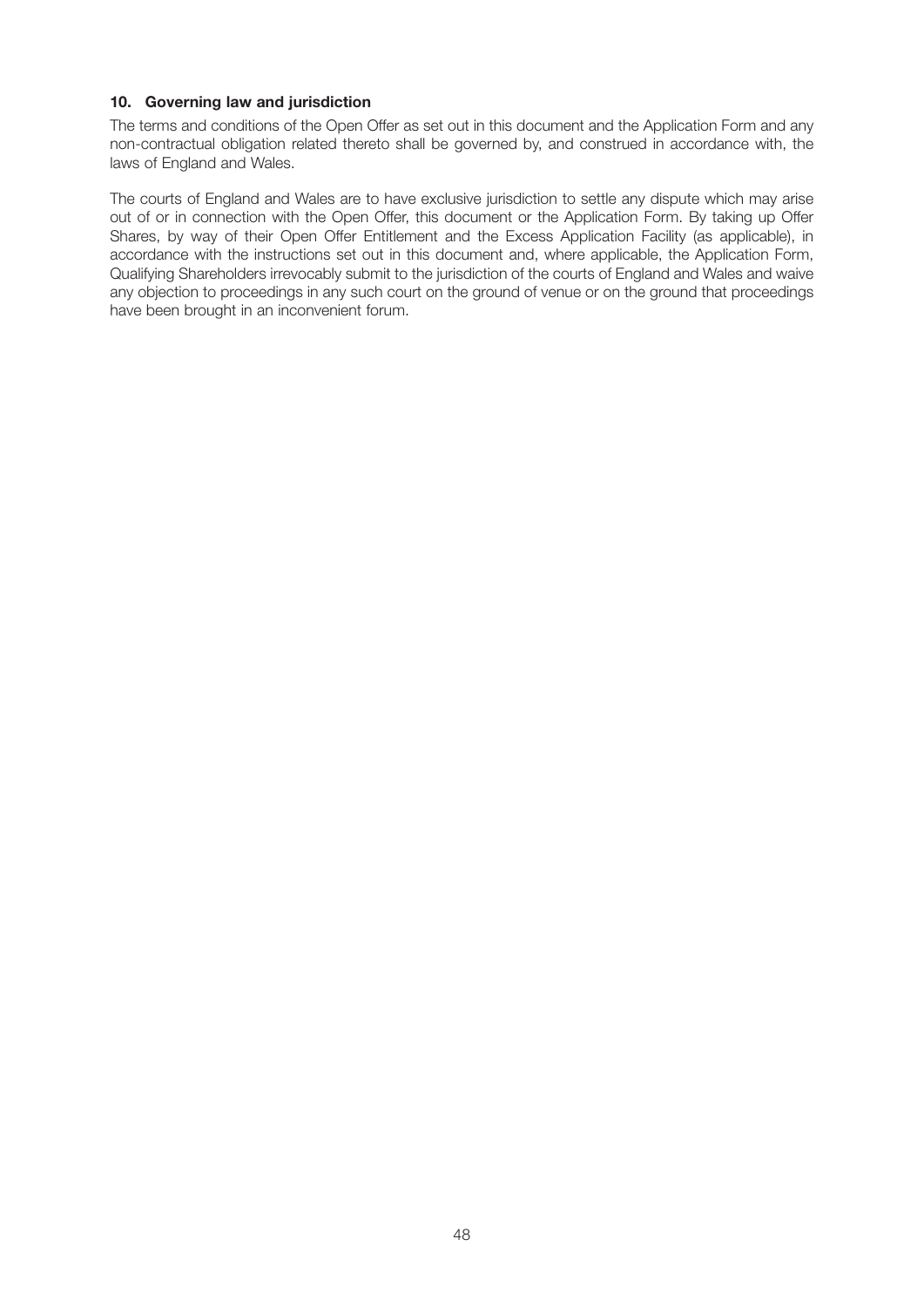#### **PART 4**

#### **QUESTIONS AND ANSWERS ABOUT THE OPEN OFFER**

The questions and answers set out in this Part 4 are intended to be in general terms only and, as such, you should read Part 3 of this document for full details of what action to take. If you are in any doubt as to the action you should take, you are recommended to seek your own personal financial advice immediately from your stockbroker, bank, fund manager, solicitor, accountant or other appropriate independent financial adviser, who is authorised under the FSMA if you are in the United Kingdom, or, if not, from another appropriately authorised independent financial adviser.

This Part 4 deals with general questions relating to the Open Offer and more specific questions relating principally to persons resident in the United Kingdom who hold their Existing Ordinary Shares in certificated form only. If you are an Overseas Shareholder, you should read paragraph 6 of Part 3 of this document and you should take professional advice as to whether you are eligible and/or you need to observe any formalities to enable you to take up your Open Offer Entitlement. If you hold your Existing Ordinary Shares in uncertificated form (that is, through CREST) you should read Part 3 of this document for full details of what action you should take.

If you are a CREST sponsored member, you should also consult your CREST sponsor. If you do not know whether your Existing Ordinary Shares are in certificated or uncertificated form, please call the Shareholder helpline on 01252 821 390 from within the UK or +44 (0) 1252 821 390 if calling from outside the UK. Calls are charged at the standard geographic rate and will vary by provider. Calls outside the United Kingdom will be charged at the applicable international rate. Lines are open between 9.00 a.m. - 5.30 p.m., Monday to Friday excluding public holidays in England and Wales. Different charges may apply to calls from mobile telephones and calls may be recorded and randomly monitored for security and training purposes. The helpline cannot provide advice on the merits of the Open Offer nor give any financial, legal or tax advice.

The contents of this document should not be construed as legal, business, accounting, tax, investment or other professional advice. Each prospective investor should consult their own appropriate professional advisers for advice. This document is for your information only and nothing in this document is intended to endorse or recommend a particular course of action.

#### **1. What is an open offer?**

An open offer is a way for companies to raise money. Companies usually do this by giving their existing shareholders a right to acquire further shares at a fixed price in proportion to their existing shareholdings. In this instance Shareholders will also be offered the opportunity to apply for additional shares in excess of their entitlement to the extent that other Qualifying Shareholders do not take up their entitlement in full. The fixed price is normally at a discount to the market price of the existing ordinary shares prior to the announcement of the open offer.

This Open Offer is an invitation by the Company to Qualifying Shareholders to apply to acquire up to an aggregate of 1,819,462 new Ordinary Shares at a price of 55 pence per share. If you hold Existing Ordinary Shares on the Record Date or have a *bona fide* market claim, other than, subject to certain exceptions, where you are a Shareholder with a registered address or located in the United States, or a Restricted Jurisdiction, you will be entitled to buy Ordinary Shares under the Open Offer.

The Open Offer is being made on the basis of one Ordinary Share for every 11 Existing Ordinary Shares held by Qualifying Shareholders on the Record Date. If your entitlement to Offer Shares is not a whole number, you will not be entitled to buy a fraction of an Offer Share and your entitlement will be rounded down to the nearest whole number. The Issue Price of 55 pence per Offer Share represents a discount of five per cent. to the closing mid-market price quotation as derived from the Daily Official List of the London Stock Exchange of 58 pence per Ordinary Share on 24 February 2017 (being the latest practicable Business Day prior to the date of this document).

The Excess Application Facility allows Qualifying Shareholders to apply for Excess Shares in excess of their Open Offer Entitlement. It is intended that the Excess Shares will be allocated *pro rata*, however, the Directors reserve the right to allocate Excess Shares in such manner as the Directors may determine in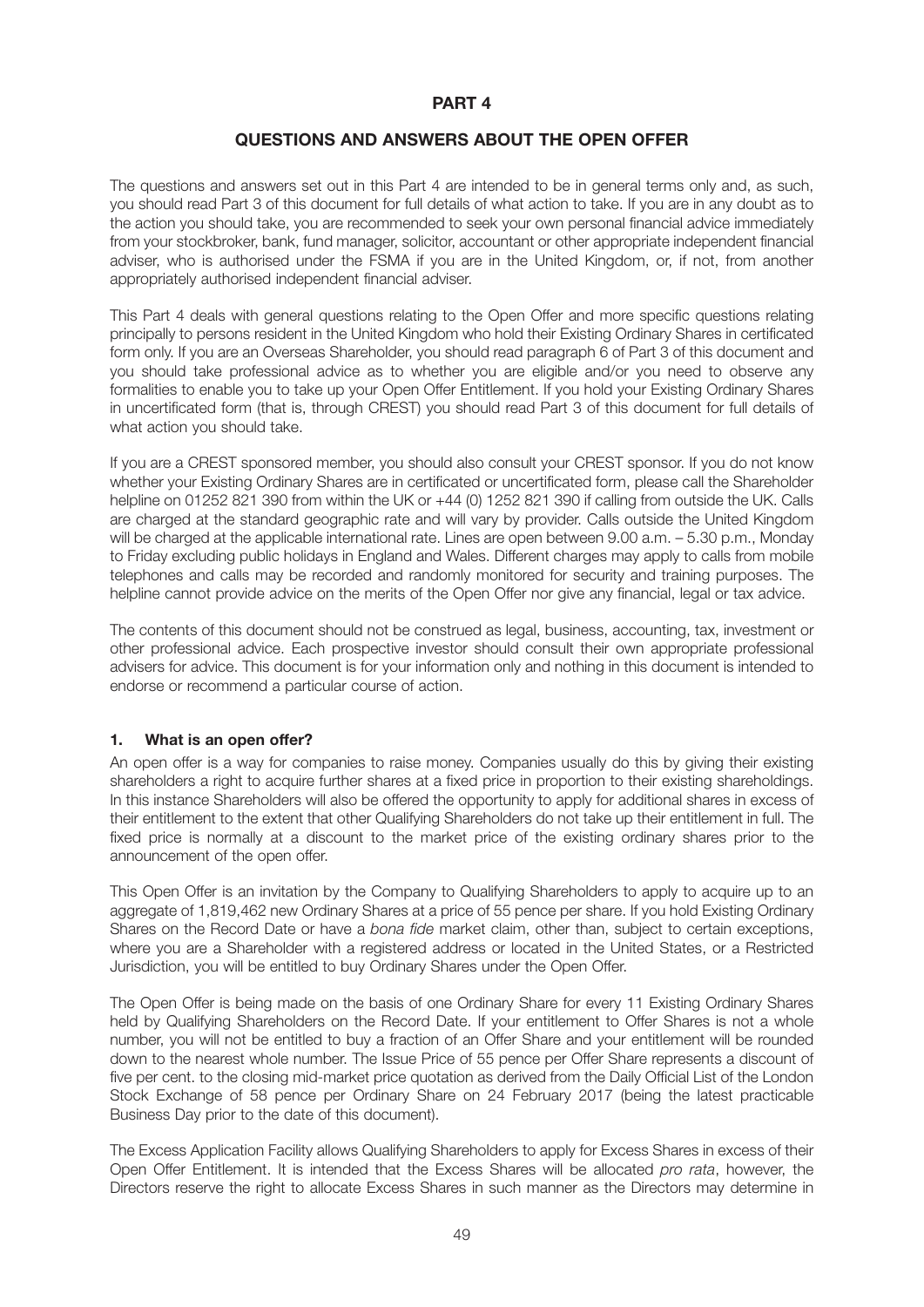their absolute discretion, if applications under the Excess Application Facility are received from Qualifying Shareholders for more than the available number of Offer Shares, and no assurance can be given that excess applications by Qualifying Shareholders will be met in full or in part or at all.

Unlike in a rights issue, Application Forms are not negotiable documents and neither they nor Open Offer Entitlements can themselves be traded. Shareholders will not be able to apply for any new Ordinary Shares which are the subject of the Placing.

#### **2. I hold my Existing Ordinary Shares in certificated form. How do I know I am eligible to participate in the Open Offer?**

If you receive an Application Form and, subject to certain exceptions, are not a holder with a registered address or located in the United States or any Restricted Jurisdiction, then you should be eligible to participate in the Open Offer as long as you have not sold all of your Existing Ordinary Shares before 8.00 a.m. on 27 February 2017 (the time when the Existing Ordinary Shares are expected to be marked "ex-entitlement" by the London Stock Exchange).

#### **3. I hold my Existing Ordinary Shares in certificated form. How do I know how many Offer Shares I am entitled to take up?**

If you hold your Existing Ordinary Shares in certificated form and, subject to certain exceptions, do not have a registered address and are not located in the United States or any Restricted Jurisdiction, you will be sent an Application Form that shows:

- how many Existing Ordinary Shares you held at the close of business on the Record Date;
- how many Offer Shares are comprised in your Open Offer Entitlement: and
- how much you need to pay if you want to take up your right to buy all your entitlement to the Offer Shares.

Subject to certain exceptions, if you have a registered address in the United States or any of the Restricted Jurisdictions, you will not receive an Application Form.

If you would like to apply for any of or all of the Offer Shares comprised in your Open Offer Entitlement you should complete the Application Form in accordance with the instructions printed on it and the information provided in this document. Completed Application Forms should be returned, along with a cheque drawn in the appropriate form, by post to Share Registrars at The Courtyard, 17 West Street, Farnham, Surrey GU9 7DR, United Kingdom, or by hand (during normal office hours only) so as to be received by them by no later than 11.00 a.m. on 15 March 2017, after which time Application Forms will not be valid.

#### **4. I hold my Existing Ordinary Shares in certificated form and am eligible to receive an Application Form. What are my choices in relation to the Open Offer?**

#### (a) *If you do not want to take up your Open Offer Entitlement*

 If you do not want to take up the Offer Shares to which you are entitled, you do not need to do anything. In these circumstances, you will not receive any Offer Shares. You will also not receive any money when the Offer Shares you could have taken up are sold, as would happen under a rights issue.

 You cannot sell your Application Form or your Open Offer Entitlement to anyone else. If you do not return your Application Form subscribing for the Offer Shares to which you are entitled by 11.00 a.m. on 15 March 2017, the Company has made arrangements under which the Company has agreed to issue the Offer Shares to other Qualifying Shareholders under the Excess Application Facility.

 If you do not take up your Open Offer Entitlement then following the issue of the Offer Shares pursuant to Open Offer, your interest in the Company will be significantly diluted. Even if a Qualifying Shareholder subscribes for the basic entitlement under the Open Offer, their proportionate economic interest would be diluted by the issue of New Ordinary Shares pursuant to the Excess Application Facility and the Placing.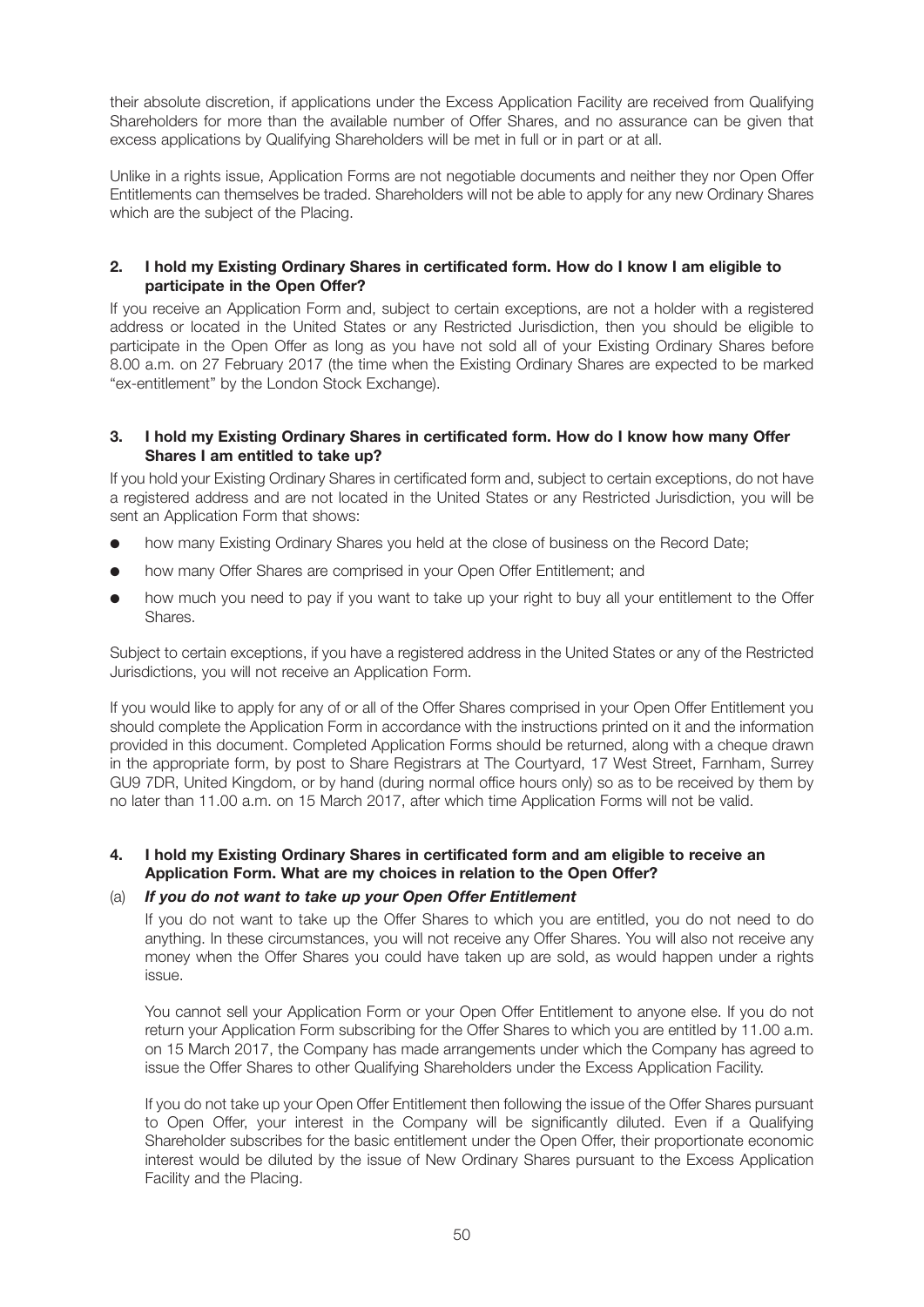#### (b) *If you want to take up some but not all of your Open Offer Entitlement*

 If you want to take up some but not all of the Offer Shares to which you are entitled, you should write the number of Offer Shares you want to take up in Boxes 2 and 4 of your Application Form; for example, if you are entitled to take up 50 shares but you only want to take up 25 shares, then you should write '25' in Boxes 2 and 4. To work out how much you need to pay for the Offer Shares, you need to multiply the number of Offer Shares you want (in this example, '25') by £0.55, which is the price in pounds of each Offer Share (giving you an amount of £13.75 in this example). You should write this amount in Box 5, rounding up to the nearest whole pence and this should be the amount your cheque is made out for. You should then return the completed Application Form, together with a cheque for that amount, by post to Share Registrars, The Courtyard, 17 West Street, Farnham, Surrey GU9 7DR, United Kingdom or by hand (during normal office hours only) so as to be received by them by no later than 11.00 a.m. on 15 March 2017, after which time Application Forms will not be valid. If you post your Application Form by first class post, you should allow at least four Business Days for delivery.

 All payments must be in pounds sterling and made by cheque made payable to "Share Registrars Receiving Agent A/C" and crossed "A/C Payee Only". Cheques must be drawn on a bank or building society or branch of a bank or building society in the United Kingdom or Channel Islands which is either a settlement member of the Cheque and Credit Clearing Company Limited or the CHAPS Clearing Company Limited or which has arranged for its cheques to be cleared through the facilities provided by any of those companies or committees and must bear the appropriate sort code in the top right-hand corner and must be for the full amount payable on application. Third party cheques will not be accepted with the exception of building society cheques where the building society or bank has confirmed the name of the account holder and the number of an account held in the applicant's name at the building society or bank by stamping or endorsing the cheque to such effect. The account name should be the same as that shown on the application. Post-dated cheques will not be accepted. Third party cheques (other than building society cheques where the building society or bank has confirmed that the relevant Qualifying Shareholder has title to the underlying funds) will not be accepted (see paragraph 4 of Part 3).

 Cheques will be presented for payment upon receipt. The Company reserves the right to instruct Share Registrars to seek special clearance of cheques to allow the Company to obtain value for remittances at the earliest opportunity. No interest will be paid on payments made before they are due. It is a term of the Open Offer that cheques shall be honoured on first presentation and the Company may elect to treat as invalid acceptances in respect of which cheques are not so honoured. All documents, cheques sent through the post will be sent at the risk of the sender. Payments via CHAPS, BACS or electronic transfer will not be accepted.

 A definitive share certificate will then be sent to you for the Offer Shares that you take up. Your definitive share certificate for Offer Shares is expected to be despatched to you by no later than 10 Business Days from Admission.

#### (c) *If you want to take up all of your Open Offer Entitlement*

 If you want to take up all of the Offer Shares to which you are entitled, all you need to do is send the Application Form (ensuring that all joint holders sign (if applicable)), together with your cheque for the amount (as indicated in Box 5 of your Application Form), by post to Share Registrars at The Courtyard, 17 West Street, Farnham, Surrey GU9 7DR, United Kingdom, or by hand (during normal office hours only) so as to be received by them by no later than 11.00 a.m. on 15 March 2017, after which time Application Forms will not be valid. If you post your Application Form by first-class post, you should allow at least four Business Days for delivery.

 All payments must be in pounds sterling and made by cheque made payable to "Share Registrars Receiving Agent A/C" and crossed "A/C Payee Only". Cheques must be drawn on a bank or building society or branch of a bank or building society in the United Kingdom or Channel Islands which is either a settlement member of the Cheque and Credit Clearing Company Limited or the CHAPS Clearing Company Limited or which has arranged for its cheques to be cleared through the facilities provided by any of those companies or committees and must bear the appropriate sort code in the top right-hand corner. Third party cheques will not be accepted with the exception of building society cheques where the building society or bank has confirmed the name of the account holder and the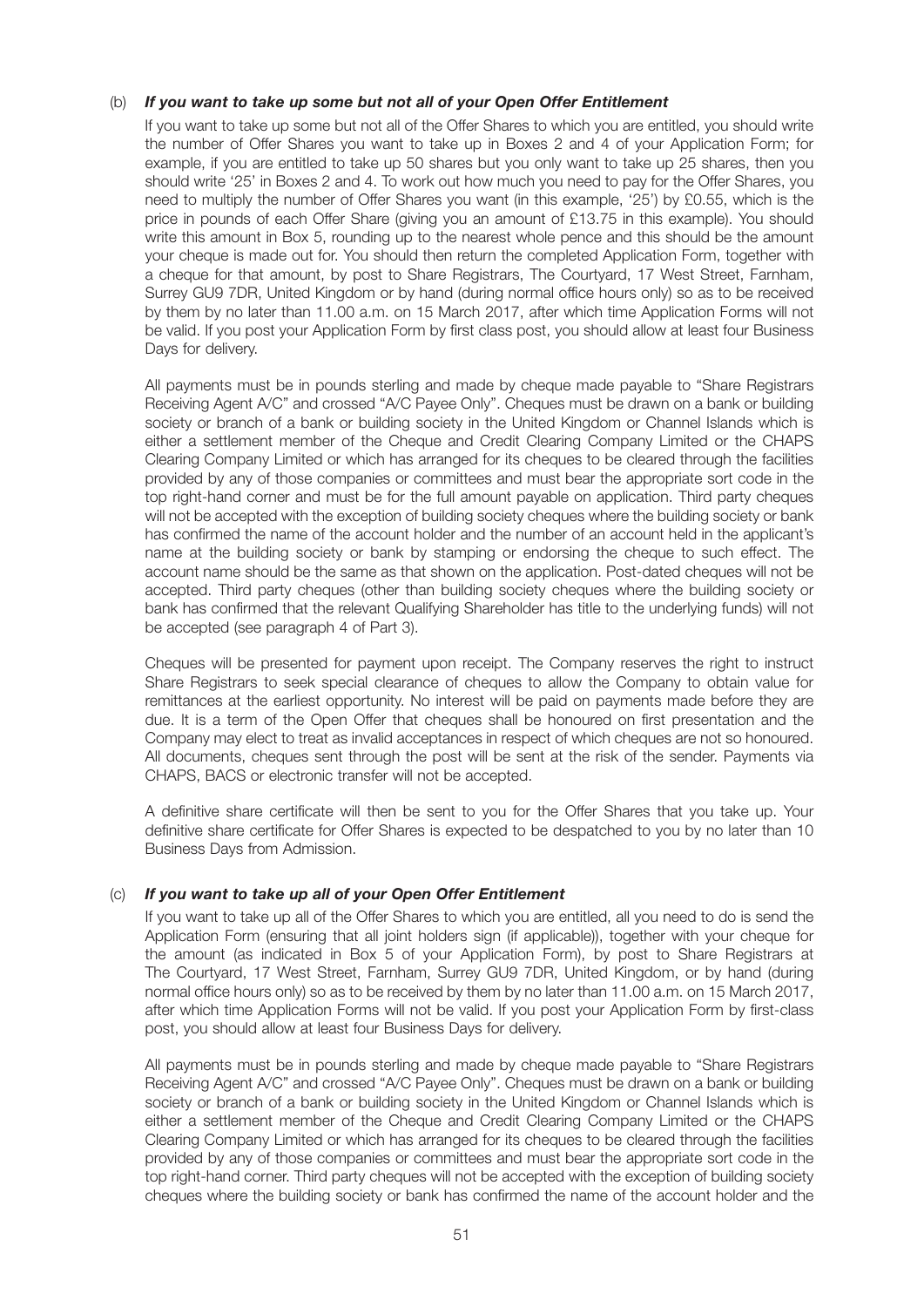number of an account held in the applicant's name at the building society or bank by stamping or endorsing the cheque to such effect. The account name should be the same as that shown on the application.

 Post-dated cheques will not be accepted. Third party cheques (other than building society cheques where the building society or bank has confirmed that the relevant Qualifying Shareholder has title to the underlying funds) will not be accepted.

 A definitive share certificate will then be sent to you for the Offer Shares that you take up. Your definitive share certificate for Offer Shares is expected to be despatched to you by no later than 10 Business Days from Admission.

#### (d) *If you want to apply for more than your Open Offer Entitlement*

 Provided you have agreed to take up your Open Offer Entitlement in full, you can apply for further Offer Shares under the Excess Application Facility. The Excess Application Facility enables Qualifying Shareholders to apply for Excess Shares in excess of their Open Offer Entitlement as at the Record Date. You should write the number of Offer Shares comprised in your Open Offer Entitlement (as indicated in Box 7 of the Application Form) in Box 2 and write the number of Excess Shares for which you would like to apply in Box 3. You should then add the totals in Boxes 2 and 3 and insert the total number of Offer Shares for which you would like to apply in Box 4. For example, if you have an Open Offer Entitlement for 50 Offer Shares but you want to apply for 75 Offer Shares in total, then you should write '50' in Box 2, '25' in Box 3 and '75' in Box 4. To work out how much you need to pay for the Offer Shares, you need to multiply the number of Offer Shares you want (in this example, '75') by £0.55, which is the price in pounds sterling of each Offer Share (giving you an amount of £41.25 in this example). You should write this amount in Box 5. You should then return your Application Form by post to Share Registrars at The Courtyard, 17 West Street, Farnham, Surrey GU9 7DR, United Kingdom, or by hand (during normal office hours only) so as to be received by them by no later than 11.00 a.m. on 15 March 2017, after which time Application Forms will not be valid. If you post your application form by first class post, you should allow at least four Business Days for delivery.

 If applications under the Excess Application Facility are received for more than the total number of Offer Shares available following take up of Open Offer Entitlements, it is intended that the Excess Shares will be allocated *pro rata*, however, the Directors reserve the right to allocate Excess Shares in such manner as the Directors may determine in their absolute discretion. No assurance can be given that excess applications by Qualifying Shareholders will be met in full or in part or at all.

 All payments must be in pounds sterling and made by cheque made payable to "Share Registrars Receiving Agent A/C" and crossed "A/C Payee Only". Cheques must be drawn on a bank or building society or branch of a bank or building society in the United Kingdom or Channel Islands which is either a settlement member of the Cheque and Credit Clearing Company Limited or the CHAPS Clearing Company Limited or which has arranged for its cheques to be cleared through the facilities provided by any of those companies or committees and must bear the appropriate sort code in the top right-hand corner and must be for the full amount payable on application. Third party cheques will not be accepted with the exception of building society cheques where the building society or bank has confirmed the name of the account holder and the number of an account held in the applicant's name at the building society or bank by stamping or endorsing the cheque to such effect. The account name should be the same as that shown on the application. Post-dated cheques will not be accepted. Third party cheques (other than building society cheques where the building society or bank has confirmed that the relevant Qualifying Shareholder has title to the underlying funds) will not be accepted (see paragraph 4 of Part 3).

 Cheques will be presented for payment upon receipt. The Company reserves the right to instruct Share Registrars to seek special clearance of cheques to allow the Company to obtain value for remittances at the earliest opportunity. No interest will be paid on payments made before they are due. It is a term of the Open Offer that cheques shall be honoured on first presentation and the Company may elect to treat as invalid acceptances in respect of which cheques are not so honoured. All documents, cheques sent through the post will be sent at the risk of the sender. Payments via CHAPS, BACS or electronic transfer will not be accepted.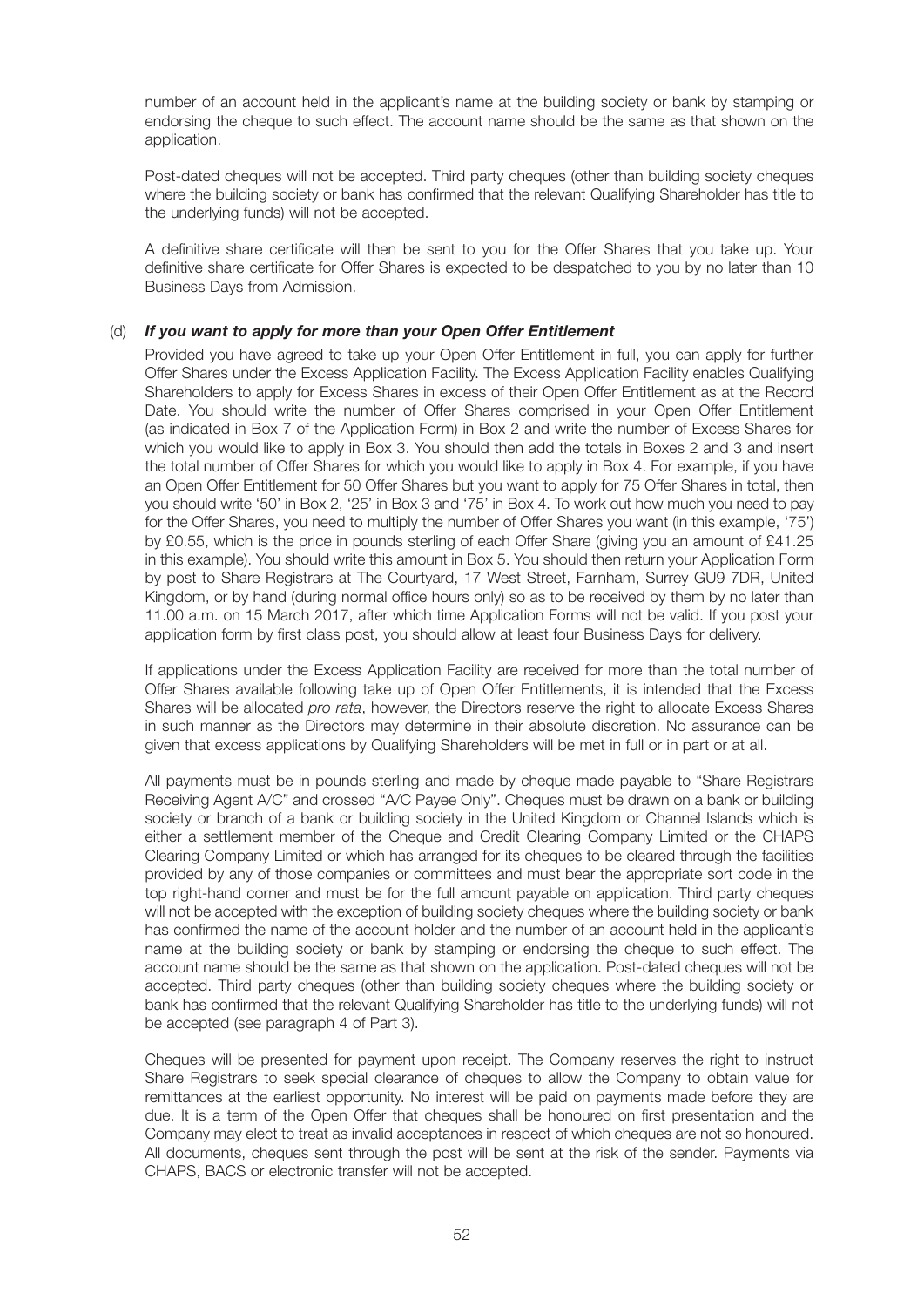A definitive share certificate will then be sent to you for the Offer Shares that you take up and otherwise successfully apply for using the Excess Application Facility. Your definitive share certificate for Offer Shares is expected to be despatched to you, at your own risk, by no later than 10 Business Days from Admission.

#### **5. I hold my Existing Ordinary Shares in uncertificated form in CREST. What do I need to do in relation to the Open Offer?**

CREST members should follow the instructions set out in Part 3 of this document. Persons who hold Existing Ordinary Shares through a CREST member should be informed by the CREST member through which they hold their Existing Ordinary Shares of (i) the number of Offer Shares which they are entitled to acquire under their Open Offer Entitlement and (ii) how to apply for Offer Shares in excess of their Open Offer Entitlement under the Excess Application Facility provided they choose to take up their Open Offer Entitlement in full and should contact them should they not receive this information.

#### **6. I acquired my Existing Ordinary Shares prior to the Record Date and hold my Existing Ordinary Shares in certificated form. What if I do not receive an Application Form or I have lost my Application Form?**

If you do not receive an Application Form, this probably means that you are not eligible to participate in the Open Offer. Some Shareholders who do not hold their Existing Ordinary Shares in uncertificated form, however, will not receive an Application Form but may still be eligible to participate in the Open Offer, namely:

- Qualifying CREST Shareholders who held their Existing Ordinary Shares in uncertificated form on 23 February 2017 and who have converted them to certificated form;
- Qualifying Non-CREST Shareholders who bought Existing Ordinary Shares before 23 February 2017 but were not registered as the holders of those shares at the close of business on 23 February 2017; and
- certain Overseas Shareholders.

If you do not receive an Application Form but think that you should have received one or you have lost your Application Form, please contact the Shareholder helpline on 01252 821 390 from within the UK or +44 (0) 1252 821 390 if calling from outside the UK. Calls are charged at the standard geographic rate and will vary by provider. Calls outside the United Kingdom will be charged at the applicable international rate. Lines are open between 9.00 a.m. – 5.30 p.m. Monday to Friday excluding public holidays in England and Wales. Different charges may apply to calls from mobile telephones and calls may be recorded and randomly monitored for security and training purposes. The helpline cannot provide advice on the merits of the Open Offer nor give any financial, legal or tax advice.

#### **7. Can I trade my Open Offer Entitlement?**

Qualifying Shareholders should be aware that the Open Offer is not a rights issue. As such, Qualifying Non-CREST Shareholders should also note that their Application Forms are not negotiable documents and cannot be traded. Qualifying CREST Shareholders should note that, although Open Offer Entitlements will be admitted to CREST they will have limited settlement capabilities (for the purposes of market claims only), Open Offer Entitlements will not be tradable or listed and applications in respect of the Open Offer may only be made by the Qualifying Shareholders originally entitled or by a person entitled by virtue of a *bona fide* market claim. Offer Shares for which an application has not been made under the Open Offer will not be sold in the market for the benefit of those who do not apply under the Open Offer and Qualifying Shareholders who do not apply to take up their Open Offer Entitlement will have no rights under the Open Offer or receive any proceeds from it. The Offer Shares are not underwritten.

#### **8. What if I change my mind?**

If you are a Qualifying Non-CREST Shareholder, once you have sent your Application Form and payment to Share Registrars, you cannot withdraw your application or change the number of Offer Shares for which you have applied, except in the very limited circumstances which are set out in this document.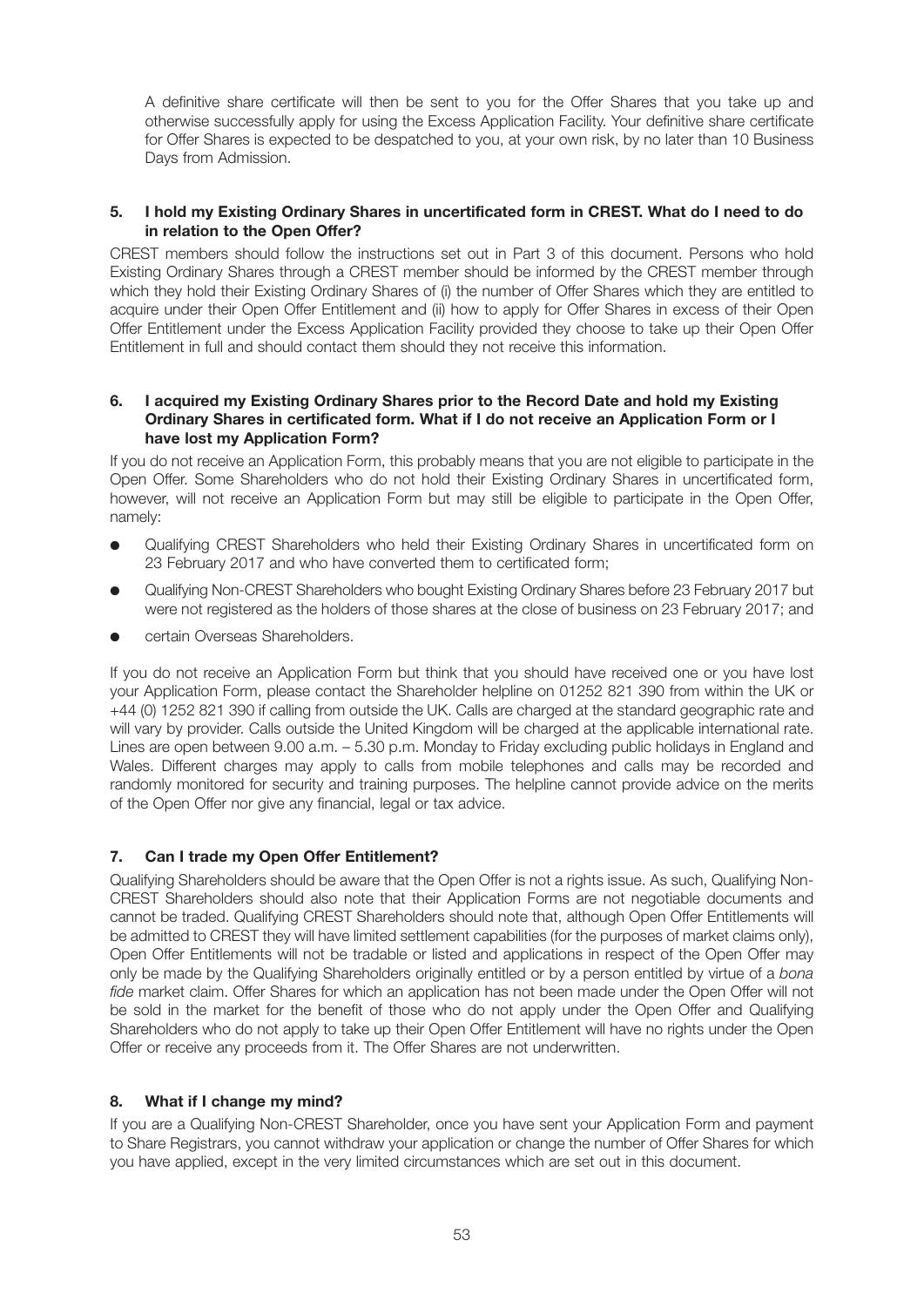#### **9. What if the number of Offer Shares to which I am entitled is not a whole number: am I entitled to fractions of Offer Shares?**

If the number is not a whole number, you will not receive a fraction of an Offer Share and your entitlement will be rounded down to the nearest whole number.

#### **10. I hold my Existing Ordinary Shares in certificated form. What should I do if I have sold some or all of my Existing Ordinary Shares?**

If you hold Existing Ordinary Shares in the Company directly and you sell some or all of your Existing Ordinary Shares before 6.00 p.m. on 23 February 2017, you should contact the buyer or the person/company through whom you sell your shares. The buyer may be entitled to apply for Offer Shares under the Open Offer. If you sell any of your Existing Ordinary Shares on or after 24 February 2017, you may still take up and apply for the Offer Shares as set out on your Application Form.

#### **11. I hold my Existing Ordinary Shares in certificated form. How do I pay?**

Completed Application Forms should be returned with a cheque drawn in the appropriate form. All payments must be in pounds sterling and made by cheque made payable to "Share Registrars Receiving Agent A/C" and crossed "A/C Payee Only". Cheques must be drawn on a bank or building society or branch of a bank or building society in the United Kingdom or Channel Islands which is either a settlement member of the Cheque and Credit Clearing Company Limited or the CHAPS Clearing Company Limited or which has arranged for its cheques to be cleared through the facilities provided by any of those companies or committees and must bear the appropriate sort code in the top right-hand corner. Third party cheques will not be accepted with the exception of building society cheques where the building society or bank has confirmed the name of the account holder and the number of an account held in the applicant's name at the building society or bank by stamping or endorsing the cheque to such effect. The account name should be the same as that shown on the application. Post-dated cheques will not be accepted. Third party cheques (other than building society cheques where the building society or bank has confirmed that the relevant Qualifying Shareholder has title to the underlying funds) will not be accepted.

#### **12. Will the Existing Ordinary Shares that I hold now be affected by the Open Offer?**

If you decide not to apply for any of the Offer Shares to which you are entitled under the Open Offer, or only apply for some of your entitlement, your proportionate ownership and voting interest in the Company will be reduced.

#### **13. I hold my Existing Ordinary Shares in certificated form. Where do I send my Application Form?**

You should send your completed Application Form together with the monies in the appropriate form, by post to Share Registrars, The Courtyard, 17 West Street, Farnham, Surrey GU9 7DR, United Kingdom, or by hand (during normal office hours only). If you post your Application Form by first-class post, you should allow at least four Business Days for delivery. If you do not want to take up or apply for Offer Shares then you need take no further action.

#### **14. I hold my Existing Ordinary Shares in certificated form. When do I have to decide if I want to apply for Offer Shares?**

Share Registrars must receive the Application Form by no later than 11.00 a.m. on 15 March 2017, after which time Application Forms will not be valid. If an Application Form is being sent by first class post in the UK, Qualifying Shareholders are recommended to allow at least four Business Days for delivery.

#### **15. How do I transfer my entitlements into the CREST system?**

If you are a Qualifying Non-CREST Shareholder, but are a CREST member and want your Offer Shares to be in uncertificated form, you should complete the CREST deposit form (contained in the Application Form), and ensure it is delivered to the CREST Courier and Sorting Office in accordance with the instructions in the Application Form. CREST sponsored members should arrange for their CREST sponsors to do this.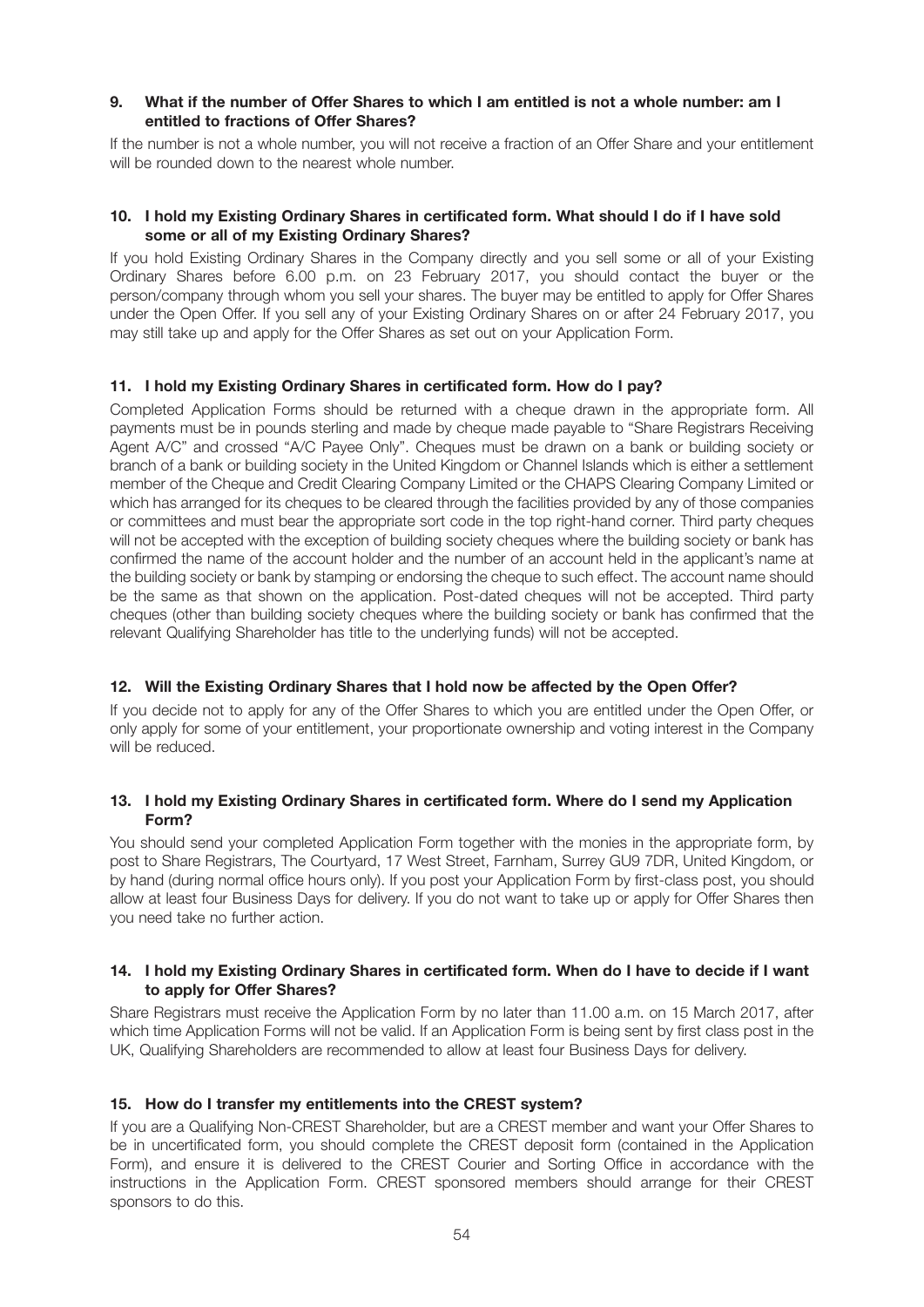#### **16. I hold my Existing Ordinary Shares in certificated form. When will I receive my new share certificate?**

It is expected that Share Registrars will post all new share certificates within 10 Business Days from Admission.

#### **17. If I buy Existing Ordinary Shares after the Record Date, will I be eligible to participate in the Open Offer?**

If you bought your Existing Ordinary Shares after the Record Date, you are unlikely to be able to participate in the Open Offer in respect of such Ordinary Shares.

#### **18. Will I be taxed if I take up my entitlements?**

Shareholders who are in any doubt as to their tax position should consult an appropriate professional adviser immediately.

#### **19. What should I do if I live outside the United Kingdom?**

Your ability to apply to acquire Offer Shares may be affected by the laws of the country in which you live and you should take professional advice as to whether you require any governmental or other consents or need to observe any other formalities to enable you to take up your Open Offer Entitlement. Shareholders with registered addresses or who are located in the United States or any Restricted Jurisdiction are, subject to certain exceptions, not eligible to participate in the Open Offer. Your attention is drawn to the information in paragraph 6 of Part 3 of this document.

#### **20. Further assistance**

Should you require further assistance please call the Shareholder helpline on 01252 821 390 from within the UK or +44 (0) 1252 821 390 if calling from outside the UK. Calls are charged at the standard geographic rate and will vary by provider. Calls outside the United Kingdom will be charged at the applicable international rate. Lines are open between 9.00 a.m. – 5.30 p.m., Monday to Friday excluding public holidays in England and Wales. Different charges may apply to calls from mobile telephones and calls may be recorded and randomly monitored for security and training purposes. The helpline cannot provide advice on the merits of the Open Offer nor give any financial, legal or tax advice.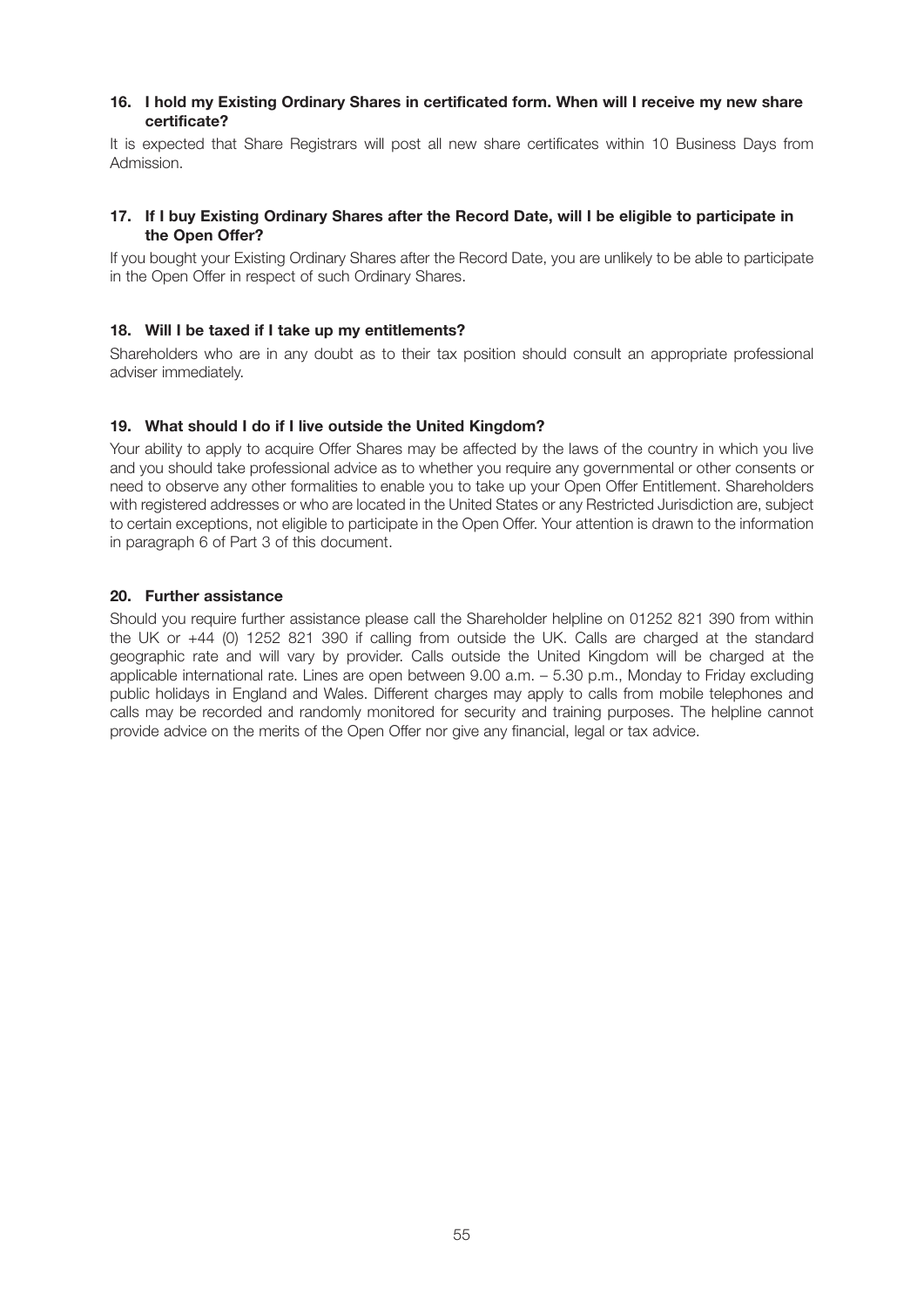# **TOTALLY PLC**

*(Incorporated and registered in England and Wales under the Companies Act 1985 with registered number 03870101)*

## **NOTICE OF GENERAL MEETING**

**NOTICE IS HEREBY GIVEN** that a general meeting of Totally plc (the "Company") will be held at Hamilton House, Mabledon Place, London WC1H 9BB at 10.00 a.m. on 16 March 2017 to consider and, if thought fit, pass the following resolutions which will be proposed as to resolution 1 as an ordinary resolution and as to resolution 2 as a special resolution.

Words and expressions used or defined in the circular to shareholders of the Company dated 27 February 2017 shall have the same meaning in this Notice of General Meeting.

#### **ORDINARY RESOLUTION**

1. **THAT,** in addition and without prejudice to all equivalent authorities and other powers granted to the Directors at the Company's Annual General Meeting on 11 July 2016, and in accordance with section 551 of the Companies Act 2006 (the "Act"), the Directors be generally and unconditionally authorised to exercise all powers of the Company to allot shares in the Company or to grant rights to subscribe for or to convert any security into shares in the Company up to a maximum aggregate nominal amount of £3,136,491.70 (being equal to 31,364,917 Ordinary Shares) pursuant to the Conditional Placing and Open Offer, provided that, unless previously revoked, varied or extended, this authority will expire at whichever is the earlier of the conclusion of the annual general meeting of the Company to be held in 2017, or the date falling six months from the date of the passing of this resolution (unless renewed, varied or revoked by the Company prior to or on that date).

#### **SPECIAL RESOLUTION**

- 2. **THAT,** in addition and without prejudice to all equivalent authorities and other powers granted to the Directors at the Company's Annual General Meeting on 11 July 2016, and subject to and conditional upon the passing of Resolution 1, in accordance with section 571(1) of the Act, the Directors be empowered to allot equity securities for cash (within the meaning of section 560 of the Act) pursuant to the authority conferred by Resolution 1 above, as if section 561 of the Act did not apply to any such allotment, provided that this power shall:
	- (a) be limited to the allotment of up to 31,364,917 new Ordinary Shares (being the Conditional Placing Shares and the Offer Shares); and
	- (b) expire at whichever is the earlier of the conclusion of the annual general meeting of the Company to be held in 2017 or the date falling six months from the date of passing this resolution but may be previously revoked, varied or extended by special resolution.

 *Registered Office*

 Hamilton House Mabledon Place London world between the control of the control of the control of the control of the control of the control of the control of the control of the control of the control of the control of the control of the control of the control o

Dated 27 February 2017

**BPE Secretaries Limited** *Company Secretary*